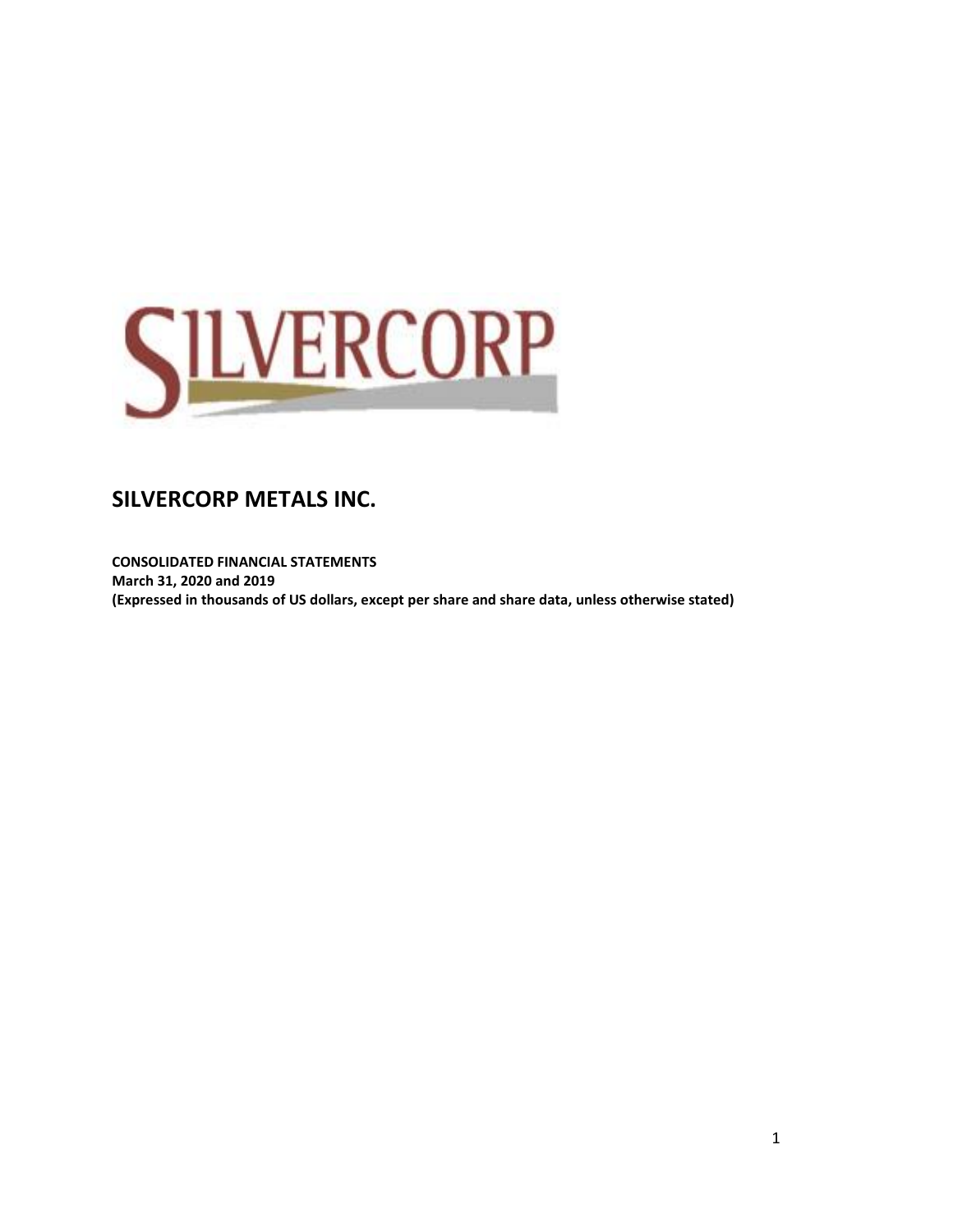#### **REPORT OF INDEPENDENT REGISTERED PUBLIC ACCOUNTING FIRM**

To the shareholders and the Board of Directors of Silvercorp Metals Inc.

#### **Opinion on the Financial Statements**

We have audited the accompanying consolidated statements of financial position of Silvercorp Metals Inc. and subsidiaries (the "Company") as of March 31, 2020 and 2019, the related consolidated statements of income, comprehensive income, cash flows, and changes in equity for each of the two years in the period ended March 31, 2020, and the related notes (collectively referred to as the "financial statements"). In our opinion, the financial statements present fairly, in all material respects, the financial position of the Company as of March 31, 2020 and 2019, and the financial performance and its cash flows for each of the two years in the period ended March 31, 2020, in conformity with International Financial Reporting Standards as issued by the International Accounting Standards Board.

We have also audited, in accordance with the standards of the Public Company Accounting Oversight Board (United States) (PCAOB), the Company's internal control over financial reporting as of March 31, 2020, based on criteria established in *Internal Control — Integrated Framework (2013)* issued by the Committee of Sponsoring Organizations of the Treadway Commission and our report dated May 21, 2020, expressed an unqualified opinion on the Company's internal control over financial reporting.

#### **Basis for Opinion**

These financial statements are the responsibility of the Company's management. Our responsibility is to express an opinion on the Company's financial statements based on our audits. We are a public accounting firm registered with the PCAOB and are required to be independent with respect to the Company in accordance with the U.S. federal securities laws and the applicable rules and regulations of the Securities and Exchange Commission and the PCAOB.

We conducted our audits in accordance with the standards of the PCAOB. Those standards require that we plan and perform the audit to obtain reasonable assurance about whether the financial statements are free of material misstatement, whether due to error or fraud. Our audits included performing procedures to assess the risks of material misstatement of the financial statements, whether due to error or fraud, and performing procedures that respond to those risks. Such procedures included examining, on a test basis, evidence regarding the amounts and disclosures in the financial statements. Our audits also included evaluating the accounting principles used and significant estimates made by management, as well as evaluating the overall presentation of the financial statements. We believe that our audits provide a reasonable basis for our opinion.

#### */s/ Deloitte LLP*

Vancouver, Canada

May 21, 2020

We have served as the Company's auditor since 2013.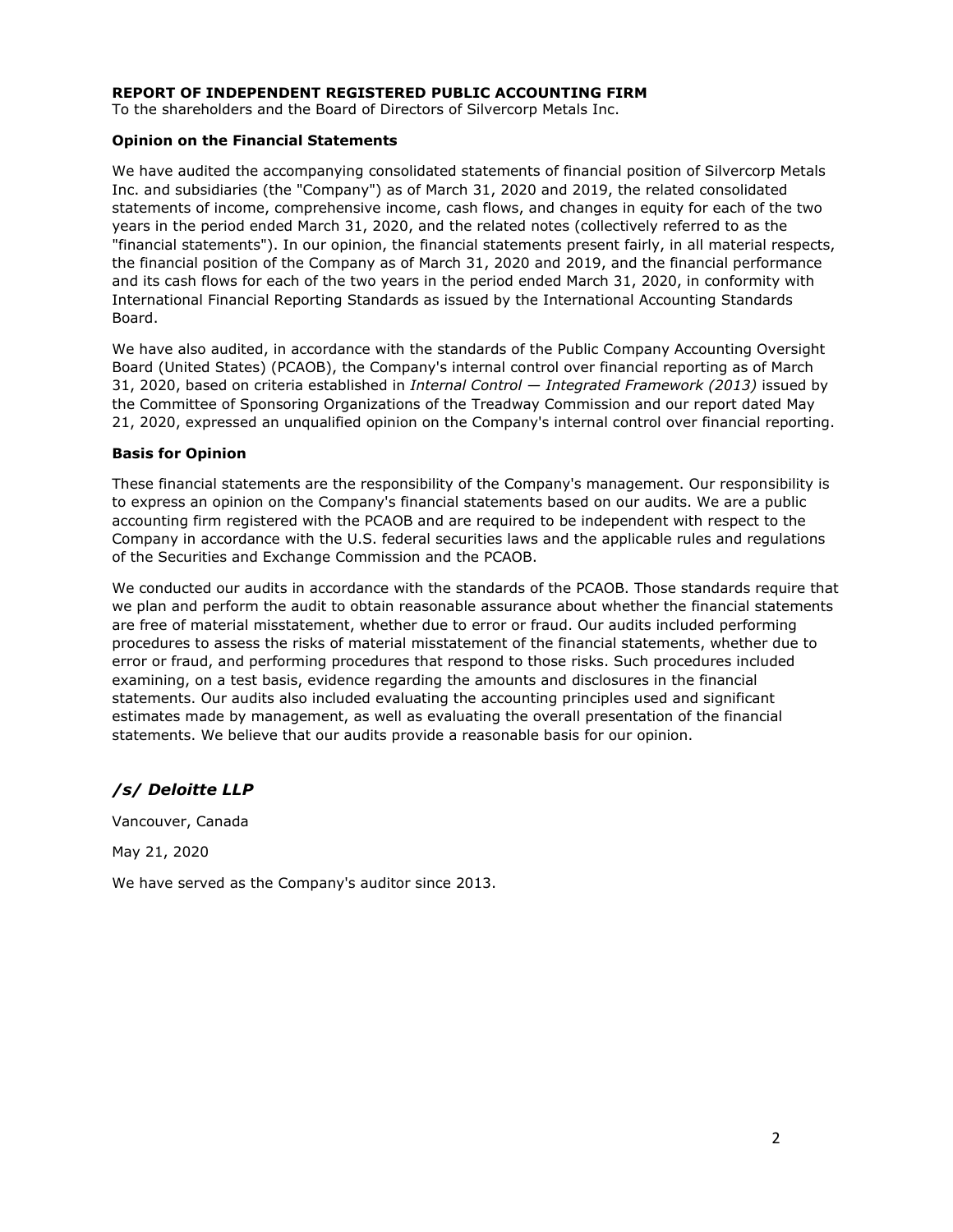#### **REPORT OF INDEPENDENT REGISTERED PUBLIC ACCOUNTING FIRM**

To the shareholders and the Board of Directors of Silvercorp Metals Inc.

#### **Opinion on Internal Control over Financial Reporting**

We have audited the internal control over financial reporting of Silvercorp Metals Inc. and subsidiaries (the "Company") as of March 31, 2020, based on criteria established in *Internal Control — Integrated Framework (2013)* issued by the Committee of Sponsoring Organizations of the Treadway Commission (COSO). In our opinion, the Company maintained, in all material respects, effective internal control over financial reporting as of March 31, 2020, based on criteria established in *Internal Control — Integrated Framework (2013)* issued by COSO.

We have also audited, in accordance with the standards of the Public Company Accounting Oversight Board (United States) (PCAOB), the consolidated financial statements as of and for the year ended March 31, 2020, of the Company and our report dated May 21, 2020, expressed an unqualified opinion on those financial statements.

#### **Basis for Opinion**

The Company's management is responsible for maintaining effective internal control over financial reporting and for its assessment of the effectiveness of internal control over financial reporting, included in the accompanying Management's Report on Internal Control over Financial Reporting. Our responsibility is to express an opinion on the Company's internal control over financial reporting based on our audit. We are a public accounting firm registered with the PCAOB and are required to be independent with respect to the Company in accordance with the U.S. federal securities laws and the applicable rules and regulations of the Securities and Exchange Commission and the PCAOB.

We conducted our audit in accordance with the standards of the PCAOB. Those standards require that we plan and perform the audit to obtain reasonable assurance about whether effective internal control over financial reporting was maintained in all material respects. Our audit included obtaining an understanding of internal control over financial reporting, assessing the risk that a material weakness exists, testing and evaluating the design and operating effectiveness of internal control based on the assessed risk, and performing such other procedures as we considered necessary in the circumstances. We believe that our audit provides a reasonable basis for our opinion.

#### **Definition and Limitations of Internal Control over Financial Reporting**

A company's internal control over financial reporting is a process designed to provide reasonable assurance regarding the reliability of financial reporting and the preparation of financial statements for external purposes in accordance with generally accepted accounting principles. A company's internal control over financial reporting includes those policies and procedures that (1) pertain to the maintenance of records that, in reasonable detail, accurately and fairly reflect the transactions and dispositions of the assets of the company; (2) provide reasonable assurance that transactions are recorded as necessary to permit preparation of financial statements in accordance with generally accepted accounting principles, and that receipts and expenditures of the company are being made only in accordance with authorizations of management and directors of the company; and (3) provide reasonable assurance regarding prevention or timely detection of unauthorized acquisition, use, or disposition of the company's assets that could have a material effect on the financial statements.

Because of its inherent limitations, internal control over financial reporting may not prevent or detect misstatements. Also, projections of any evaluation of effectiveness to future periods are subject to the risk that controls may become inadequate because of changes in conditions, or that the degree of compliance with the policies or procedures may deteriorate.

### */s/ Deloitte LLP*

Vancouver, Canada

May 21, 2020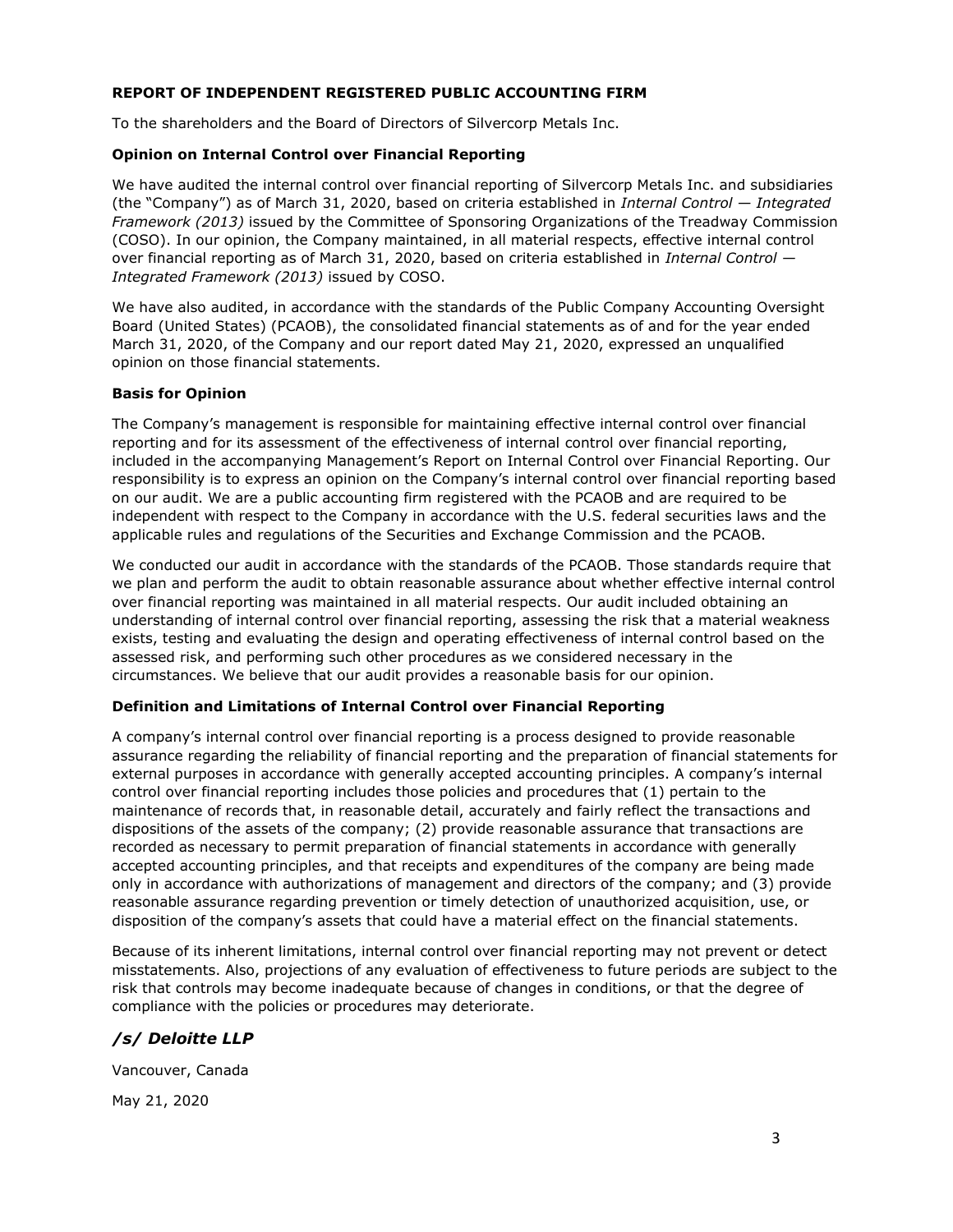### **Consolidated Statements of Financial Position**

*(Expressed in thousands of U.S. dollars)*

|                                                                |              | As at March 31, | As at March 31, |
|----------------------------------------------------------------|--------------|-----------------|-----------------|
|                                                                | <b>Notes</b> | 2020            | 2019            |
| <b>ASSETS</b>                                                  |              |                 |                 |
| <b>Current Assets</b>                                          |              |                 |                 |
| Cash and cash equivalents                                      | 23           | \$<br>65,777    | \$<br>67,441    |
| Short-term investments                                         | 3            | 76,742          | 47,836          |
| Trade and other receivables                                    |              | 1,178           | 467             |
| Current portion of lease receivable                            | 10           | 186             |                 |
| Inventories                                                    | 4            | 8,430           | 10,836          |
| Due from related parties                                       | 15           | 1,519           | 3,022           |
| Income tax receivable                                          |              | 1,093           | 1,301           |
| Prepaids and deposits                                          |              | 3,254           | 3,958           |
|                                                                |              | 158,179         | 134,861         |
| <b>Non-current Assets</b>                                      |              |                 |                 |
| Long-term prepaids and deposits                                |              | 390             | 769             |
| Long-term portion lease receivable                             | 10           | 348             |                 |
| Reclamation deposits                                           |              | 9,230           | 7,953           |
| Investment in an associate                                     | 5            | 44,555          | 38,703          |
| Other investments                                              | 6            | 8,750           | 9,253           |
| Plant and equipment                                            | 7            | 66,722          | 68,617          |
| Mineral rights and properties                                  | 8            | 224,586         | 238,920         |
| <b>TOTAL ASSETS</b>                                            |              | \$<br>512,760   | \$<br>499,076   |
| <b>LIABILITIES AND EQUITY</b>                                  |              |                 |                 |
| <b>Current Liabilities</b>                                     |              |                 |                 |
| Accounts payable and accrued liabilities                       |              | \$<br>23,129    | \$<br>29,856    |
| Current portion of lease obligation                            | 10           | 567             |                 |
| Bank loan                                                      | 9            |                 | 4,475           |
| Deposits received                                              |              | 3,195           | 3,040           |
| Income tax payable                                             |              | 937             | 502             |
|                                                                |              | 27,828          | 37,873          |
| <b>Non-current Liabilities</b>                                 |              |                 |                 |
| Long-term portion of lease obligation                          | 10           | 1,502           |                 |
| Deferred income tax liabilities                                | 19           | 35,758          | 34,334          |
| Environmental rehabilitation                                   | 11           | 8,700           | 13,688          |
| <b>Total Liabilities</b>                                       |              | 73,788          | 85,895          |
| <b>Equity</b>                                                  |              |                 |                 |
| Share capital                                                  |              | 243,926         | 231,269         |
| Equity reserves                                                |              | (21, 142)       | (557)           |
| Retained earnings                                              |              | 145,898         | 116,734         |
| Total equity attributable to the equity holders of the Company |              | 368,682         | 347,446         |
| <b>Non-controlling interests</b>                               | 14           | 70,290          | 65,735          |
| <b>Total Equity</b>                                            |              | 438,972         | 413,181         |
| <b>TOTAL LIABILITIES AND EQUITY</b>                            |              | \$<br>512,760   | \$<br>499,076   |
|                                                                |              |                 |                 |

Approved on behalf of the Board:

*(Signed) David Kong*

Director

*(Signed) Rui Feng*

See accompanying notes to the consolidated financial statements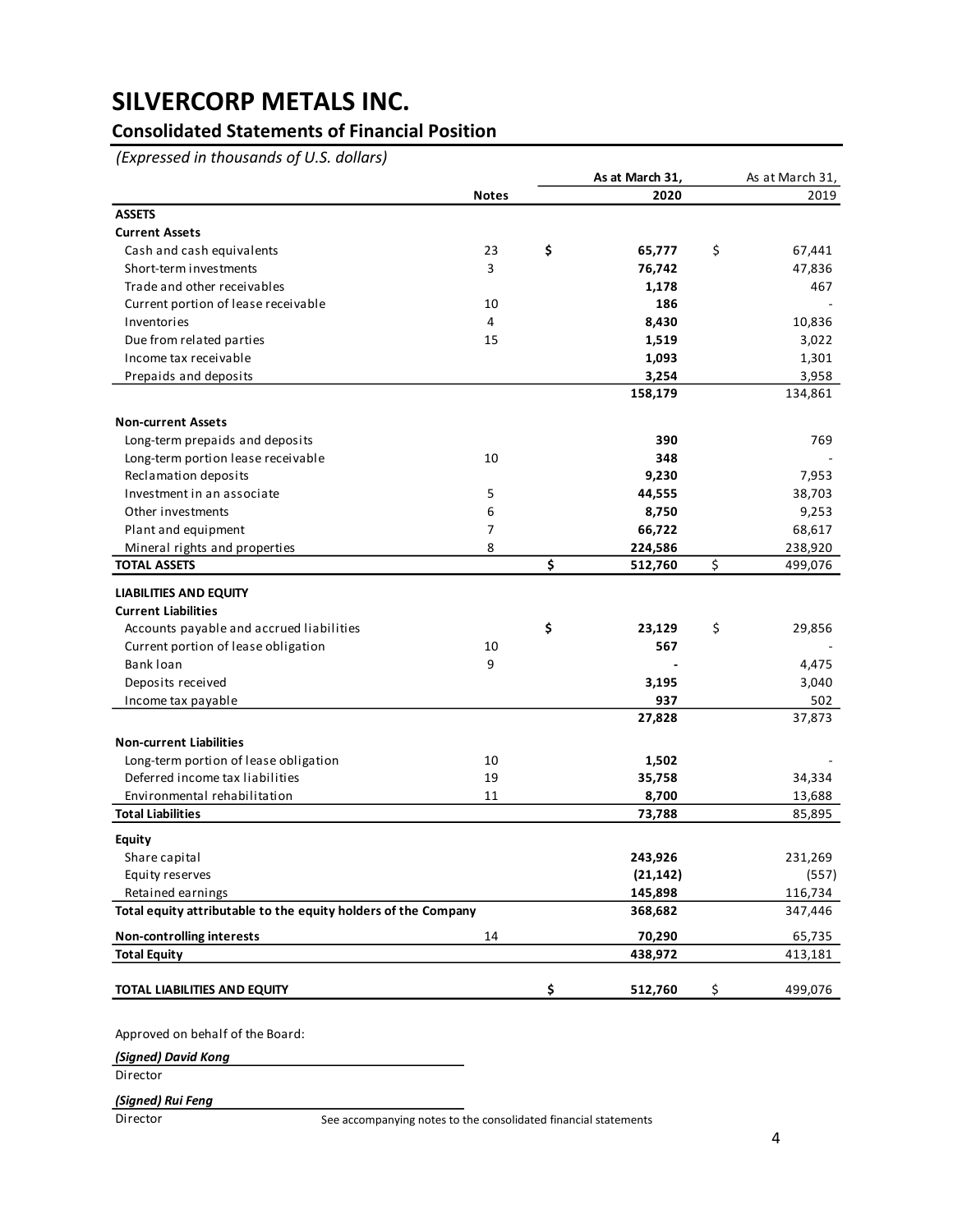## **Consolidated Statements of Income**

*(Expressed in thousands of U.S. dollars, except numbers for share and per share figures)*

|                                                                      |              |                               |                  |    | Years Ended March 31, |
|----------------------------------------------------------------------|--------------|-------------------------------|------------------|----|-----------------------|
|                                                                      | <b>Notes</b> |                               | 2020             |    | 2019                  |
|                                                                      |              |                               |                  |    |                       |
| <b>Sales</b>                                                         | 22(b)(c)     | \$                            | 158,829          | Ŝ  | 170,519               |
| Costs of mine operations                                             |              |                               |                  |    |                       |
| <b>Production costs</b>                                              |              |                               | 62,029           |    | 62,461                |
| Depreciation and amortization                                        |              |                               | 20,715           |    | 19,997                |
| Mineral resource taxes                                               |              |                               | 4,540            |    | 4,864                 |
| Government fees and other taxes                                      | 17           |                               | 2,115            |    | 2,699                 |
| General and administrative                                           | 16           |                               | 10,056           |    | 9,566                 |
|                                                                      |              |                               | 99,455           |    | 99,587                |
| Income from mine operations                                          |              |                               | 59,374           |    | 70,932                |
| Corporate general and administrative                                 | 16           |                               | 10,094           |    | 9,475                 |
| Property evaluation and business development                         |              |                               | 679              |    | 386                   |
| Foreign exchange gain                                                |              |                               | (4, 103)         |    | (1, 361)              |
| Loss on disposal of plant and equipment                              | 7            |                               | 461              |    | 401                   |
| Gain on disposal of mineral rights and properties                    | 8            |                               | (1, 477)         |    |                       |
| Share of loss in associate                                           | 5            |                               | 1,276            |    | 330                   |
| Dilution gain on investment in associate                             | 5            |                               | (723)            |    |                       |
| Reclassification of other comprehensive income upon                  |              |                               |                  |    |                       |
| ownership dilution of investment in associate                        | 5            |                               | (21)             |    |                       |
| Impairment reversal of investment in associate                       | 5            |                               |                  |    | (1,899)               |
| Impairment reversal of mineral rights and properties                 | 8            |                               |                  |    | (7, 279)              |
| Other expense                                                        |              |                               | 1,026            |    | 806                   |
| Income before finance items and income taxes                         |              |                               | 52,162           |    | 70,073                |
| Finance income                                                       | 18           |                               | 4,023            |    | 3,476                 |
| Finance costs                                                        | 18           |                               | (2,073)          |    | (631)                 |
| Income before income taxes                                           |              |                               | 54,112           |    | 72,918                |
| Income tax expense                                                   | 19           |                               | 8,909            |    | 20,871                |
| Net income                                                           |              | \$                            | 45,203           | \$ | 52,047                |
| Attributable to:                                                     |              |                               |                  |    |                       |
| Equity holders of the Company                                        |              | \$                            | $34,274$ \$      |    | 39,724                |
|                                                                      |              |                               |                  |    |                       |
| Non-controlling interests                                            | 14           | \$                            | 10,929<br>45,203 | \$ | 12,323                |
|                                                                      |              |                               |                  |    | 52,047                |
| Earnings per share attributable to the equity holders of the Company |              |                               |                  |    |                       |
| <b>Basic earnings per share</b>                                      |              | \$<br>$\overline{\mathsf{s}}$ | 0.20             | Ŝ  | 0.24                  |
| Diluted earnings per share                                           |              |                               | 0.20             | Ś  | 0.23                  |
| Weighted Average Number of Shares Outstanding - Basic                |              |                               | 171,713,263      |    | 168,483,412           |
| Weighted Average Number of Shares Outstanding - Diluted              |              |                               | 174,079,387      |    | 170,386,993           |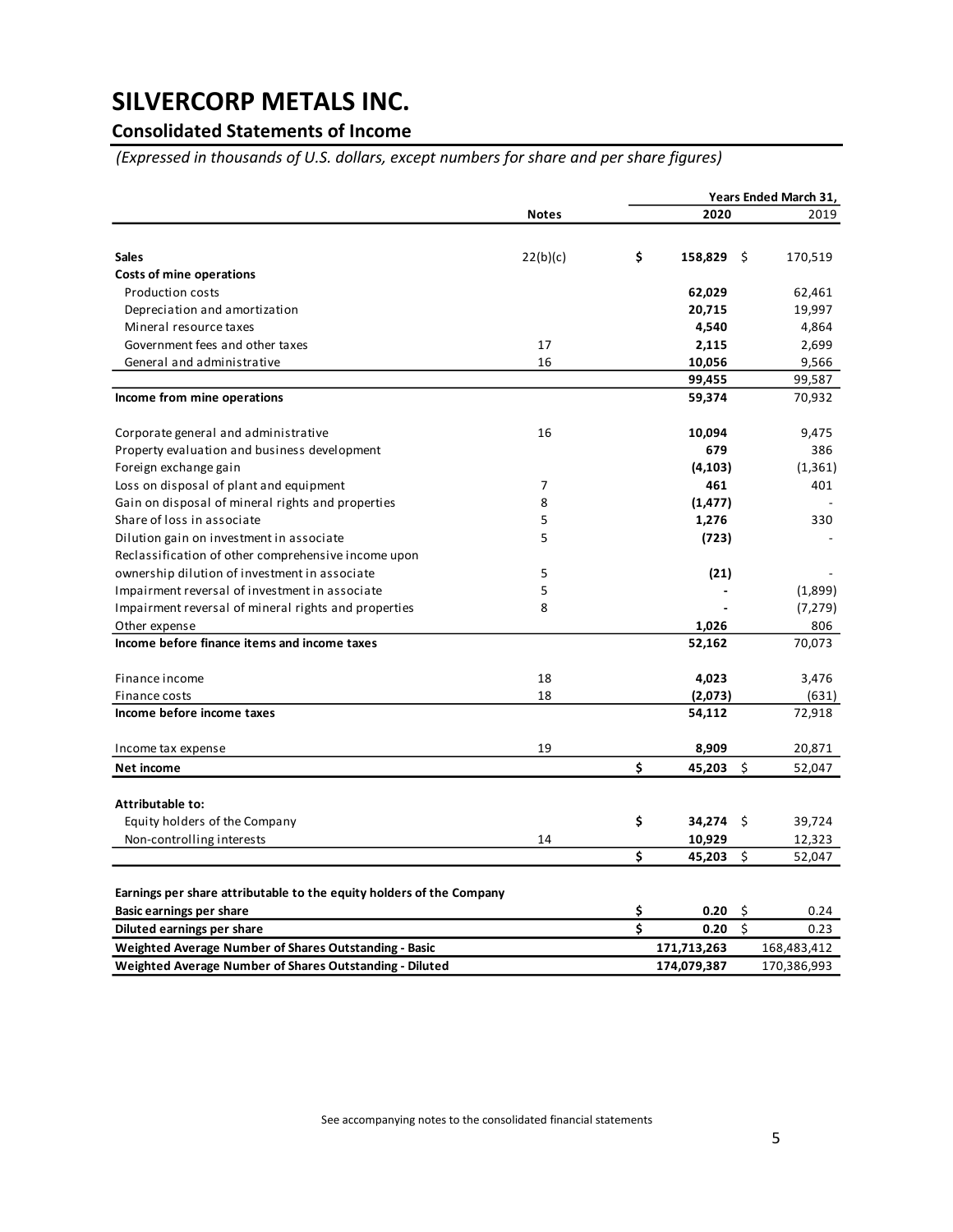### **Consolidated Statements of Comprehensive Income**

*(Expressed in thousands of U.S. dollars)*

|                                                                                      |              |    |                   | Years Ended March 31, |
|--------------------------------------------------------------------------------------|--------------|----|-------------------|-----------------------|
|                                                                                      | <b>Notes</b> |    | 2020              | 2019                  |
| Net income                                                                           |              | \$ | 45,203 \$         | 52,047                |
| Other comprehensive income (loss), net of taxes:                                     |              |    |                   |                       |
| Items that may subsequently be reclassified to net income or loss:                   |              |    |                   |                       |
| Currency translation adjustment, net of tax of \$nil                                 |              |    | (24, 312)         | (21, 831)             |
| Share of other comprehensive income in associate                                     | 5            |    | 1,077             | 398                   |
| Reclassification to net income upon ownership dilution of investment in associate    | 5            |    | (21)              |                       |
| Items that will not subsequently be reclassified to net income or loss:              |              |    |                   |                       |
| Change in fair value on equity investments designated as FVTOCI, net of tax of \$nil | 6            |    | 249               | 2,380                 |
| Other comprehensive loss, net of taxes                                               |              | \$ | $(23,007)$ \$     | (19,053)              |
| Attributable to:                                                                     |              |    |                   |                       |
| Equity holders of the Company                                                        |              | \$ | $(19,892)$ \$     | (15,989)              |
| Non-controlling interests                                                            | 14           |    | (3, 115)          | (3,064)               |
|                                                                                      |              | Ś  | $(23,007)$ \$     | (19,053)              |
| Total comprehensive income                                                           |              | Ś. | 22,196<br>-\$     | 32,994                |
|                                                                                      |              |    |                   |                       |
| Attributable to:                                                                     |              |    |                   |                       |
| Equity holders of the Company                                                        |              | \$ | $14,382 \quad$ \$ | 23,735                |
| Non-controlling interests                                                            |              |    | 7,814             | 9,259                 |
|                                                                                      |              | \$ | \$<br>22,196      | 32.994                |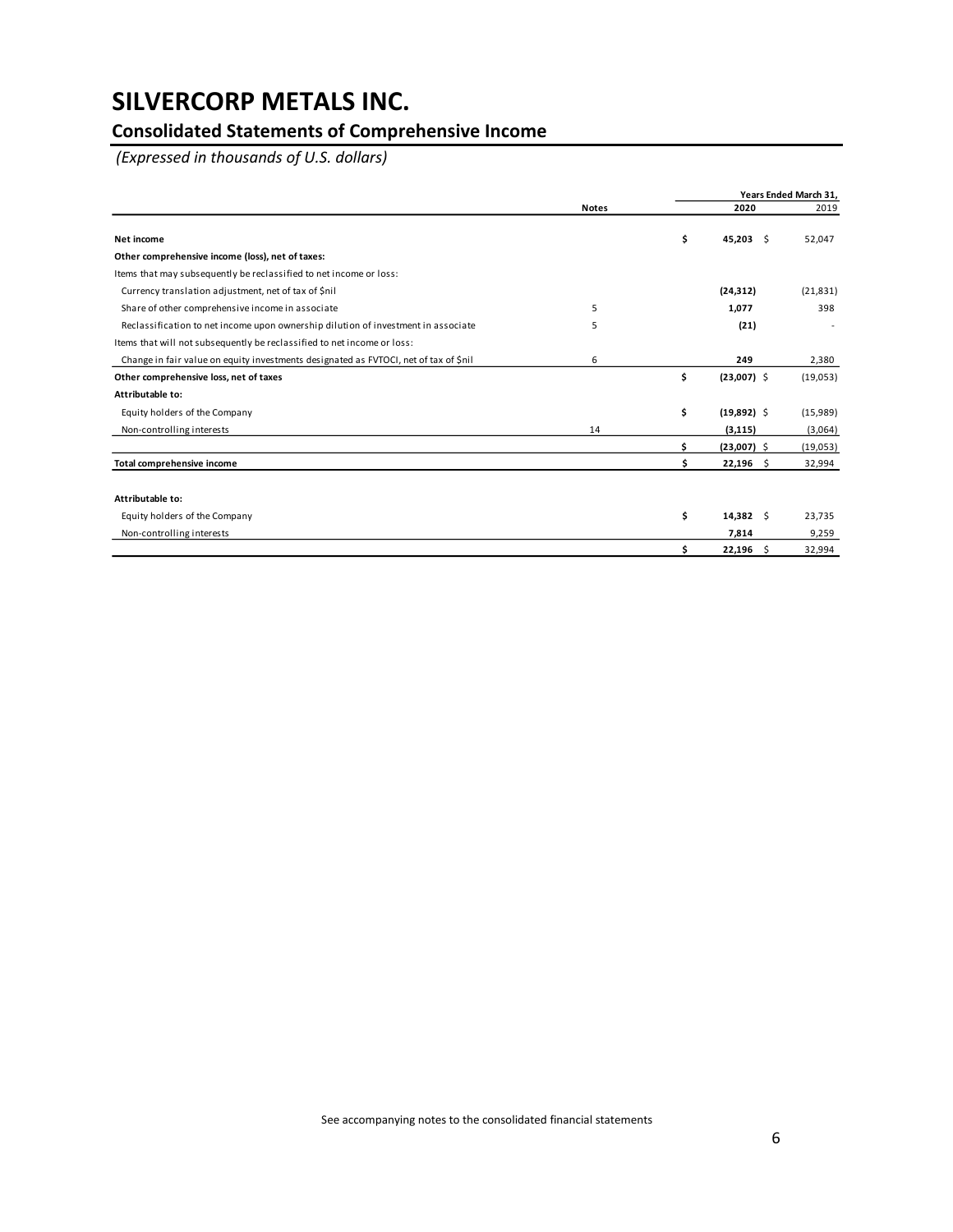### **Consolidated Statements of Cash Flows**

*(Expressed in thousands of U.S. dollars)*

|                                                                      |              |                   | Years Ended March 31, |
|----------------------------------------------------------------------|--------------|-------------------|-----------------------|
|                                                                      | <b>Notes</b> | 2020              | 2019                  |
| Cash provided by                                                     |              |                   |                       |
| <b>Operating activities</b>                                          |              |                   |                       |
| Net income                                                           |              | \$<br>$45,203$ \$ | 52,047                |
| Add (deduct) items not affecting cash:                               |              |                   |                       |
| Finance costs                                                        | 18           | 2,073             | 631                   |
| Depreciation, amortization and depletion                             |              | 22,673            | 21,250                |
| Share of loss in associate                                           | 5            | 1,276             | 330                   |
| Dilution gain on investment in associate                             | 5            | (723)             |                       |
| Reclassification of other comprehensive loss upon ownership dilution |              |                   |                       |
| of investment in associate                                           | 5            | (21)              |                       |
| Impairment reversal of investment in associate                       | 5            |                   | (1,899)               |
| Impairment reversal of mineral rights and properties                 | 8            |                   | (7, 279)              |
| Income tax expense                                                   | 19           | 8,909             | 20,871                |
| Finance income                                                       | 18           | (4,023)           | (3, 476)              |
| Loss on disposal of plant and equipment                              | 7            | 461               | 401                   |
| Gain on disposal of mineral rights and properties                    | 8            | (1, 477)          |                       |
| Share-based compensation                                             |              | 2,669             | 1,896                 |
| Reclamation expenditures                                             |              | (385)             | (187)                 |
| Income taxes paid                                                    |              | (5,012)           | (18, 225)             |
| Interest received                                                    |              | 4,023             | 3,476                 |
| Interest paid                                                        |              | (162)             | (144)                 |
| Changes in non-cash operating working capital                        | 23           | 1,762             | 659                   |
| Net cash provided by operating activities                            |              | 77,246            | 70,351                |
| <b>Investing activities</b>                                          |              |                   |                       |
| Mineral rights and properties                                        |              |                   |                       |
| Capital expenditures                                                 |              | (27, 904)         | (28,049)              |
| Proceeds on disposals                                                | 8            | 6,146             |                       |
| Plant and equipment                                                  |              |                   |                       |
| Additions                                                            |              | (7,400)           | (6, 258)              |
| Proceeds on disposals                                                | 7            | 10                | 31                    |
| Reclamation deposits                                                 |              |                   |                       |
| Paid                                                                 |              | (1,727)           | (2,601)               |
| Other investments                                                    |              |                   |                       |
| Acquisition                                                          | 6            | (7, 851)          | (1,018)               |
| Proceeds on disposals                                                | 6            | 8,454             |                       |
| Investment in associate                                              | 5            | (7,030)           | (107)                 |
| Net (purchases) redemptions of short-term investments                |              | (33,606)          | 5,969                 |
| Principal received on lease receivable                               | 10           | 118               |                       |
| Net cash used in investing activities                                |              | (70, 790)         | (32,033)              |
| <b>Financing activities</b>                                          |              |                   |                       |
| Related parties                                                      |              |                   |                       |
| Payments made                                                        | 15           | (1, 436)          | (2,989)               |
| Repayments received                                                  | 15           | 2,922             |                       |
| Bank loan                                                            |              |                   |                       |
| Proceeds                                                             | 9            |                   | 4,527                 |
| Repayment                                                            | 9            | (4, 369)          |                       |
| Principal payments on lease obligation                               | 10           | (503)             |                       |
| Non-controlling interests                                            |              |                   |                       |
| Distribution                                                         | 14           | (3,259)           | (13, 259)             |
| Acquisition                                                          | 14           |                   | (1, 121)              |
| Cash dividends distributed                                           | 12(c)        | (4, 287)          | (4,208)               |
| Proceeds from issuance of common shares                              |              | 8,001             | 1,852                 |
| Net cash used in financing activities                                |              |                   |                       |
|                                                                      |              | (2,931)           | (15, 198)             |
| Effect of exchange rate changes on cash and cash equivalents         |              | (5, 189)          | (4,878)               |
| Increase (decrease) in cash and cash equivalents                     |              | (1,664)           | 18,242                |
| Cash and cash equivalents, beginning of the year                     |              | 67,441            | 49,199                |
| Cash and cash equivalents, end of the year                           |              | \$<br>$65,777$ \$ | 67,441                |
| Supplementary cash flow information                                  | 23           |                   |                       |

See accompanying notes to the consolidated financial statements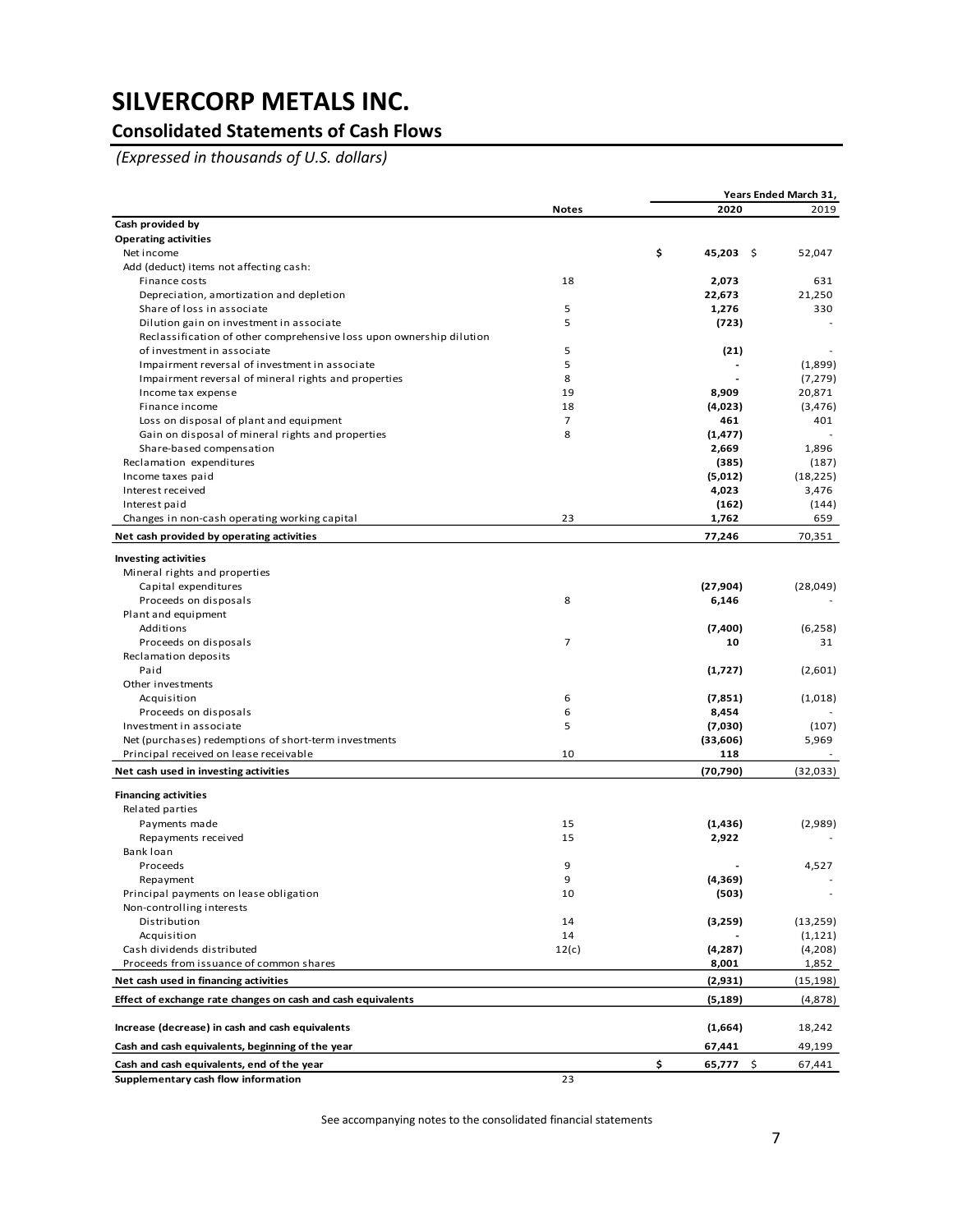### **Consolidated Statements of Changes in Equity**

*(Expressed in thousands of U.S. dollars, except numbers for share figures)*

|                                               |              | Share capital            |           | Equity reserves |                 |           |     |                                    |                      |     |                                                                   |                          |                        |
|-----------------------------------------------|--------------|--------------------------|-----------|-----------------|-----------------|-----------|-----|------------------------------------|----------------------|-----|-------------------------------------------------------------------|--------------------------|------------------------|
|                                               |              | Number of                |           |                 | Share<br>option |           |     | Accumulated other<br>comprehensive | Retained             |     | Total equity attributable<br>to the equity holders of controlling | Non-                     |                        |
|                                               | <b>Notes</b> | shares                   | Amount    |                 | reserve         | Reserves  |     | loss                               | earnings             |     | the Company                                                       |                          | interests Total equity |
| Balance, April 1, 2018                        |              | 167,029,556              | \$228,729 |                 | 14,690          | \$25,409  | \$. | (25, 875)                          | 86,283<br>-\$        | -\$ | 329,236                                                           | 68,943                   | 398,179<br>Ŝ           |
| Options exercised                             |              | 2,812,496                | 2,540     |                 | (688)           |           |     |                                    |                      |     | 1,852                                                             |                          | 1,852                  |
| Share-based compensation                      |              |                          |           |                 | 1,896           |           |     |                                    |                      |     | 1,896                                                             |                          | 1,896                  |
| Dividends declared                            |              |                          |           |                 |                 |           |     | $\overline{\phantom{a}}$           | (4,208)              |     | (4,208)                                                           |                          | (4,208)                |
| Distribution to non-controlling interests     |              |                          |           |                 |                 |           |     |                                    |                      |     | $\overline{\phantom{a}}$                                          | (13, 259)                | (13, 259)              |
| Disposition of non-controlling interests upon |              |                          |           |                 |                 |           |     |                                    |                      |     |                                                                   |                          |                        |
| wound-up of a subsidiary                      |              |                          |           |                 |                 |           |     |                                    |                      |     | $\overline{\phantom{a}}$                                          | (1,002)                  | (1,002)                |
| Acquisition of non-controlling interest       |              |                          |           |                 |                 |           |     | $\overline{\phantom{a}}$           | (5,065)              |     | (5,065)                                                           | 1,794                    | (3,271)                |
| Comprehensive (loss) income                   |              |                          |           |                 |                 |           |     | (15,989)                           | 39,724               |     | 23,735                                                            | 9,259                    | 32,994                 |
| Balance, March 31, 2019                       |              | 169,842,052              | \$231,269 |                 | 15,898          | \$ 25,409 | S   | (41, 864)                          | $$116,734$ \$        |     | 347,446                                                           | 65,735                   | 413,181                |
| Adjustment upon adoption of IFRS 16           | 2(n)         |                          |           |                 |                 |           |     | 167                                | (823)                |     | (656)                                                             |                          | (656)                  |
| Options exercised                             |              | 3,833,406                | 11,003    |                 | (3,002)         |           |     |                                    |                      |     | 8,001                                                             |                          | 8,001                  |
| Restricted share units vested                 |              | 141,376                  | 527       |                 | (527)           |           |     |                                    |                      |     |                                                                   |                          |                        |
| Share-based compensation                      |              |                          |           |                 | 2,669           |           |     |                                    |                      |     | 2,669                                                             |                          | 2,669                  |
| Dividends declared                            | 12(c)        |                          |           |                 |                 |           |     | $\overline{\phantom{a}}$           | (4, 287)             |     | (4, 287)                                                          | $\overline{\phantom{a}}$ | (4, 287)               |
| Distribution to non-controlling interests     | 14           |                          |           |                 |                 |           |     |                                    |                      |     | $\overline{\phantom{a}}$                                          | (3,259)                  | (3,259)                |
| Disposal of common shares held by associate   | 5            | $\overline{\phantom{a}}$ | 1,127     |                 |                 |           |     |                                    |                      |     | 1,127                                                             |                          | 1,127                  |
| Comprehensive (loss) income                   |              |                          |           |                 |                 |           |     | (19, 892)                          | 34,274               |     | 14,382                                                            | 7,814                    | 22,196                 |
| Balance, March 31, 2020                       |              | 173.816.834              | \$243,926 |                 | 15,038          | \$25,409  | Ŝ.  |                                    | $(61,589)$ \$145,898 | -S  | 368,682                                                           | 70,290                   | 438,972                |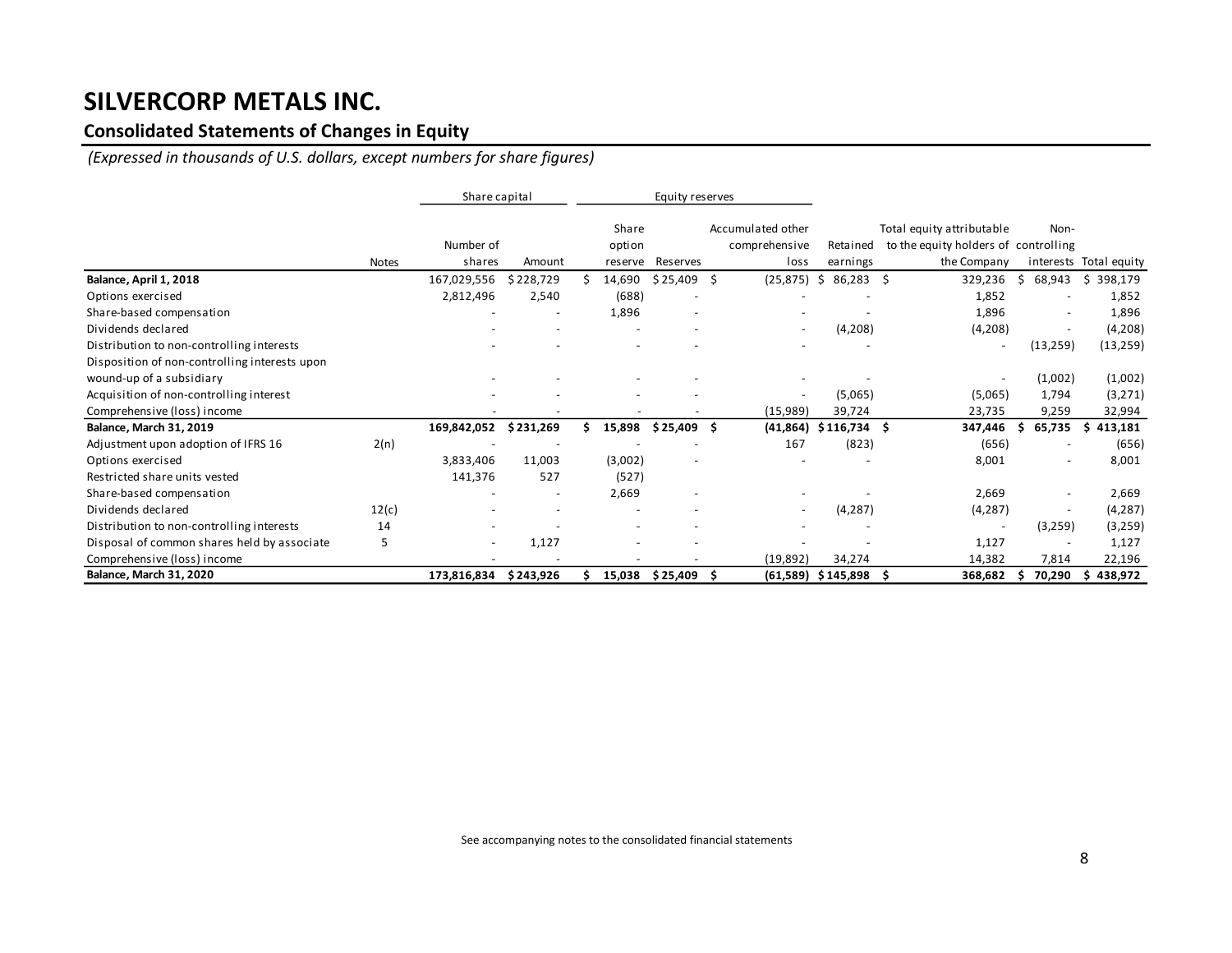### **Notes to Consolidated Financial Statements**

*(Expressed in thousands of U.S. dollars, except per share and share data, unless otherwise stated)*

#### **1. CORPORATE INFORMATION**

Silvercorp Metals Inc., along with its subsidiary companies (collectively the "Company"), is engaged in the acquisition, exploration, development, and mining of mineral properties. The Company's producing mines and other current exploration and development projects are located in China.

The Company is a publicly listed company incorporated in the Province of British Columbia, Canada, with limited liability under the legislation of the Province of British Columbia. The Company's shares are traded on the Toronto Stock Exchange and NYSE American.

The head office, registered address and records office of the Company are located at 1066 West Hastings Street, Suite 1750, Vancouver, British Columbia, Canada, V6E 3X1.

#### **2. SIGNIFICANT ACCOUNTING POLICIES**

#### *(a) Statement of Compliance*

These consolidated financial statements have been prepared in accordance with International Financial Reporting Standards ("IFRS") as issued by the International Accounting Standards Board ("IASB"). The policies applied in these consolidated financial statements are based on IFRS in effect as of March 31, 2020.

These consolidated financial statements were authorized for issue in accordance with a resolution of the Board of Directors dated on May 20, 2020.

#### *(b)Basis of Consolidation*

These consolidated financial statements include the accounts of the Company and its wholly or partially owned subsidiaries.

Subsidiaries are consolidated from the date on which the Company obtains control up to the date of the disposition of control. Control is achieved when the Company has power over the subsidiary, is exposed or has rights to variable returns from its involvement with the subsidiary; and has the ability to use its power to affect its returns.

For non-wholly-owned subsidiaries over which the Company has control, the net assets attributable to outside equity shareholders are presented as "non-controlling interests" in the equity section of the consolidated statements of financial position. Net income for the period that is attributable to the noncontrolling interests is calculated based on the ownership of the non-controlling interest shareholders in the subsidiary. Adjustments to recognize the non-controlling interests' share of changes to the subsidiary's equity are made even if this results in the non-controlling interests having a deficit balance. Changes in the Company's ownership interest in a subsidiary that do not result in a loss of control are recorded as equity transactions. The carrying amount of non-controlling interests is adjusted to reflect the change in the non-controlling interests' relative interests in the subsidiary and the difference between the adjustment to the carrying amount of non-controlling interest and the Company's share of proceeds received and/or consideration paid is recognized directly in equity and attributed to equity holders of the Company.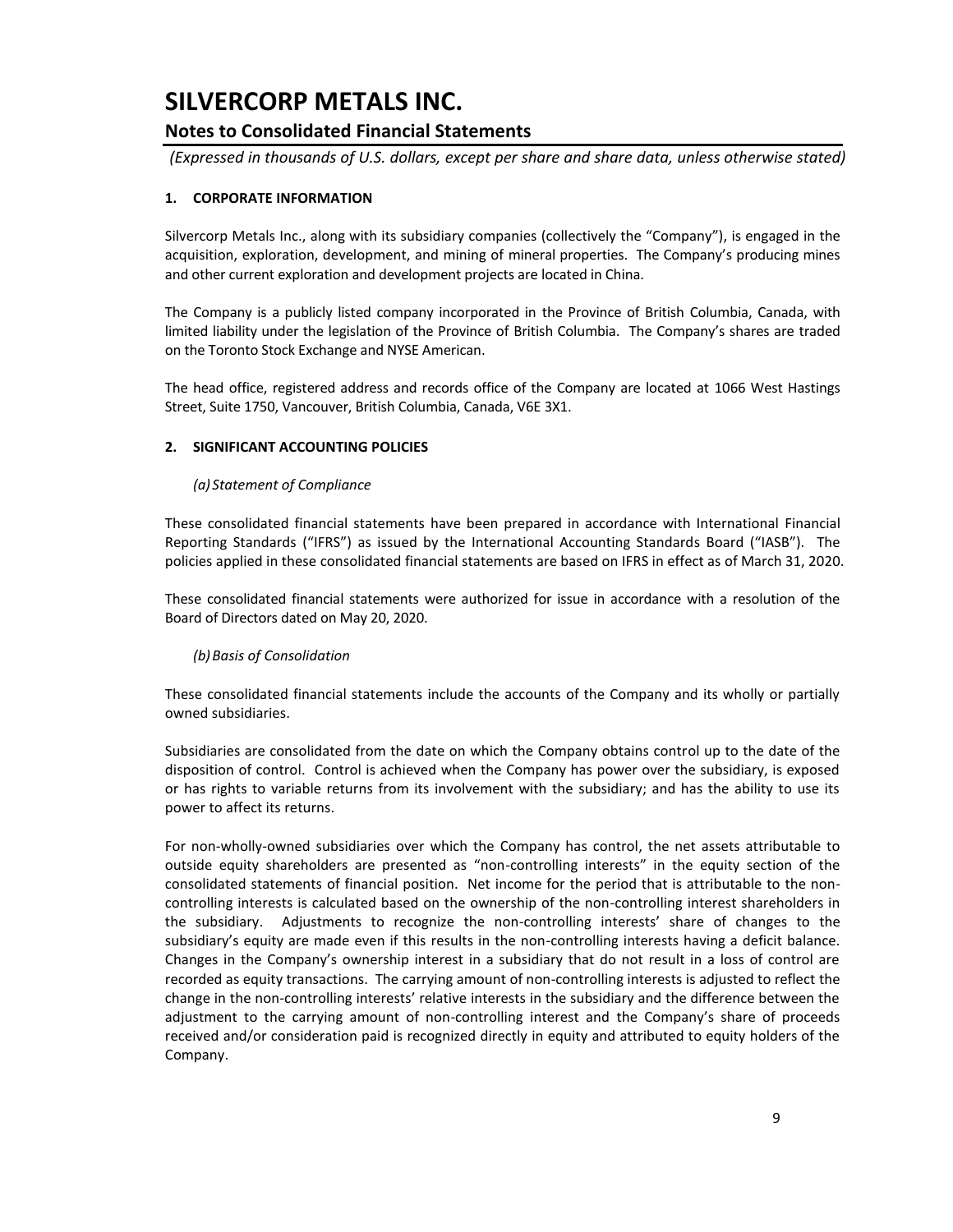*(Expressed in thousands of U.S. dollars, except per share and share data, unless otherwise stated)*

Balances, transactions, revenues and expenses between the Company and its subsidiaries are eliminated on consolidation.

Details of the Company's significant subsidiaries which are consolidated are as follows:

|                                                    |                    | Proportion of ownership interest held |           |           |                      |
|----------------------------------------------------|--------------------|---------------------------------------|-----------|-----------|----------------------|
|                                                    |                    | Country of                            | March 31, | March 31, |                      |
| Name of subsidiaries                               | Principal activity | incorporation                         | 2020      | 2019      | Mineral properties   |
| Silvercorp Metals China Inc.                       | Holding company    | Canada                                | 100%      | 100%      |                      |
| Silvercorp Metals (China) Inc.                     | Holding company    | China                                 | 100%      | 100%      |                      |
| 0875786 B.C. LTD.                                  | Holding company    | Canada                                | 100%      | 100%      |                      |
| Fortune Mining Limited                             | Holding company    | BVI (i)                               | 100%      | 100%      |                      |
| Fortune Copper Limited                             | Holding company    | <b>BVI</b>                            | 100%      | 100%      |                      |
| Fortune Gold Mining Limited                        | Holding company    | <b>BVI</b>                            | 100%      | 100%      |                      |
| Victor Resources Ltd.                              | Holding company    | <b>BVI</b>                            | 100%      | 100%      |                      |
| Yangtze Mining Ltd.                                | Holding company    | <b>BVI</b>                            | 100%      | 100%      |                      |
| Victor Mining Ltd.                                 | Holding company    | <b>BVI</b>                            | 100%      | 100%      |                      |
| Yangtze Mining (H.K.) Ltd.                         | Holding company    | Hong Kong                             | 100%      | 100%      |                      |
| Fortune Gold Mining (H.K.) Limited                 | Holding company    | Hong Kong                             | 100%      | 100%      |                      |
| Wonder Success Limited                             | Holding company    | Hong Kong                             | 100%      | 100%      |                      |
| Henan Huawei Mining Co. Ltd. ("Henan Huawei")      | Mining             | China                                 | 80%       | 80%       | Ying Mining District |
| Henan Found Mining Co. Ltd. ("Henan Found")        | Mining             | China                                 | 77.5%     | 77.5%     |                      |
| Songxian Gold Mining Co., Ltd. ("SX Gold")         | Mining             | China                                 | $0.0\%$   | 77.5%     | <b>XHP</b>           |
| Xinshao Yunxiang Mining Co., Ltd. ("Yunxiang")     | Mining             | China                                 | 70%       | 70%       | <b>BYP</b>           |
| Guangdong Found Mining Co. Ltd. (Guangdong Found") | Mining             | China                                 | 99%       | 99%       | GC                   |

(i) British Virgin Islands ("BVI")

#### *(c) Investments in Associates*

An associate is an entity over which the Company has significant influence but not control and is not a subsidiary or joint venture. Significant influence is presumed to exist where the Company has between 20% and 50% of the voting rights, but can also arise when the Company has power to be actively involved and influential in financial and operating policy decisions of the entity even though Company has less than 20% of voting rights.

The Company accounts for its investments in associates using the equity method. Under the equity method, the Company's investment in an associate is initially recognized at cost and subsequently increased or decreased to recognize the Company's share of profit and loss of the associate and for impairment losses after the initial recognition date. The Company's share of an associate's loss that are in excess of its investment are recognized only to the extent that the Company has incurred legal or constructive obligations or made payments on behalf of the associate. The Company's share of comprehensive income or losses attributable to shareholders of associates are recognized in comprehensive income during the period. The carrying amount of the Company's investments in associates also include any long-term debt interests which in substance form part of the Company's net investment. Distributions received from an associate are accounted for as a reduction in the carrying amount of the Company's investment.

At the end of each reporting period, the Company assesses whether there is any objective evidence that an investment in an associate is impaired. Objective evidence includes observable data indicating there is a measurable decrease in the estimated future cash flows of the associate's operations. When there is objective evidence that an investment in an associate is impaired, the carrying amount is compared to its recoverable amount, being the higher of its fair value less cost to sell and value in use. An impairment loss is recognized if the recoverable amount is less than its carrying amount. When an impairment loss reverses in a subsequent period, the carrying amount of the investment is increased to the revised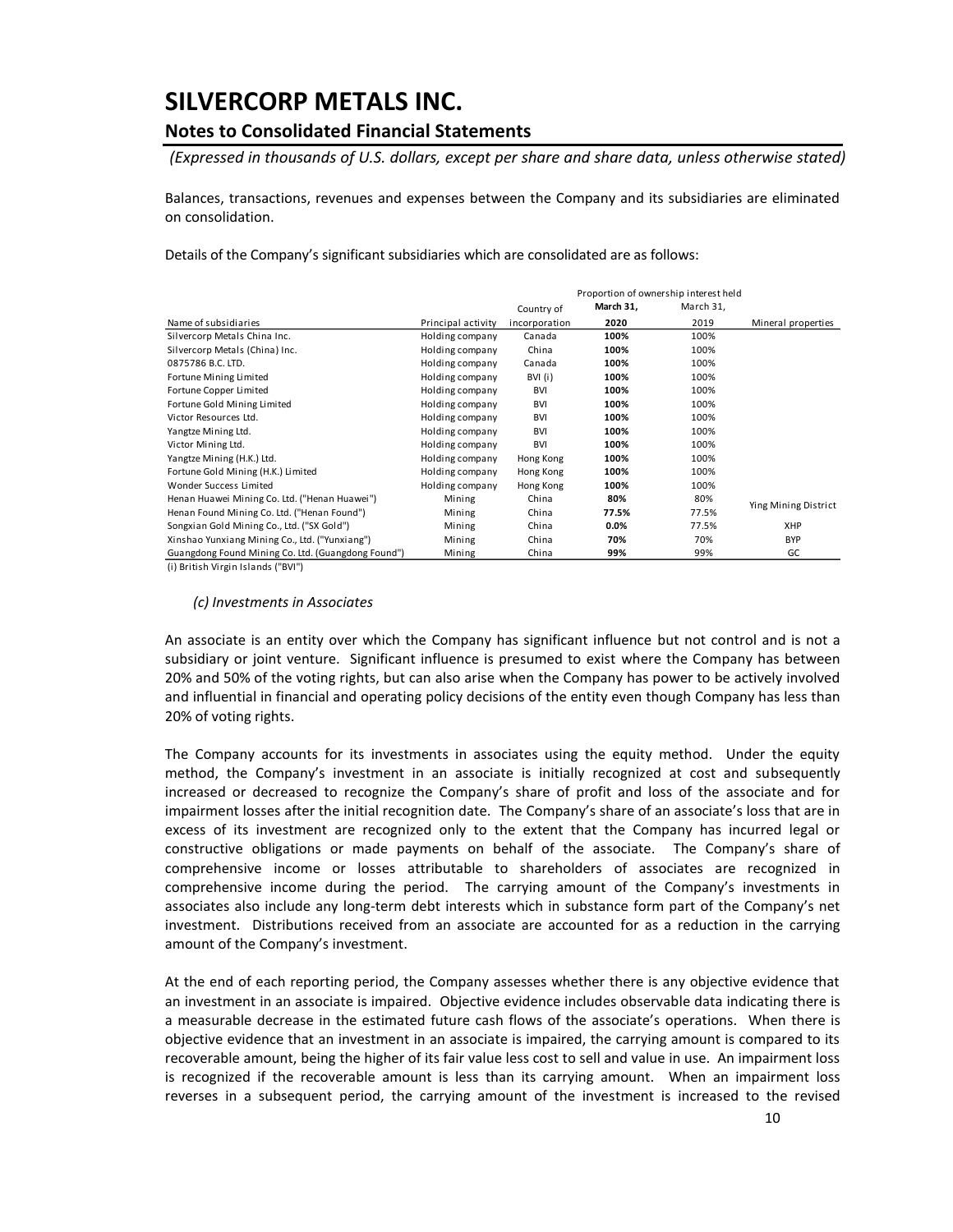### **Notes to Consolidated Financial Statements**

*(Expressed in thousands of U.S. dollars, except per share and share data, unless otherwise stated)*

estimate of recoverable amount to the extent that the increased carrying amount does not exceed the carrying amount that would have been determined had an impairment loss not been previously recognized. Impairment losses and reversal of impairment losses, if any, are recognized in net income in the period in which the relevant circumstances are identified.

Details of the Company's associate are as follows:

|                                   |                    |               | Proportion of ownership interest held |           |
|-----------------------------------|--------------------|---------------|---------------------------------------|-----------|
|                                   |                    | Country of    | March 31.                             | March 31. |
| Name of associate                 | Principal activity | incorporation | 2020                                  | 2019      |
| New Pacific Metals Corp. ("NUAG") | Mining             | Canada        | 28.8%                                 | 29.6%     |

#### *(d)Business Combinations*

Business combinations are accounted for using the acquisition method. The cost of an acquisition is measured as the aggregate of the consideration transferred, measured at acquisition date fair value and the amount of any non-controlling interest in the acquiree. For each business combination, the Company elects whether it measures the non-controlling interest in the acquiree either at fair value or at the proportionate share of the acquiree's identifiable net assets. Acquisition costs incurred are expensed and included in general and administrative expenses.

When the Company acquires a business, it assesses the financial assets and liabilities assumed for appropriate classification and designation in accordance with the contractual terms, economic circumstances and pertinent conditions as at the acquisition date.

If the business combination is achieved in stages, the acquisition date fair value of the acquirer's previously held equity interest in the acquiree is remeasured to fair value at the acquisition date through profit or loss.

#### *(e) Foreign Currency Translation*

The functional currency for each subsidiary of the Company is the currency of the primary economic environment in which the entity operates. The functional currency of the head office, Canadian subsidiaries and all intermediate holding companies is the Canadian dollar ("CAD"). The functional currency of all Chinese subsidiaries is the Chinese Renminbi ("RMB").

Foreign currency monetary assets and liabilities are translated into the functional currency using exchange rates prevailing at the balance sheet date. Foreign currency non-monetary assets are translated using exchange rates prevailing at the transaction date. Foreign exchange gains and losses are included in the determination of net income.

The consolidated financial statements are presented in U.S. dollars ("USD"). The financial position and results of the Company's entities are translated from functional currencies to USD as follows:

- assets and liabilities are translated using exchange rates prevailing at the balance sheet date;
- income and expenses are translated using average exchange rates prevailing during the period; and
- all resulting exchange gains and losses are included in other comprehensive income.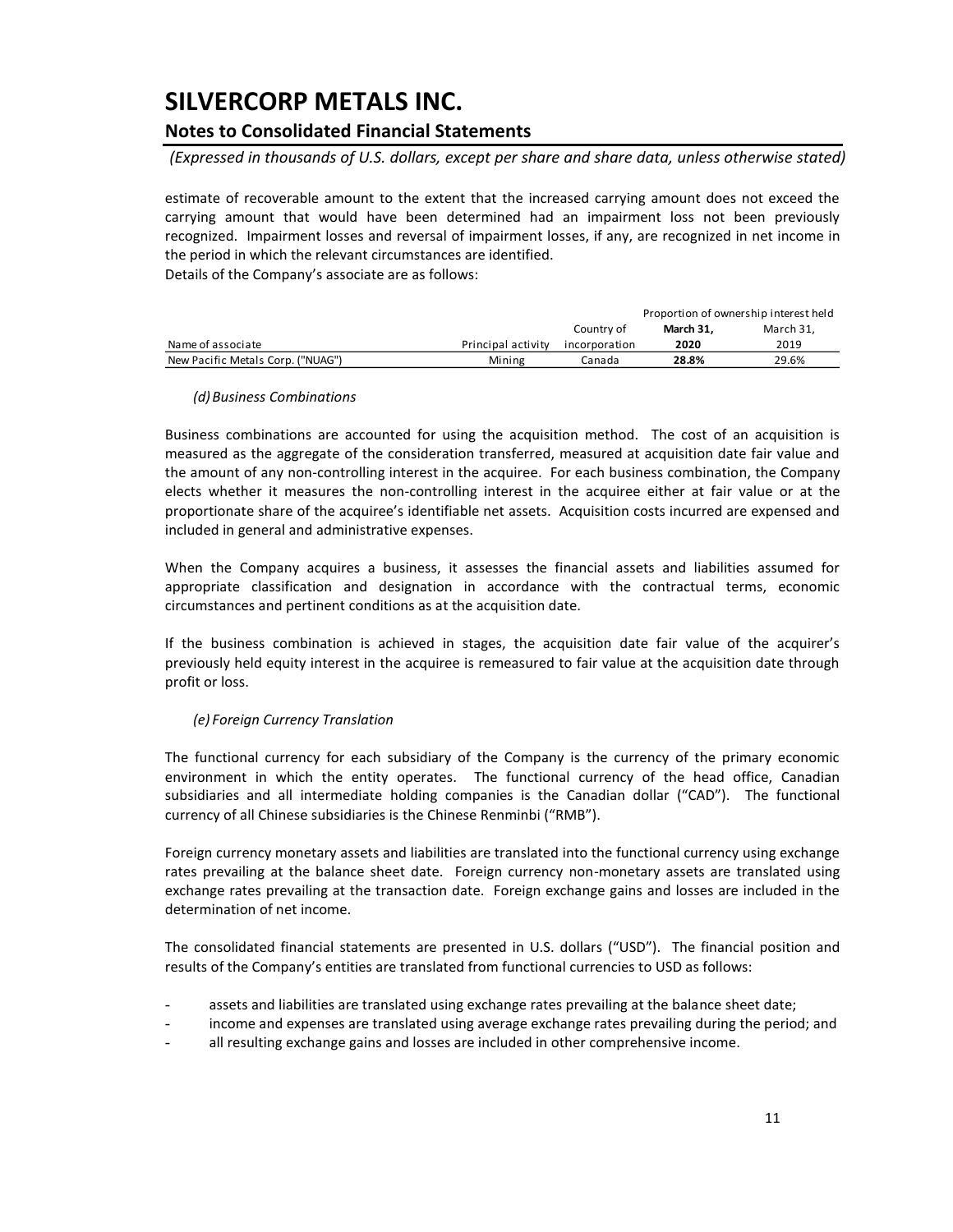*(Expressed in thousands of U.S. dollars, except per share and share data, unless otherwise stated)*

The Company treats inter-company loan balances, which are not intended to be repaid in the foreseeable future, as part of its net investment. When a foreign entity is sold, the historical exchange differences plus the foreign exchange impact that arises on the transaction are recognized in the statement of income as part of the gain or loss on sale.

#### *(f) Revenue Recognition*

Revenue from contracts with customers is recognized when control of the asset sold is transferred to customers and the Company satisfies its performance obligation. Revenue is allocated to each performance obligation. The Company considers the terms of the contract in determining the transfer price. The transaction price is based upon the amount the Company expects to receive in exchange for the transferring of the assets. In determining whether the Company has satisfied a performance obligation, it considers the indicators of the transfer of control, which include, but are not limited to, whether: the Company has a present right to payment; the customer has legal title to the asset; the Company has transferred physical possession of the asset to the customer; and the customer has the significant risks and rewards of ownership of the asset. This generally occurs when the assets are loaded on the trucks arranged by the customer at the Company's milling facilities. In cases where the Company is responsible for the costs of shipping and certain other services after the date on which the control of the assets transferred to the customer, these other services are considered separate performance obligations and thus a portion of revenue earned under the contract is allocated and recognized as these performance obligations are satisfied.

Revenue from concentrate sales is typically recorded based on the Company's assay results for the quantity and quality of concentrate sold and the applicable commodity prices, such as silver, gold, lead and zinc, set on a specific quotation period, typical ranging from ten to fifteen days around shipment date, by reference to active and freely traded commodity market. Adjustments, if any, related to the final assay results for the quantity and quality of concentrate sold are not significant and do not constrain the recognition of revenue.

Smelter charges, including refining and treatment charges, are netted against revenue from metal concentrate sales.

#### *(g)Cash and Cash Equivalents*

Cash and cash equivalents include cash on hand and held at banks and short-term money market investments that are readily convertible to cash with original terms of three months or less and exclude any restricted cash that is not available for use by the Company.

#### *(h) Short-term Investments*

Short-term investments consist of certificates of deposit and money market instruments, including cashable guaranteed investment certificates, bearer deposit notes and other financial assets with original terms of over three months but less than one year. Bonds traded on open markets are also included in short-term investments.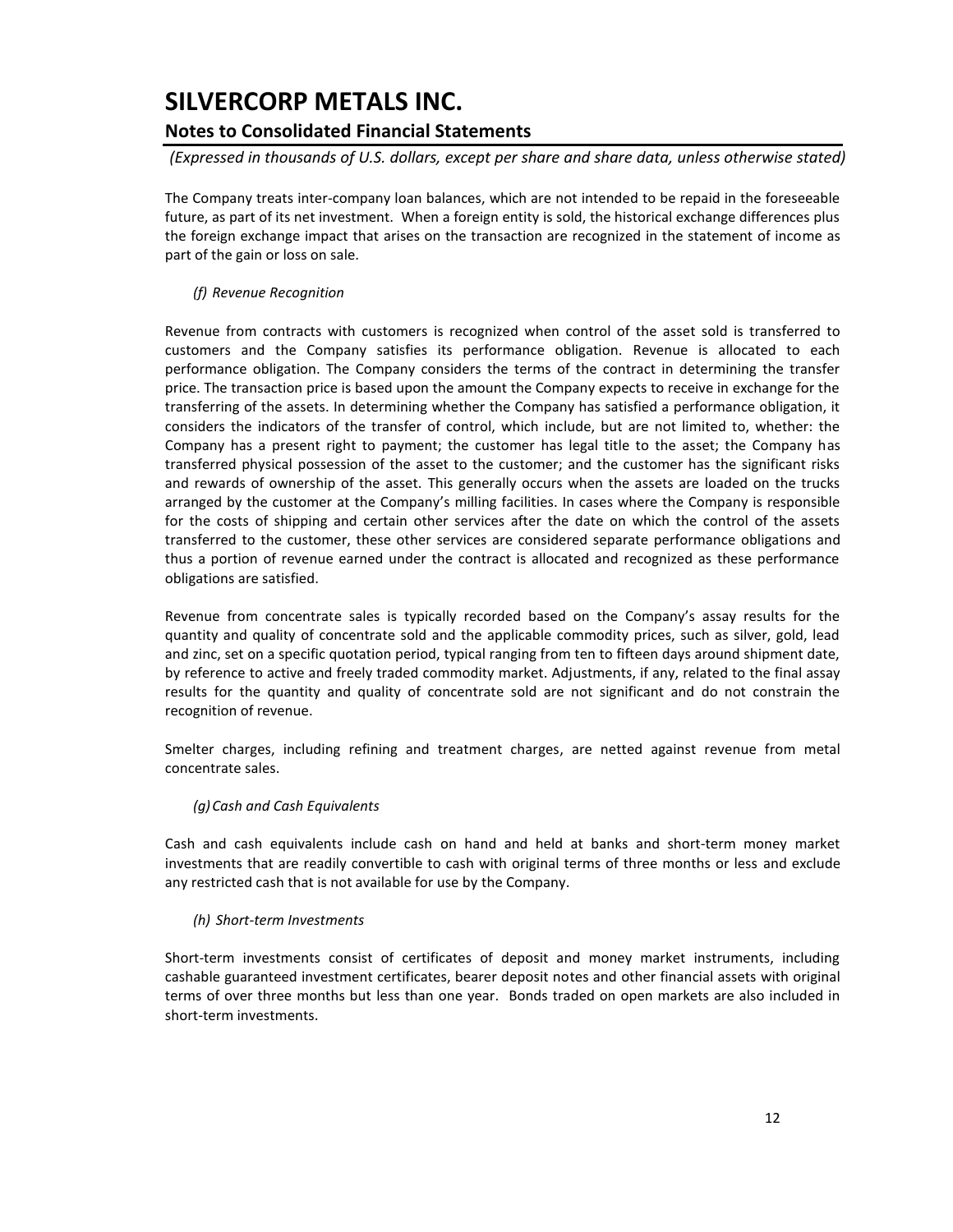*(Expressed in thousands of U.S. dollars, except per share and share data, unless otherwise stated)*

#### *(i) Inventories*

Inventories include concentrate inventories, direct smelting ore, stockpile ore and operating materials and supplies. The classification of inventory is determined by the stage at which the ore is in the production process. Material that does not contain a minimum quantity of metal to cover estimated processing expenses to recover the contained metal is not classified as inventory and is assigned no value.

Direct smelting ore and stockpiled ore are sampled for metal content and are valued at the lower of mining cost and net realizable value. Mining cost includes the cost of raw material, mining contractor cost, direct labour costs, depletion and depreciation, and applicable production overheads, based on normal operating capacity. Concentrate inventories are valued at the lower of cost and net realizable value. The cost of concentrate inventories includes the mining cost for stockpiled ore milled, freight charges for shipping stockpile ore from mine sites to mill sites and milling cost. Milling cost includes cost of materials and supplies, direct labour costs, and applicable production overheads cost, based on normal operating capacity. Material and supplies are valued at the lower of cost, determined on a weighted average cost basis, and net realizable value.

Net realizable value is the estimated selling price in the ordinary course of business, less estimated costs of completion and the estimated costs necessary to make the sales.

#### *(j) Plant and Equipment*

Plant and equipment are initially recorded at cost, including all directly attributable costs to bring the assets to the location and condition necessary for it to be capable of operating in the manner intended by management. Plant and equipment are subsequently measured at cost less accumulated depreciation and impairment losses. Depreciation is computed on a straight-line basis based on the nature and useful lives of the assets. The significant classes of plant and equipment and their estimated useful lives are as follows:

| <b>Buildings</b>       | 20 years   |
|------------------------|------------|
| Office equipment       | 5 years    |
| Machinery              | 5-10 years |
| Motor vehicles         | 5 years    |
| Land use rights        | 50 years   |
| Leasehold improvements | 5 years    |

Subsequent costs that meet the asset recognition criteria are capitalized, while costs incurred that do not extend the economic useful life of an asset are considered repairs and maintenance, which are accounted for as an expense recognized during the period.

Assets under construction are capitalized as construction-in-progress. The cost of construction-in-progress comprises of the asset's purchase price and any costs directly attributable to bringing it into working condition for its intended use. Construction-in-progress assets are transferred to other respective asset classes and are depreciated when they are completed and available for use.

Upon disposal or abandonment, the carrying amounts of plant and equipment are derecognized and any associated gain or loss is recognized in net income.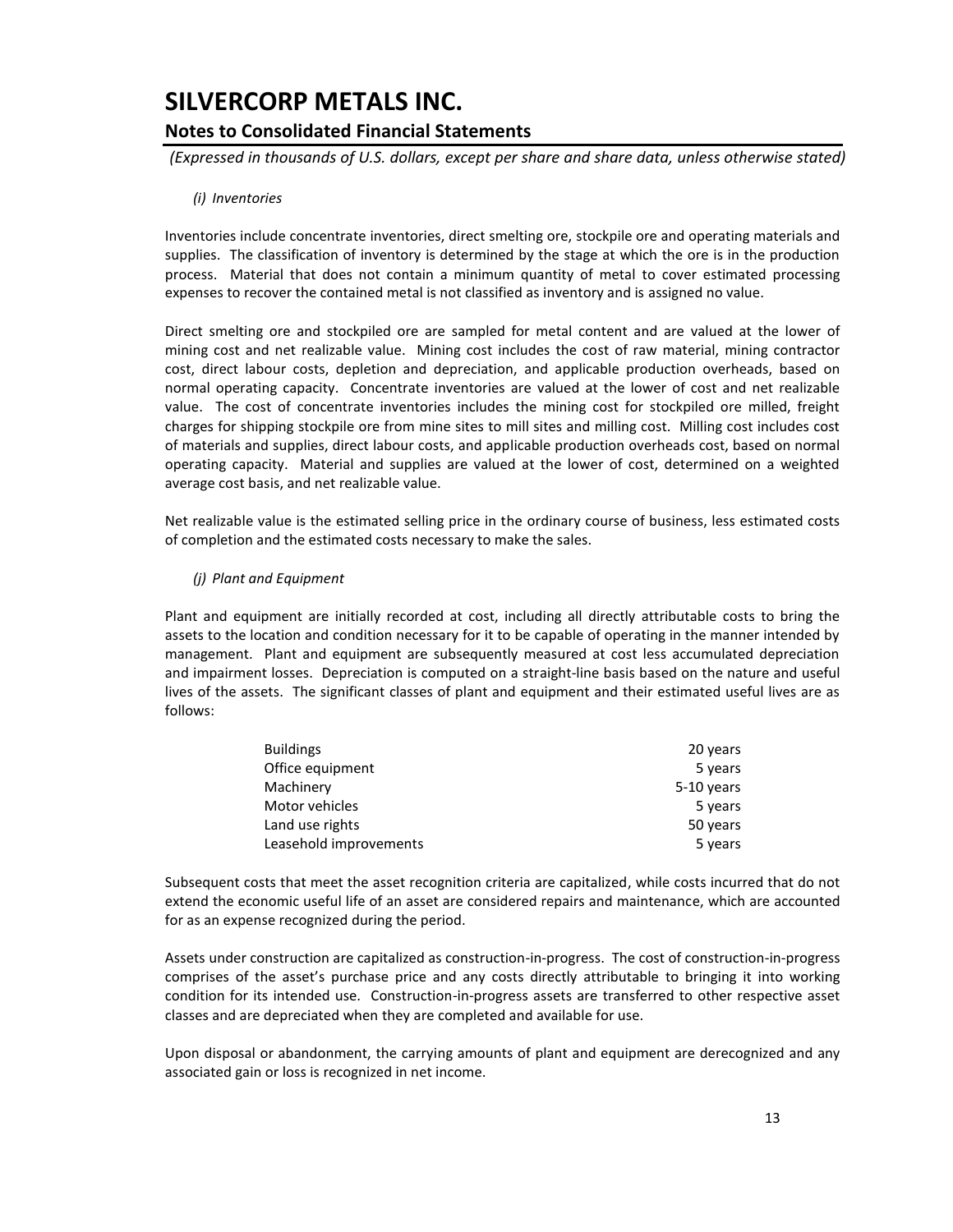*(Expressed in thousands of U.S. dollars, except per share and share data, unless otherwise stated)*

#### *(k) Mineral Rights and Properties*

Mineral rights and properties include the following capitalized payments and expenditures:

- Acquisition costs which consist of payments for property rights and leases, including payments to acquire or renew an exploration or mining permit, and the estimated fair value of properties acquired as part of business combination or the acquisition of a group of assets.
- Exploration and evaluation costs incurred on a specific property after an acquisition of a beneficial interest or option in the property. Exploration and evaluation expenditures on properties for which the Company does not have title or rights to are expensed when incurred. Exploration and evaluation activities involve the search for mineral resources, the determination of technical feasibility and the assessment of commercial viability of an identified resource.
- Development costs incurred to construct a mine and bring it into commercial production. Proceeds from sales generate during this development and pre-production stage, if any, are deducted from the costs of the asset.
- Expenditures incurred on producing properties that are expected to have future economic benefit, including to extend the life of the mine and to increase production by providing access to additional reserves, such as exploration tunneling that can increase or upgrade the mineral resources, and development tunneling, including to build shafts, drifts, ramps, and access corridors that enable to access ore underground.
- Borrowing costs incurred that are directly attributed to the acquisition, construction and development of a qualifying mineral property.
- Estimated of environmental rehabilitation and restoration costs.

Before commencement of commercial production, mineral rights and properties are carried at costs, less any accumulated impairment charges.

Upon commencement of commercial production, mineral rights and properties are carried at costs, less accumulated depletion and any accumulated impairment charges. Mineral rights and properties, other than the payments to renew mining permits (the "mine right fee") are depleted over the mine's estimated life using the units of production method calculated based on proven and probable reserves. Estimation of proven and probable reserves for each property is updated when relative information is available; the result will be prospectively applied to calculate depletion amounts for future periods. If commercial production commences prior to the determination of proven and probable reserves, depletion is calculated based on the mineable portion of measured and indicated resources. The mine right fee is depleted using the units of production method based on the mineral resources which were used to determine the mine right fee payable.

#### *(l) Impairment and impairment reversals*

At each reporting period, the Company reviews and evaluates its assets for impairment, or reversal of a previously recognized impairment, when events or changes in circumstances indicate that the related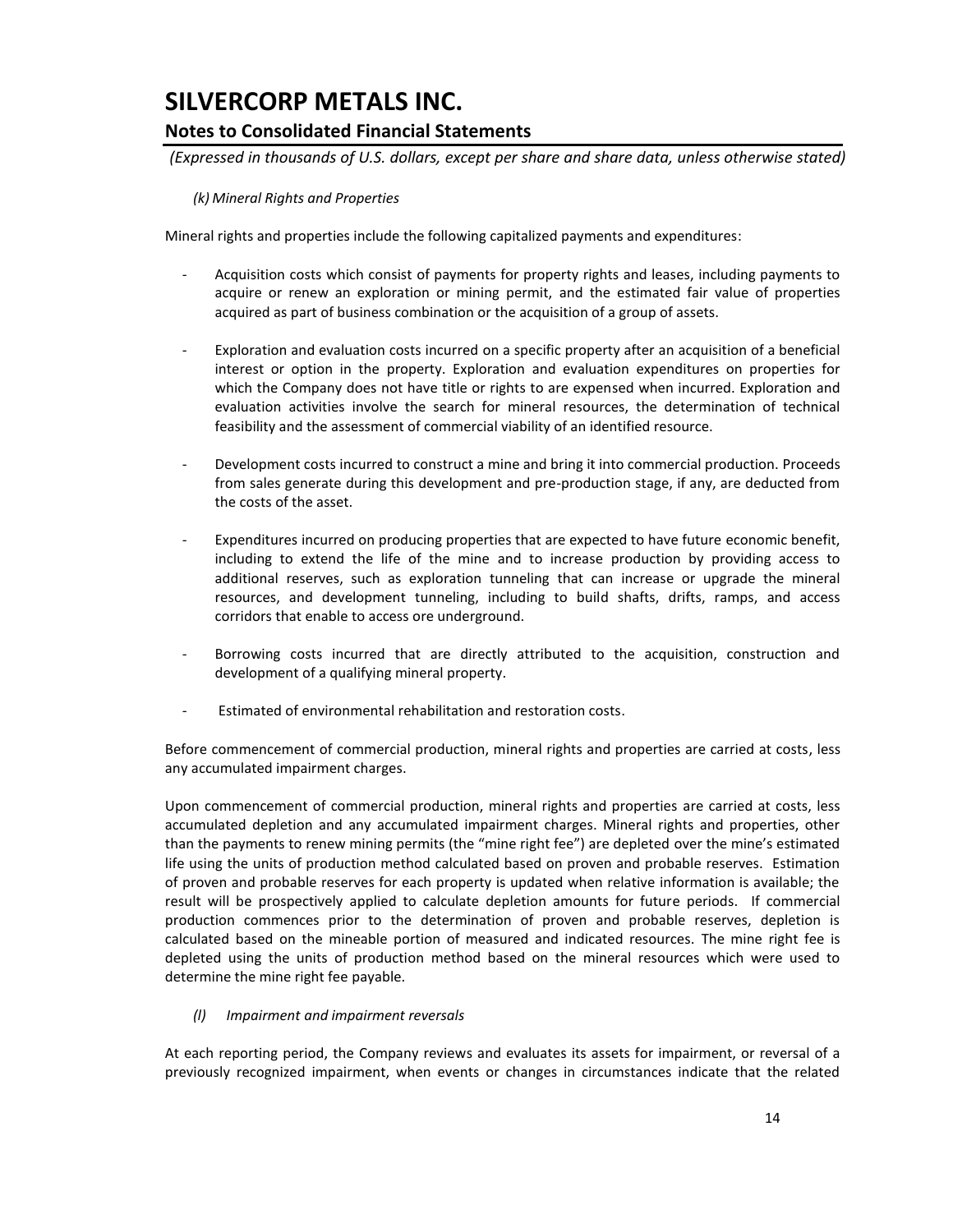*(Expressed in thousands of U.S. dollars, except per share and share data, unless otherwise stated)*

carrying amounts may not be recoverable or when there is an indication that impairment may have reversed.

When impairment indicators exist, an estimate of the recoverable amount is undertaken, being the higher of an asset's fair value less cost of disposal ("FVLCTD") and value in use ("VIU"). If the carrying value exceeds the recoverable amount, an impairment loss is recognized in the consolidated statement of income during the period.

In assessing value in use, the estimated future cash flows are discounted to their present value using a pre-tax discount rate that reflects current market assessment of the time value of money and the risks specific to the asset for which the estimates of future cash flows have not been adjusted. The cash flows are based on best estimates of expected future cash flows from the continued use of the asset and its eventual disposal.

FVLCTD is best evidence if obtained from an active market or binding sale agreement. Where neither exists, the fair value is based the best estimates available to reflect the amount that could be received from an arm's length transaction. Fair value of asset is generally determined as the present value of the estimated future cash flows expected to arise from the continued use of the asset, including any expansion prospects.

Impairment is normally assessed at the level of cash-generating units ("CGU"), a CGU is identified as the smallest identifiable group of assets that generates cash inflows which are independent of the cash inflows generated from other assets.

When there is an indication that an impairment loss recognized previously may no longer exist or has decreased, the recoverable amount is calculated. If the recoverable amount exceeds the carrying amount, the carrying value of the asset is increased to the recoverable amount. The increased carrying amount cannot exceed the carrying amount that would have been determined had no impairment loss been recognized for the asset in prior years. A reversal of an impairment loss is recognized as a gain in the consolidated statements of income in the period it is determined.

#### *(m) Environmental Rehabilitation Provision*

The mining, extraction and processing activities of the Company normally give rise to obligations for site closure or rehabilitation. Closure and decommissioning works can include facility decommissioning and dismantling; removal or treatment of waste materials; site and land rehabilitation. The extent of work required and the associated costs are dependent on the requirements of relevant authorities and the Company's environmental policies. Provisions for the cost of each closure and rehabilitation program are recognized at the time when environmental disturbance occurs. When the extent of disturbance increases over the life of an operation, the provision is increased accordingly. Costs included in the provision encompass all closure and decommissioning activity expected to occur progressively over the life of the operation and at the time of closure in connection with disturbances at the reporting date. Routine operating costs that may impact the ultimate closure and decommissioning activities, such as waste material handling conducted as an integral part of a mining or production process, are not included in the provision.

Costs arising from unforeseen circumstances, such as the contamination caused by unplanned discharges, are recognized as an expense and liability when the event gives rise to an obligation which is probable and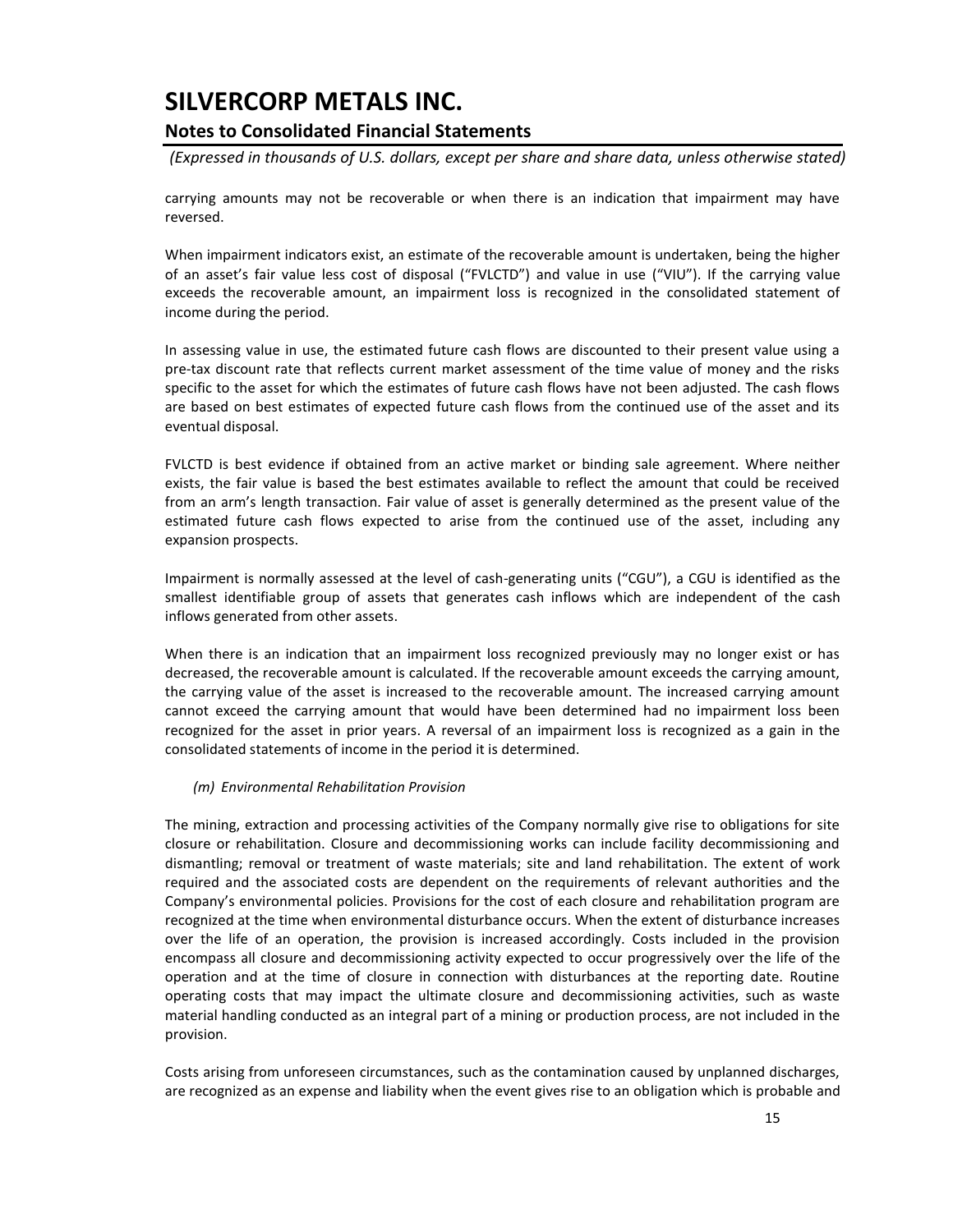*(Expressed in thousands of U.S. dollars, except per share and share data, unless otherwise stated)*

capable of reliable estimation. The timing of the actual closure and decommissioning expenditure is dependent upon a number of factors such as the life and nature of the asset, the operating license conditions, and the environment in which the mine operates. Expenditure may occur before and after closure and can continue for an extended period of time dependent on closure and decommissioning requirements.

Closure and decommissioning provisions are measured at the expected amount of future cash flows, discounted to their present value for each operation. Discount rates used are specific to the underlying obligation. Significant judgments and estimates are involved in forming expectations of future activities and the amount and timing of the associated cash flows. Those expectations are formed based on existing environmental and regulatory requirements which give rise to a constructive or legal obligation.

When provisions for closure and decommissioning are initially recognized, the corresponding cost is capitalized as an asset, representing part of the cost of acquiring the future economic benefits of the operation. The capitalized cost of closure and decommissioning activities is recognized in Mineral Rights and Properties and depleted accordingly. The value of the provision is progressively increased over time as the effect of discounting unwinds, creating an expense recognized in finance costs. Closure and decommissioning provisions are also adjusted for changes in estimates. Those adjustments are accounted for as a change in the corresponding capitalized cost, except where a reduction in the provision is greater than the undepreciated capitalized cost of the related assets, in which case the capitalized cost is reduced to nil and the remaining adjustment is recognized in the income statement. In the case of closed sites, changes to estimated costs are recognized immediately in the consolidated statements of income. Changes to the capitalized cost result in an adjustment to future depreciation and finance charges.

Adjustments to the estimated amount and timing of future closure and decommissioning cash flows are a normal occurrence in light of the significant judgments and estimates involved. The provision is reviewed at the end of each reporting period for changes to obligations, legislation or discount rates that impact estimated costs or lives of operations and adjusted to reflect current best estimate.

The cost of the related asset is adjusted for changes in the provision resulting from changes in the estimated cash flows or discount rate and the adjusted cost of the asset is depreciated prospectively.

#### *(n) Leases*

IFRS 16 – *Leases* ("IFRS 16") was issued by the IASB and replaced IAS 17 - *Leases* ("IAS 17") and IFRIC 4 - *Determining whether an arrangement contains a lease* ("IFRIC 4"). IFRS 16 applies a control model to the identification of leases, distinguishing between a lease and a non-lease component on the basis of whether the customer controls the specific asset. Control is considered to exist if the customer has the right to obtain substantially all of the economic benefits from the use of an identified asset and the right to direct the use of that asset. For those contracts that are or contain a lease, IFRS 16 introduces significant changes to the accounting for such contracts, introducing a single, on-balance sheet accounting model that is similar to current finance lease accounting, with limited exceptions for short-term leases or leases of low value assets. Lessor accounting, apart from a specific exception in respect of sublease, remains similar to current accounting practice. The standard was effective for annual periods beginning on or after January 1, 2019.

The Company applied IFRS 16 on April 1, 2019 retrospectively, with the cumulative effect of initially applying the standard as an adjustment to retained earnings and no restatement of comparative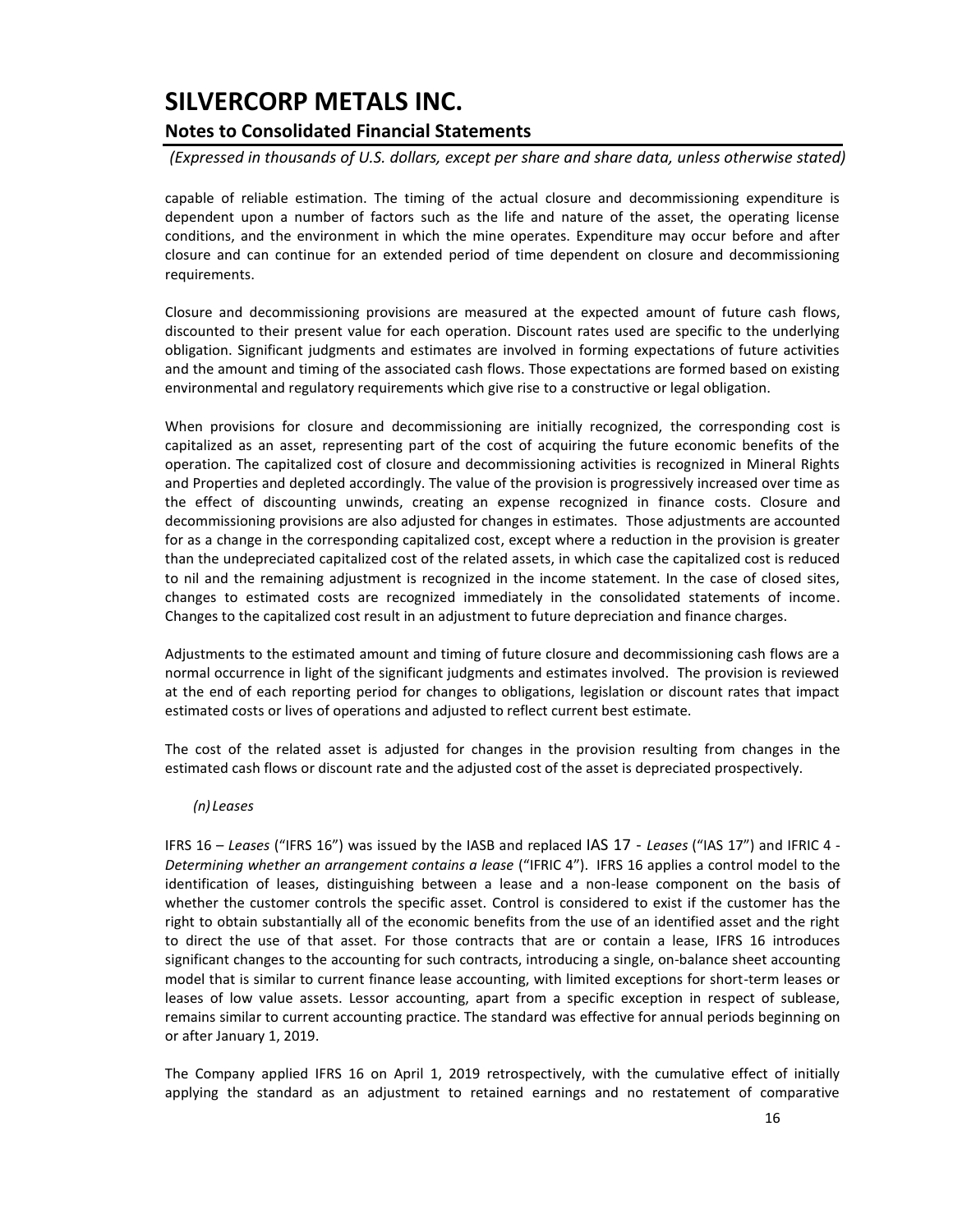### **Notes to Consolidated Financial Statements**

*(Expressed in thousands of U.S. dollars, except per share and share data, unless otherwise stated)*

information. The Company has elected to apply the available exemptions as permitted by IFRS 16 to recognize a lease expense on a straight line basis for short term leases (lease term of 12 months or less) and low value assets. The Company has also elected to apply the practical expedient whereby leases whose term ends within 12 months of the date of initial application would be accounted for in the same way as short-term lease.

#### **Policies applicable from April 1, 2019**

#### Lease Definition

At inception of a contract, the Company assesses whether the contract is, or contains, a lease. A contract is, or contains, a lease if it conveys the right to control the use of an identified asset for a period of time in exchange for consideration. An identified asset may be implicitly or explicitly specified in a contract, but must be physically distinct, and must not have the ability for substitution by a lessor. A lessee has the right to control an identified asset if it obtains substantially all of its economic benefits and either predetermines or directs how and for what purposes the asset is used.

#### Measurement of Right of Use ("ROU") Assets and Lease Obligations

At the commencement of a lease, the Company, if acting in capacity as a lessee, recognizes an ROU asset and a lease obligation. The ROU asset is initially measured at cost, which comprises the initial amount of the lease obligation adjusted for any lease payments made at, or before, the commencement date, plus any initial direct costs incurred, less any lease incentives received.

The ROU asset is subsequently amortized on a straight-line basis over the shorter of the term of the lease, or the useful life of the asset determined on the same basis as the Company's plant and equipment. The ROU asset is periodically adjusted for certain remeasurements of the lease obligation, and reduced by impairment losses, if any. If an ROU asset is subsequently leased to a third party (a "sublease") and the sublease is classified as a finance lease, the carrying value of the ROU asset to the extent of the sublease is derecognized. Any difference between the ROU asset and the lease receivable arising from the sublease is recognized in profit or loss.

The lease obligation is initially measured at the present value of the lease payments remaining at the lease commencement date, discounted using the interest rate implicit in the lease or the Company's incremental borrowing rate if the rate implicit in the lease cannot be determined. Lease payments included in the measurement of the lease obligation, when applicable, may comprise of fixed payments, variable payments that depend on an index or rate, amounts expected to be payable under a residual value guarantee and the exercise price under a purchase, extension or termination option that the Company is reasonably certain to exercise.

The lease obligation is subsequently measured at amortized cost using the effective interest method. It is remeasured when there is a change in future lease payments arising from a change in an index or rate, if there is a change in the Company's estimate of the amount expected to be payable under a residual value guarantee, or if the Company changes its assessment of whether it will exercise a purchase, extension or termination option. When the lease obligation is remeasured, a corresponding adjustment is made to the carrying amount of the ROU asset.

#### Measurement of Lease Receivable

At the commencement of a lease, the Company, if acting in capacity as a lessor, will classify the lease as finance lease and recognize a lease receivable at an amount equal to the net investment in the lease if it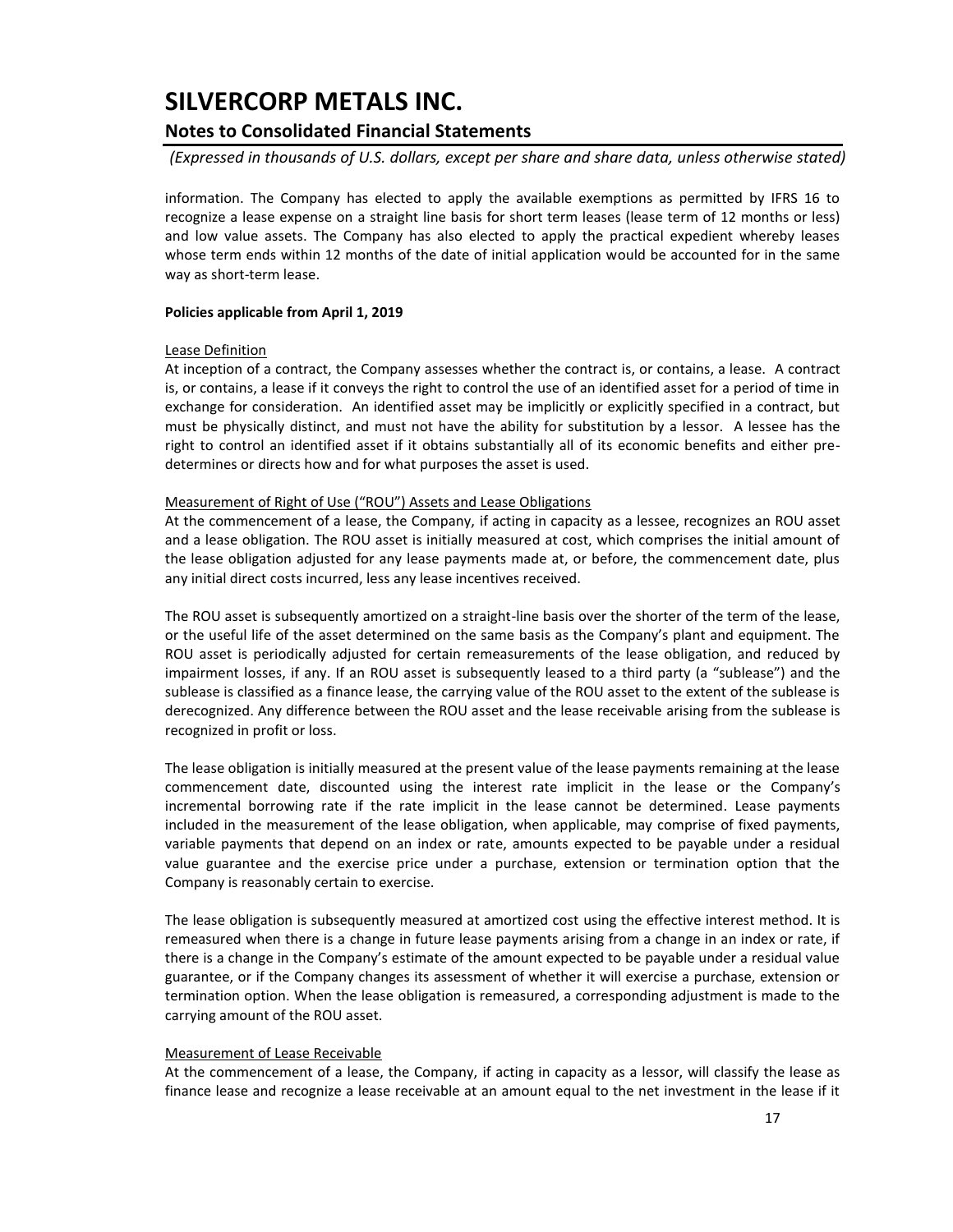### **Notes to Consolidated Financial Statements**

*(Expressed in thousands of U.S. dollars, except per share and share data, unless otherwise stated)*

transfers substantially all the risks and rewards incidental to ownership of an underlying asset or if the lease is a sublease, by reference to the ROU asset arising from the original lease (the "head lease"). A lease is classified as an operating lease if it does not transfer substantially all the risks and rewards incidental to ownership of an underlying asset or the lease is a short-term lease. Cash received from an operating lease is included in other income in the Company's consolidated statement of income on a straight-line basis over the period the lease.

The lease receivable is initially measure at the present value of the lease payments remaining at the lease commencement date, discounted at the interest rate implicit in the lease or the Company's incremental borrowing rate if the lease is a sublease. The lease receivable is subsequently measured at amortized cost using the effective interest rate method, and reduced by the amount received and impairment losses, if any.

#### Recognition Exemptions

The Company has elected not to recognize the ROU asset and lease obligations for short-term leases that have a lease term of 12 months or less or for leases of low-value assets. Payments associated with these leases are recognized as general and administrative expense on a straight-line basis over the lease term on the consolidated statement of income.

#### Adjustments upon Adoption

Upon adoption of IFRS 16 on April 1, 2019, the Company recognized lease receivable, ROU asset, and lease obligation of \$447, \$360, and \$1,463, respectively, related to the Company's office lease agreement and sublease agreements. The Company also recognized cumulative adjustments to retained earnings and accumulated other comprehensive income of \$(823) and \$167, respectively.

#### *(o)Borrowing Costs*

Borrowing costs that are directly attributable to the acquisition, construction or production of a qualifying asset, which necessarily takes a substantial period of time to get ready for its intended use or sale, are capitalized as part of the cost of that asset. All other borrowing costs are expensed in the period in which they are incurred. No borrowing costs were capitalized in the periods presented.

#### *(p) Share-based Payments*

The Company makes share-based awards, including restricted share units ("RSUs"), performance share units ("PSUs"), and stock options, to employees, officers, directors, and consultants.

For equity-settled awards, the fair value is charged to the consolidated statements of income and credited to equity, on a straight-line basis over the vesting period, after adjusting for the estimated number of awards that are expected to vest. The fair value of share units is determined based on quoted market price of our common shares at the date of grant. The fair value of the stock options granted to employees, officers, and directors is determined at the date of grant using the Black-Scholes option pricing model with market related input. The fair value of stock options granted to consultants is measured at the fair value of the services delivered unless that fair value cannot be estimated reliably, which then is determined using the Black-Scholes option pricing model. Stock options with graded vesting schedules are accounted for as separate grants with different vesting periods and fair values.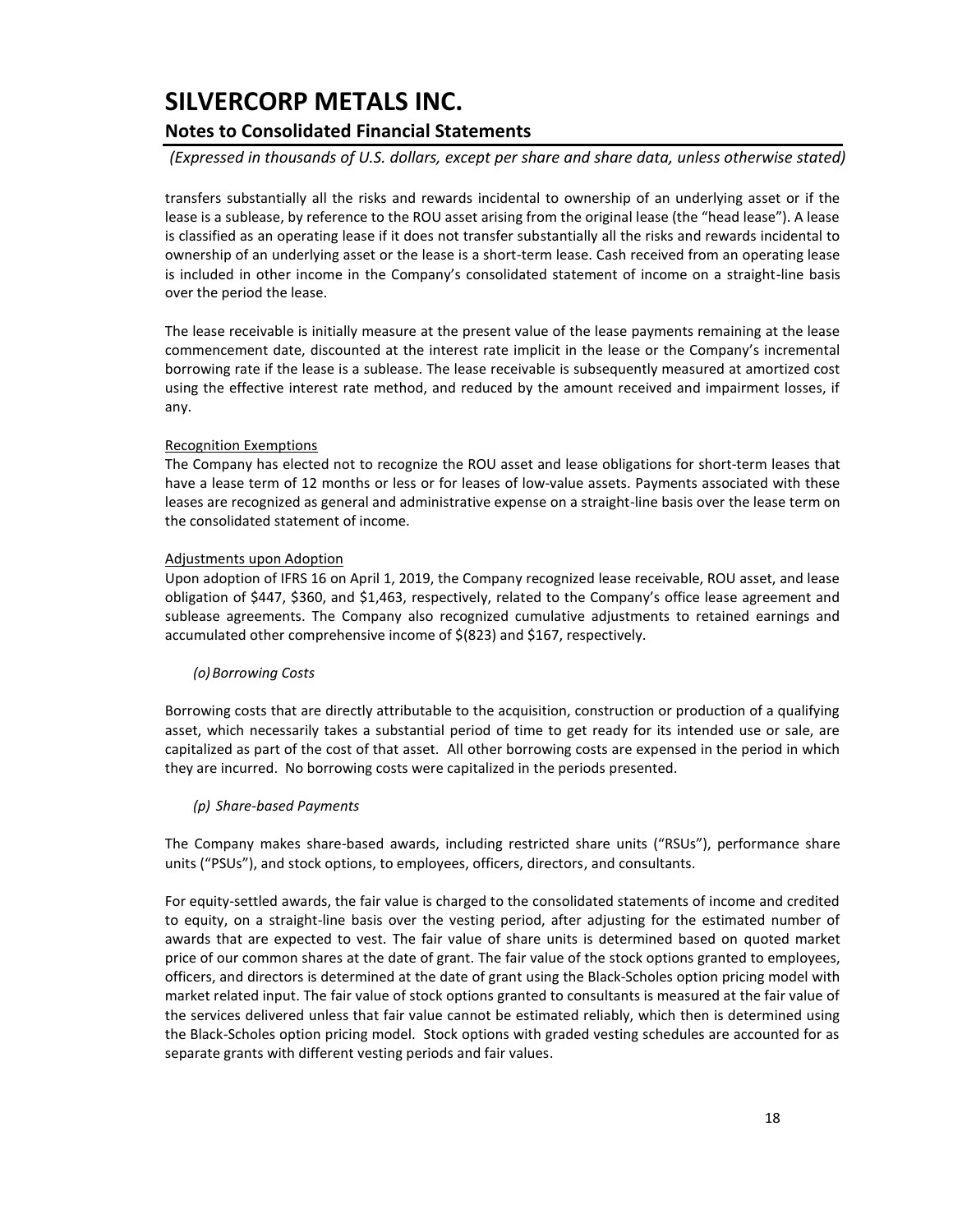*(Expressed in thousands of U.S. dollars, except per share and share data, unless otherwise stated)*

For cash-settled awards, the fair value is estimated based on the quoted market price of our common shares and are remeasured at each reporting period until the awards are vested. The fair value of these awards recognized as share-based compensation expenses in the consolidated statements of income over the vesting period, with a corresponding increase to accrued liabilities.

At each statement of financial position date prior to vesting, the cumulative expense representing the extent to which the vesting period has expired and management's best estimate of the awards that are ultimately expected to vest is computed (after adjusting for non-market performance conditions). The movement in cumulative expense is recognized in the consolidated statements of income with a corresponding entry within equity. No expense is recognized for awards that do not ultimately vest, except for awards where vesting is conditional upon a market condition, which are treated as vested irrespective of whether or not the market condition is satisfied, provided that all other performance conditions are satisfied.

#### *(q)Income Taxes*

Current tax for each taxable entity is based on the local taxable income at the local statutory tax rate enacted or substantively enacted at the balance sheet date and includes adjustments to tax payable or recoverable in respect to previous periods.

Current tax assets and current tax liabilities are only offset if a legally enforceable right exists to set off the amounts, and the Company intends to settle on a net basis, or to realize the asset and settle the liability simultaneously.

Deferred tax is recognized using the balance sheet liability method on temporary differences at the reporting date between the tax bases of assets and liabilities, and their carrying amounts for financial reporting purposes. Deferred tax assets are recognized for all deductible temporary differences, carry forward of unused tax credits and unused tax losses, to the extent that it is probable that taxable profit will be available against which the deductible temporary differences, and the carry forward of unused tax credits and unused tax losses, can be utilized, except:

- where the deferred income tax asset relating to the deductible temporary difference arises from the initial recognition of an asset or liability in a transaction that is not a business combination and, at the time of the transaction, affects neither the accounting profit nor taxable profit or loss; and
- in respect of deductible temporary differences associated with investments in subsidiaries, associates and interests in joint ventures, deferred income tax assets are recognized only to the extent that it is probable that the temporary differences will reverse in the foreseeable future and taxable profit will be available against which the temporary differences can be utilized.

The carrying amount of deferred income tax assets is reviewed at the end of each reporting period and reduced to the extent that it is no longer probable that sufficient taxable profit will be available to allow all or part of the deferred income tax asset to be utilized. Unrecognized deferred income tax assets are reassessed at the end of each reporting period and are recognized to the extent that it has become probable that future taxable profit will be available to allow the deferred tax asset to be recovered.

Deferred income tax assets and liabilities are measured at the tax rates that are expected to apply to the year when the asset is realized or the liability is settled, based on tax rates (and tax laws) that have been enacted or substantively enacted by the end of the reporting period.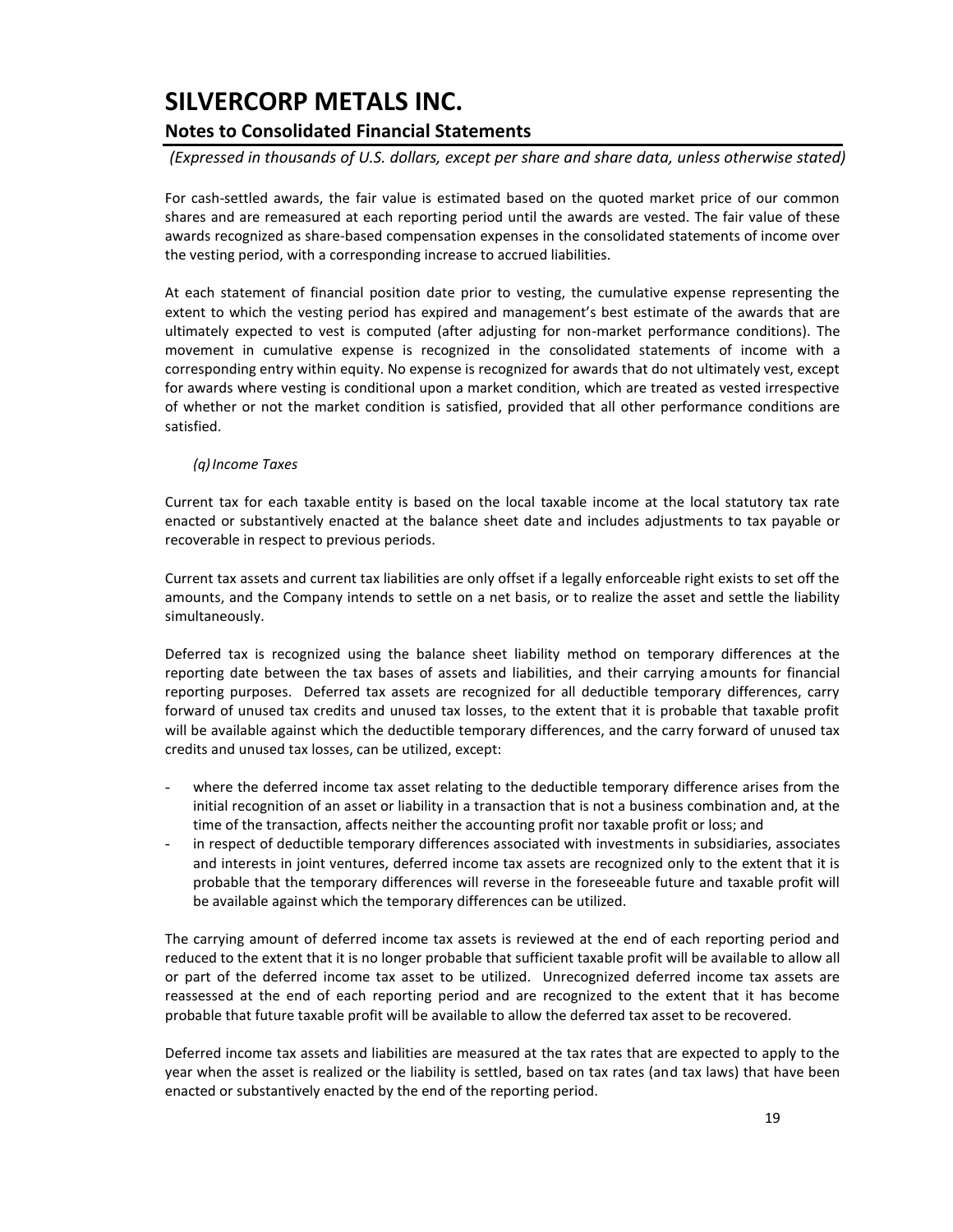*(Expressed in thousands of U.S. dollars, except per share and share data, unless otherwise stated)*

Deferred income tax relating to items recognized outside profit or loss is recognized in other comprehensive income or directly in equity.

Deferred income tax assets and deferred income tax liabilities are offset, if a legally enforceable right exists to set off current tax assets against current income tax liabilities and the deferred income taxes relate to the same taxable entity and the same taxation authority.

#### *(r) Earnings per Share*

Earnings per share are computed by dividing net income available to equity holders of the Company by the weighted average number of common shares outstanding for the period. Diluted earnings per share reflect the potential dilution that could occur if additional common shares are assumed to be issued under securities that entitle their holders to obtain common shares in the future. For stock options and warrants, the number of additional shares for inclusion in diluted earnings per share calculations is determined by the options and warrants, whose exercise price is less than the average market price of the Company's common shares, are assumed to be exercised and the proceeds are used to repurchase common shares at the average market price for the period. The incremental number of common shares issued under stock options, and repurchased from proceeds, is included in the calculation of diluted earnings per share.

#### *(s) Financial Instruments*

#### *Initial recognition:*

On initial recognition, all financial assets and financial liabilities are recorded at fair value adjusted for directly attributable transaction costs except for financial assets and liabilities classified as fair value through profit or loss ("FVTPL"), in which case transaction costs are expensed as incurred.

#### *Subsequent measurement of financial assets:*

Subsequent measurement of financial assets depends on the classification of such assets.

- I. Non-equity instruments:
	- IFRS 9 includes a single model that has only two classification categories for financial instruments other than equity instruments: amortized cost and fair value. To qualify for amortized cost accounting, the instrument must meet two criteria:
	- i. The objective of the business model is to hold the financial asset for the collection of the contractual cash flows; and
	- ii. All contractual cash flows represent only principal and interest on that principal.

All other instruments are mandatorily measured at fair value.

II. Equity instruments:

At initial recognition, for equity instruments other than held for trading, the Company may make an irrevocable election to designate them, on instrument by instrument basis, as either FVTPL or fair value through other comprehensive income ("FVTOCI").

Financial assets classified as amortized cost are measured at the amount of initial recognition minus principal repayments, plus the cumulative amortization using the effective interest method of any difference between that initial amount and the maturity amount, adjusted for any impairment loss allowance. Amortization or interest income from the effective interest method is included in finance income.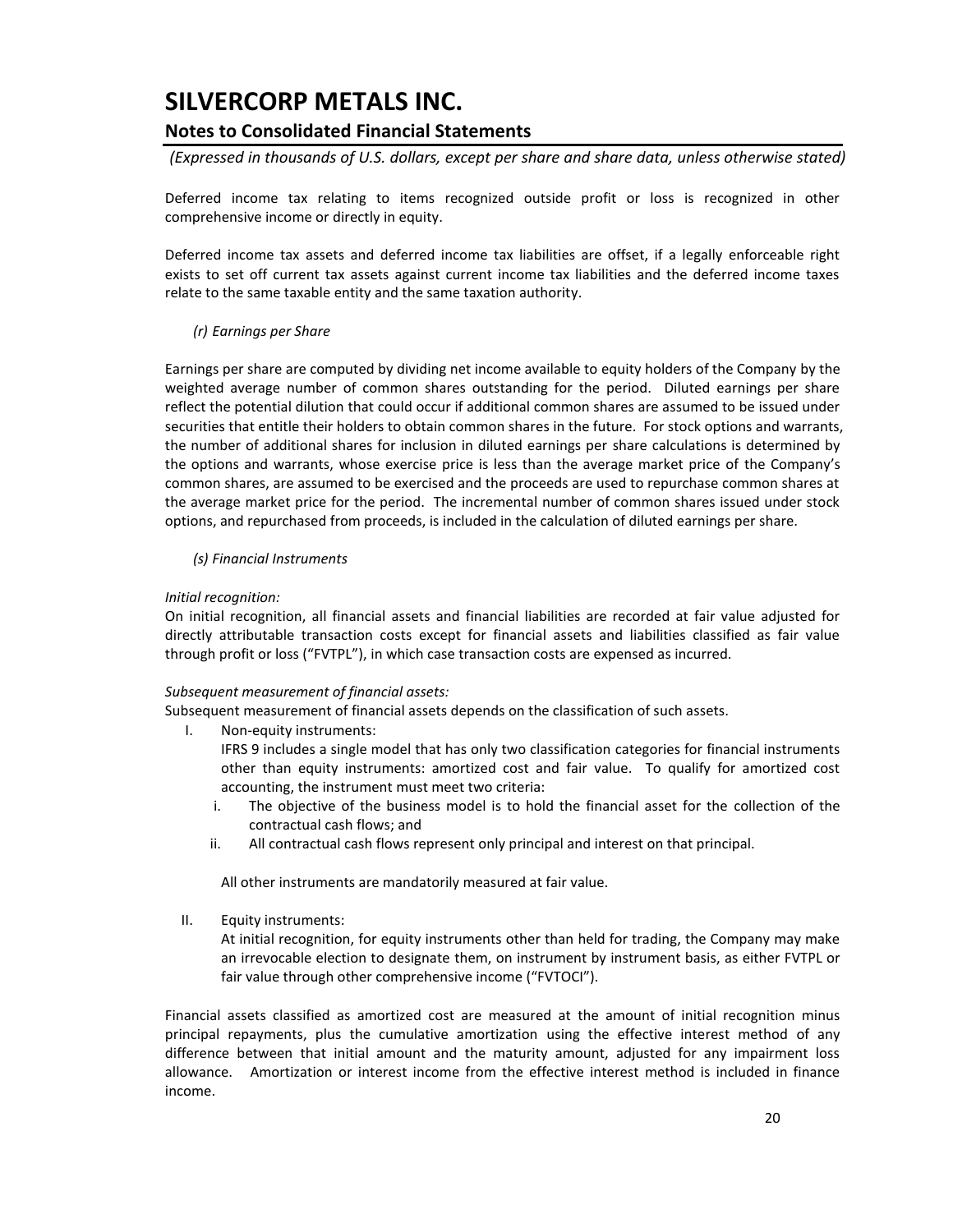### **Notes to Consolidated Financial Statements**

*(Expressed in thousands of U.S. dollars, except per share and share data, unless otherwise stated)*

Financial assets classified as FVTPL are measured at fair value with changes in fair values recognized in profit or loss. Equity investments designated as FVTOCI are measured at fair value with changes in fair values recognized in other comprehensive income ("OCI"). Dividends from that investment are recorded in profit or loss when the Company's right to receive payment of the dividend is established unless they represent a recovery of part of the cost of the investment.

#### *Impairment of financial assets carried at amortized cost:*

The Company recognizes a loss allowance for expected credit losses on its financial assets carried at amortized cost. The amount of expected credit losses is updated at each reporting period to reflect changes in credit risk since initial recognition of the respective financial instruments.

#### *Subsequent measurement of financial liabilities:*

Financial liabilities classified as amortized cost are measured at the amount of initial recognition minus principal repayments, plus the cumulative amortization using the effective interest method of any difference between that initial amount and the maturity amount. Amortization or interest expense using the effective interest method is included in finance costs.

Financial liabilities classified as FVTPL are measured at fair value with gains and losses recognized in profit or loss.

The Company classifies its financial instruments as follows:

- Financial assets classified as FVTPL: cash and cash equivalents, short-term investments money market instruments, and other investments - equity investments designated as FVTPL and warrants;
- Financial assets classified as FVTOCI: other investments equity investments designated as FVTOCI;
- Financial assets classified as amortized cost: short-term investments bonds, trade and other receivables and due from related parties;
- Financial liabilities classified as amortized cost: accounts payable and accrued liabilities, dividends payable, bank loan, customer deposits and due to related parties.

#### *Derecognition of financial assets and financial liabilities:*

A financial asset is derecognized when:

- The rights to receive cash flows from the asset have expired; or
- The Company has transferred its rights to receive cash flows from the asset or has assumed an obligation to pay the received cash flows in full without material delay to a third party under a 'passthrough' arrangement; and either (a) the Company has transferred substantially all the risks and rewards of the asset, or (b) the Company has neither transferred nor retained substantially all the risks and rewards of the asset, but has transferred control of the asset.

Gains and losses on derecognition of financial assets and liabilities classified as amortized cost are recognized in profit or loss when the instrument is derecognized or impaired, as well as through the amortization process.

Gains and losses on derecognition of equity investments designated as FVTOCI (including any related foreign exchange component) are recognized in OCI. Amounts presented in OCI are not subsequently transferred to profit or loss.

A financial liability is derecognized when the obligation under the liability is discharged or cancelled or expires. When an existing financial liability is replaced by another liability from the same lender on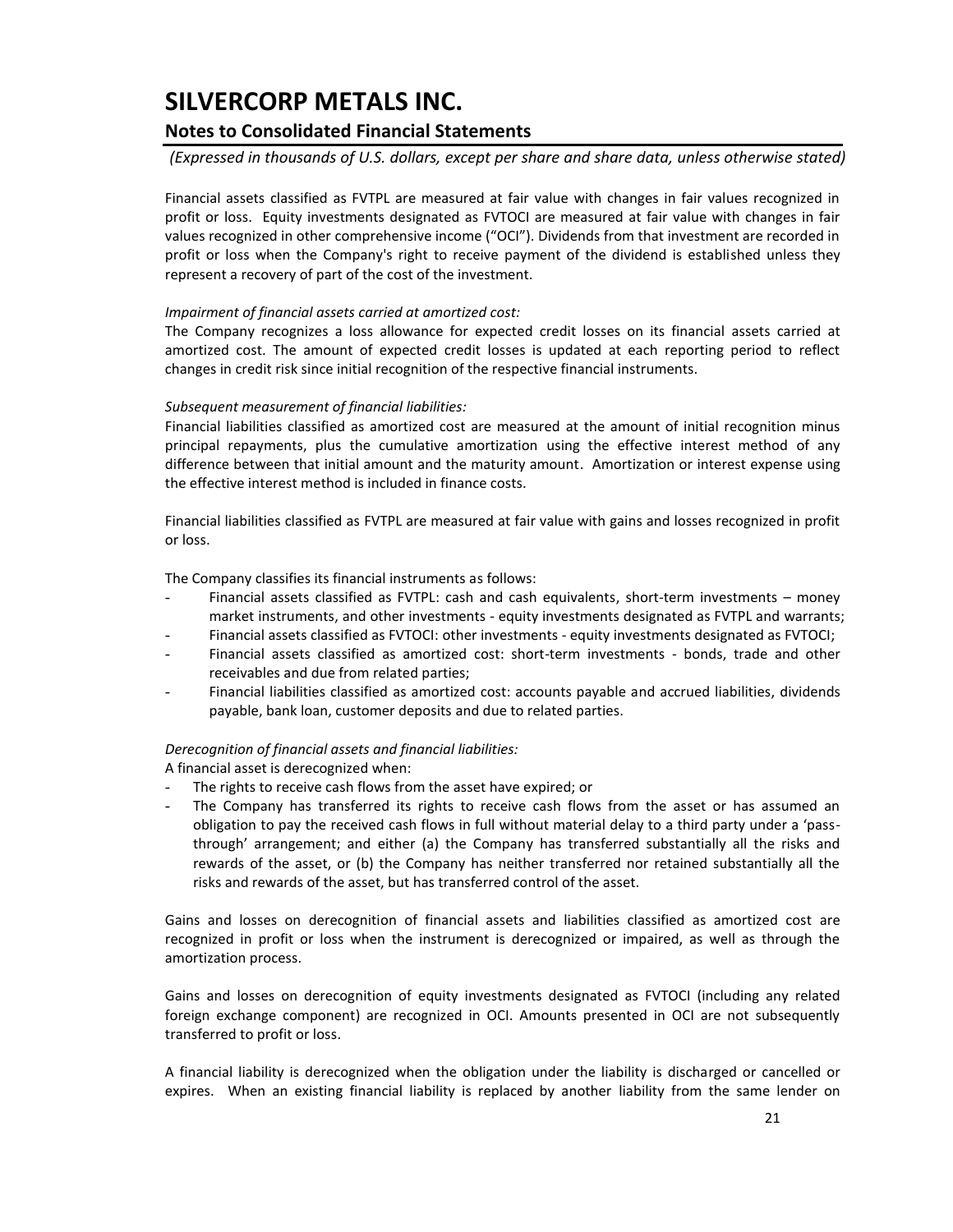### **Notes to Consolidated Financial Statements**

*(Expressed in thousands of U.S. dollars, except per share and share data, unless otherwise stated)*

substantially different terms, or the terms of an existing liability are substantially modified, such an exchange or modification is treated as a derecognition of the original liability. In this case, a new liability is recognized, and the difference in the respective carrying amounts is recognized in the statement of income.

#### *Offsetting of financial instruments:*

Financial assets and liabilities are offset and the net amount is reported in the consolidated statement of financial position if and only if, there is a currently enforceable legal right to offset the recognized amounts and there is an intention to settle on a net basis, or to realize the assets and settle liabilities simultaneously.

#### *Fair value of financial instruments:*

The fair value of financial instruments that are traded in active markets at each reporting date is determined by reference to quoted market prices, without deduction for transaction costs. For financial instruments that are not traded in active markets, the fair value is determined using appropriate valuation techniques, such as using a recent arm's length market transaction between knowledgeable and willing parties, discounted cash flow analysis, reference to the current fair value of another instrument that is substantially the same, or other valuation models.

#### *(t) Government Assistance*

Refundable mining exploration tax credits received from eligible mining exploration expenditures and other government grants received for project construction and development reduce the carrying amount of the related mineral rights and properties or plant and equipment assets. The depletion or depreciation of the related mineral rights and properties or plant and equipment assets is calculated based on the net amount.

Government subsidies as compensation for expenses already incurred are recognized in profit and loss during the period in which it becomes receivable.

#### *(u) Significant Accounting Judgments and Estimates*

The preparation of consolidated financial statements in conformity with IFRS requires management to make judgements, estimates and assumptions about future events that affect the reported amounts of assets and liabilities at the date of the financial statements and the reported amounts of revenue and expenses during the reporting period. Although these judgments and estimates are continuously evaluated and are based on management's experience and best knowledge of relevant facts and circumstances, actual results may differ from these estimates.

Areas where critical accounting judgments have the most significant effect on the consolidated financial statements include:

**Capitalization of expenditures included in mineral rights and properties –** management has determined that those capitalized expenditures, including exploration and evaluation expenditures and development costs incurred at producing properties, have potential future economic benefits and are potentially economically recoverable, subject to impairment analysis. Management uses several criteria in its assessments of economic recoverability and probability of future economic benefit, including geologic and metallurgic information, history of conversion of mineral deposits to proven and probable reserves, scoping and feasibility studies, accessible facilities, existing permits, whether to extend of the mine life,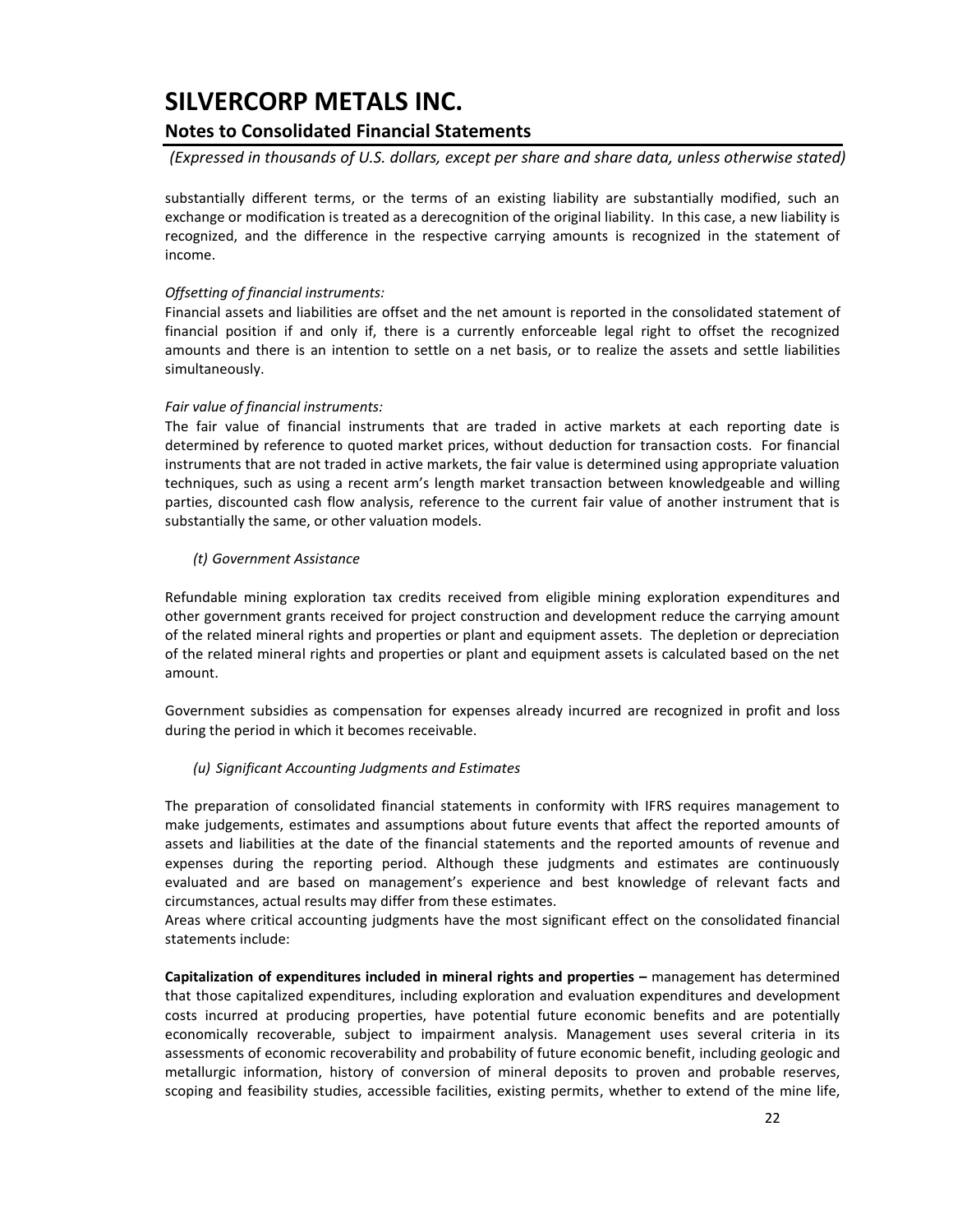*(Expressed in thousands of U.S. dollars, except per share and share data, unless otherwise stated)*

increase future production, or to provide access to a component of an ore body that will be mined in a future period.

**Indicators of Impairment and impairment reversal** - Management applies significant judgement in assessing whether indicators of impairment or reserve impairment exist for an asset or group of assets which would necessitate impairment testing. Internal and external factors such as significant changes in the use of the asset, commodity prices, and interest rates are used in determining whether there are indicators.

The current outbreak of COVID-19 has resulted in 20 days production interruption at the Company's mine sites in addition to the Company's normal operation break during the Chinese New Year. As of March 31, 2020 and the date of issuance of the financial statements, the mines are operating as normal. The Company assessed the impact of the production interruption and determined it would not have any longterm impact on the value of associated assets.

**Income taxes** - Deferred tax assets and liabilities are determined based on difference between the financial statements carrying values of assets and liabilities and their respective income tax based and loss carried forward. Withholding tax are determined based on the earnings of foreign subsidiary distributed to the Company.

The recognition of deferred tax assets and the determination of the ability of the Company to utilize tax loss carry-forwards to offset deferred tax liabilities requires management to exercise judgement and make certain assumptions about the future performance of the Company. Management is required to access whether it is "probable" that the Company will benefit from these prior losses and other deferred tax assets. Changes in economic conditions, metal prices, and other factors could result in revision to the estimates of the benefits to be realized or the timing of utilization of the losses.

**Functional currency** - The determination of an entity's functional currency often requires significant judgement where the primary economic environment in which the entity operates may not be clear. This can have a significant impact on the consolidated results based the foreign currency translation method of the Company.

**Contingencies** - Contingencies can be either possible assets or liabilities arising from past events which, by their nature, will only be resolved when one or more future events not wholly within our control occur or fail to occur. The assessment of such contingencies inherently involves the exercise of significant judgment and estimates of the outcome of future events. In assessing loss contingencies related to legal, tax or regulatory proceedings that are pending against us or unasserted claims, that may result in such proceedings or regulatory or government actions that may negatively impact our business or operations, we evaluate with our legal counsel the perceived merits of any legal, tax or regulatory proceedings, unasserted claims or actions. Also evaluated are the perceived merits of the nature and amount of relief sought or expected to be sought, when determining the amount, if any, to recognize as a contingent liability or assessing the impact on the carrying value of assets. Contingent assets or liabilities are not recognized in the consolidated financial statements.

Areas where critical accounting estimates have the most significant effect on the amounts recognized in the consolidated financial statements include: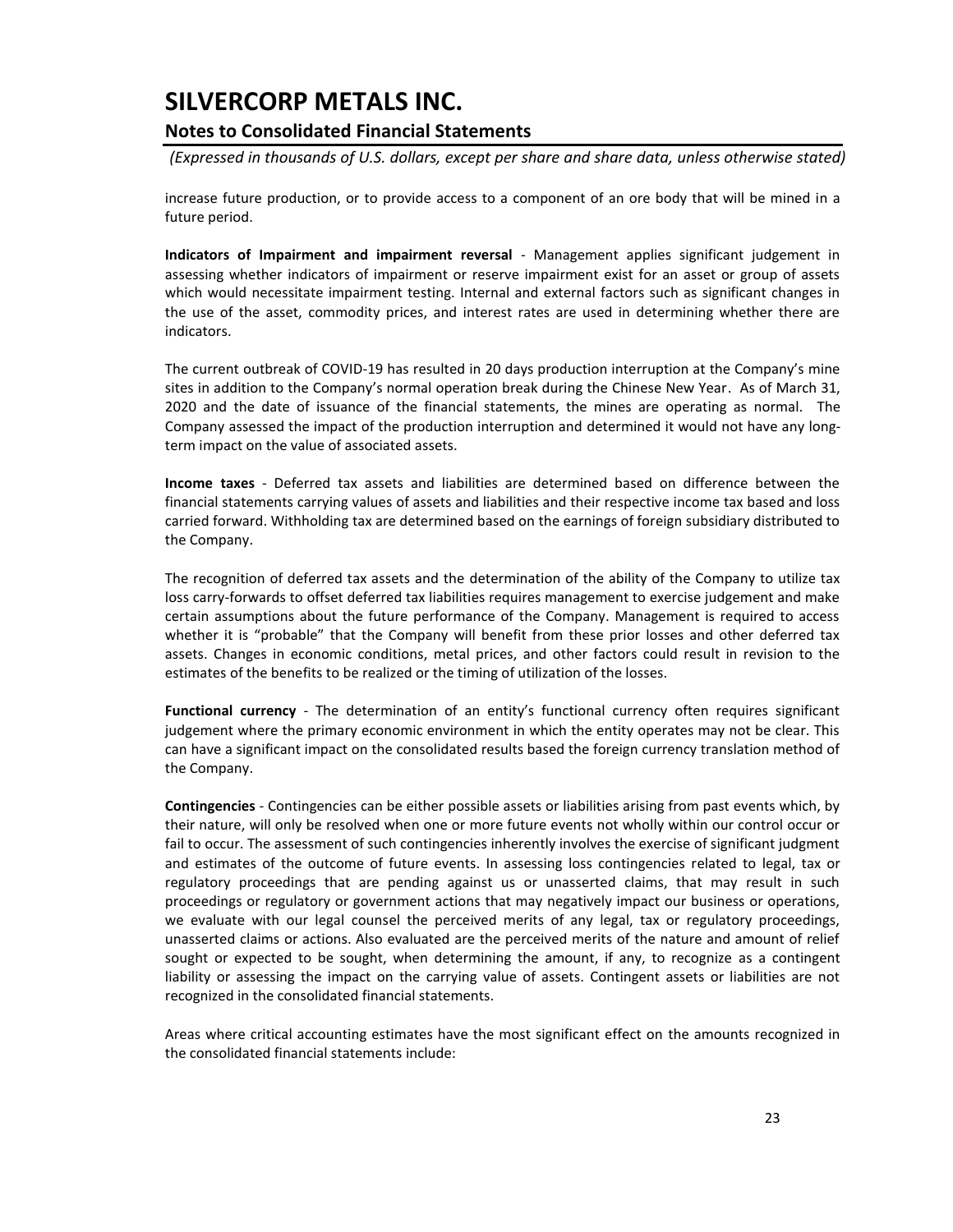*(Expressed in thousands of U.S. dollars, except per share and share data, unless otherwise stated)*

**Mineral Reserves and Mineral Resources estimates -** Mineral reserves and mineral resources are estimated by qualified persons in accordance with National Instrument 43-101, "Standards of Disclosure form Mineral Projects", issued by the Canadian Securities Administrators. There are numerous uncertainties inherent in estimating mineral reserves and mineral resources, including many factors beyond the Company's control. Such estimation is a subjective process, and the accuracy of any mineral reserve or mineral resource estimate is a function of the quantity and quality of available data and of the assumptions made and judgements used in engineering and geological interpretation. Changes in assumptions, including metal prices, production costs, recovery rate, and market conditions could result in mineral reserve and mineral resource estimate revision. Such change could impact depreciation and amortization rates, asset carrying value and the environmental and rehabilitation provision.

**Impairment and reserve impairment of assets** *-* Where an indicator of impairment and reserves impairment exists, a formal estimate of the recoverable amount is made, which is determined as the higher of FVLCTD and VIU.

The determination of FVLCTD and VIU requires management to make estimates and assumptions about expected production based on current estimates of recoverable metal, commodity prices, operating costs, taxes and export duties, inflation and foreign exchange, salvage value, future capital expenditures and discount rates. The estimates and assumptions are subject to risk and uncertainty; hence, there is the possibility that changes in circumstances will alter these projections, which may impact the recoverable amount of the assets. In such circumstances, some or all of the carrying value of the assets may be further impaired or the impairment charge reversed with the impact recorded in the consolidated statements of (loss) income.

**Valuation of inventory** - Stockpiled ore, direct smelting ore, and concentrate inventories are valued at the lower of average cost and net realizable value. Net realizable value is calculated as the estimated price at the time of sale based on prevailing and forecast metal prices less estimated future production costs to convert the inventory into saleable form and associated selling costs. The determination of forecast sales price, recovery rates, grade, assumed contained metal in stockpiles and production and selling costs requires significant assumptions that may impact the stated value of our inventory and lead to changes in NRV. Material and supplies inventory In determining the value of material and supplies inventory, we make estimates of the amounts to be used and realizable value through disposals or sales. Changes in these estimates can result in a change in carrying amounts of inventory, as well as cost of sales.

**Environmental rehabilitation provision and the timing of expenditures** - Environmental rehabilitation costs are a consequence of exploration activities and mining. The cost estimates are updated annually during the life of a mine to reflect known developments, (e.g. revisions to cost estimates and to the estimated lives of operations), and are subject to review at regular intervals. Decommissioning, restoration and similar liabilities are estimated bases on the Company's interpretation of current regulatory requirements, constructive obligations and are measured at the best estimates of expenditures required to settle the present obligation of decommissioning, restoration or similar liabilities that may occur over the life of the mine. The carrying amount is determined based on the net present value of estimated future cash expenditures for the settlement of decommissioning, restoration or similar liabilities that may occur over the life of the mine. Such estimates are subject to change based on change in laws and regulations and negotiations with regulatory authorities.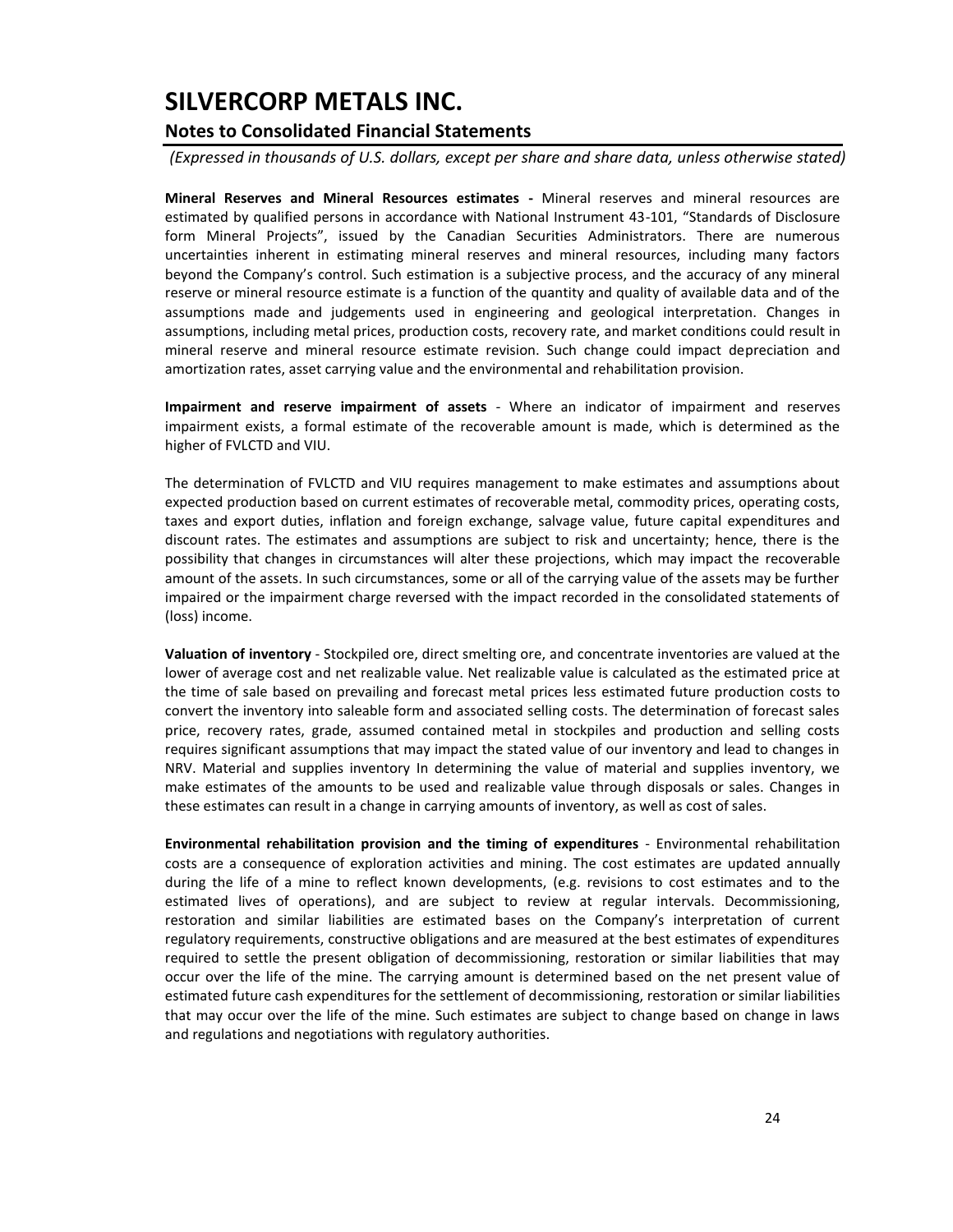### **Notes to Consolidated Financial Statements**

*(Expressed in thousands of U.S. dollars, except per share and share data, unless otherwise stated)*

#### **3. SHORT-TERM INVESTMENTS**

As at March 31, 2020, short-term investments consist of the following:

|                          | Carrying value | Interest rates  | Maturity                      |
|--------------------------|----------------|-----------------|-------------------------------|
| <b>Bonds</b>             | 23.313         | $6.00\% - 13\%$ | April 2, 2020 - June 27, 2024 |
| Money market instruments | 53.429         |                 |                               |
|                          | 76.742         |                 |                               |

As at March 31, 2019, short-term investments consist of the following:

|                          | Carrying value | Interest rates  | Maturity                        |
|--------------------------|----------------|-----------------|---------------------------------|
| <b>Bonds</b>             | 24.986         | $3.88\% - 13\%$ | April 28, 2019 - April 29, 2026 |
| Money market instruments | 22.850         |                 |                                 |
|                          | 47.836         |                 |                                 |

All bonds were purchased on open markets and are readily tradable.

#### **4. INVENTORIES**

Inventories consist of the following:

|                                       | March 31, 2020 | March 31, 2019 |
|---------------------------------------|----------------|----------------|
| Direct smelting ore and stockpile ore | 1,138          | 1,794          |
| Concentrate inventory                 | 4.368          | 5,201          |
| Total stockpile and concentrate       | 5,506          | 6,995          |
| Material and supplies                 | 2.924          | 3,841          |
|                                       | 8.430          | 10,836         |

The amount of inventories recognized as expense during the year ended March 31, 2020 was \$82,744 (year ended March 31, 2019 - \$82,458).

#### **5. INVESTMENT IN AN ASSOCIATE**

New Pacific Metals Corp. ("NUAG") is a Canadian public company listed on the TSX Venture Exchange (symbol: NUAG). NUAG is a related party of the Company by way of two common directors and one officer, and the Company accounts for its investment in NUAG using the equity method as it is able to exercise significant influence over the financial and operating policies of NUAG.

On May 22, 2019, the Company exercised its warrants to acquire 1,500,000 common shares of NUAG for a total cost of \$2,349. Pan American Silver Corp. also exercised its warrants to acquire 8,000,000 common shares of NUAG on the same day. As a result of the exercise of these warrants, the Company's ownership in NUAG was diluted from 29.8% to 28.9% and a dilution gain of \$723 was recorded along with the reclassification gain of \$21 from other comprehensive income to net income.

On October 25, 2019, the Company participated in an offering of common shares of NUAG underwritten by BMO Capital Markets and acquired an additional 1,247,606 common shares of NUAG for a cost of \$3,820.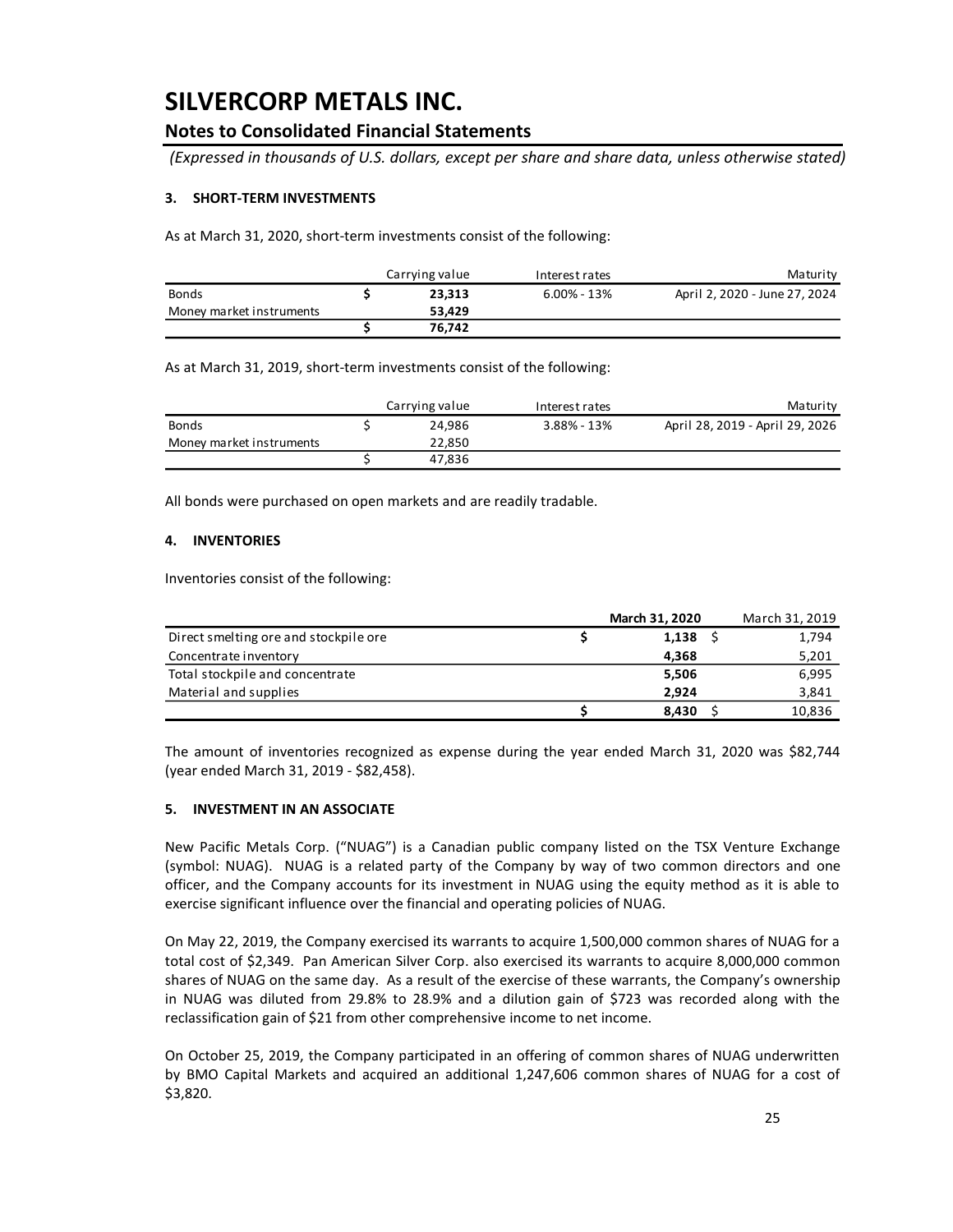### **Notes to Consolidated Financial Statements**

*(Expressed in thousands of U.S. dollars, except per share and share data, unless otherwise stated)*

During the year ended March 31, 2020, the Company also acquired additional 502,600 common shares of NUAG from the public market (year ended March 31, 2019 – 65,400) for a total cost of \$861 (year ended March 31, 2019 - \$107).

As at March 31, 2020, the Company owned 42,596,506 common shares of NUAG (March 31, 2019 – 39,346,300), representing an ownership interest of 28.8% (March 31, 2019 – 29.6%). The summary of the investment in NUAG common shares and its market value as at the respective balance sheet dates are as follows:

|                                                 |            |    |          | Value of NUAG's     |
|-------------------------------------------------|------------|----|----------|---------------------|
|                                                 | Number of  |    |          | common shares per   |
|                                                 | shares     |    | Amount   | quoted market price |
| Balance April 1, 2018                           | 39,280,900 | Ŝ. | 38,001   | - \$<br>50,266      |
| Purchase from open market                       | 65,400     |    | 107      |                     |
| Share of net loss                               |            |    | (330)    |                     |
| Share of other comprehensive income             |            |    | 398      |                     |
| Impairment recovery                             |            |    | 1,899    |                     |
| Foreign exchange impact                         |            |    | (1, 372) |                     |
| Balance March 31, 2019                          | 39,346,300 | \$ | 38,703\$ | 69,783              |
| Purchase from open market                       | 502,600    |    | 861      |                     |
| <b>Exercise of warrants</b>                     | 1,500,000  |    | 2,349    |                     |
| Participation in public offering                | 1,247,606  |    | 3,820    |                     |
| Share of net loss                               |            |    | (1,276)  |                     |
| Share of other comprehensive income             |            |    | 1,077    |                     |
| Dilution gain                                   |            |    | 723      |                     |
| Disposal of common shares held by the associate |            |    | 1,127    |                     |
| Foreign exchange impact                         |            |    | (2,829)  |                     |
| Balance March 31, 2020                          | 42,596,506 | \$ | 44,555   | \$<br>148,624       |

Summarized financial information for the Company's investment in NUAG on a 100% basis is as follows:

|                                             | Years ended March 31, |               |   |              |  |
|---------------------------------------------|-----------------------|---------------|---|--------------|--|
|                                             |                       | $2020^{(1)}$  |   | $2019^{(1)}$ |  |
| Income from investments                     | \$                    | 494           | S | 576          |  |
| General and administrative expense          |                       | (3,824)       |   | (2, 286)     |  |
| Foreign exchange gain                       |                       | 669           |   | 542          |  |
| Impairment charge                           |                       | (586)         |   |              |  |
| Other income                                |                       |               |   |              |  |
| Net loss of associate                       | \$                    | $(3,247)$ \$  |   | (1, 161)     |  |
| Adjustments to net loss of associate        |                       | (1, 170)      |   | 23           |  |
| Net loss of associate qualified for pick-up |                       | $(4, 417)$ \$ |   | (1,138)      |  |
| Company's share of net loss                 |                       | $(1,276)$ \$  |   | (330)        |  |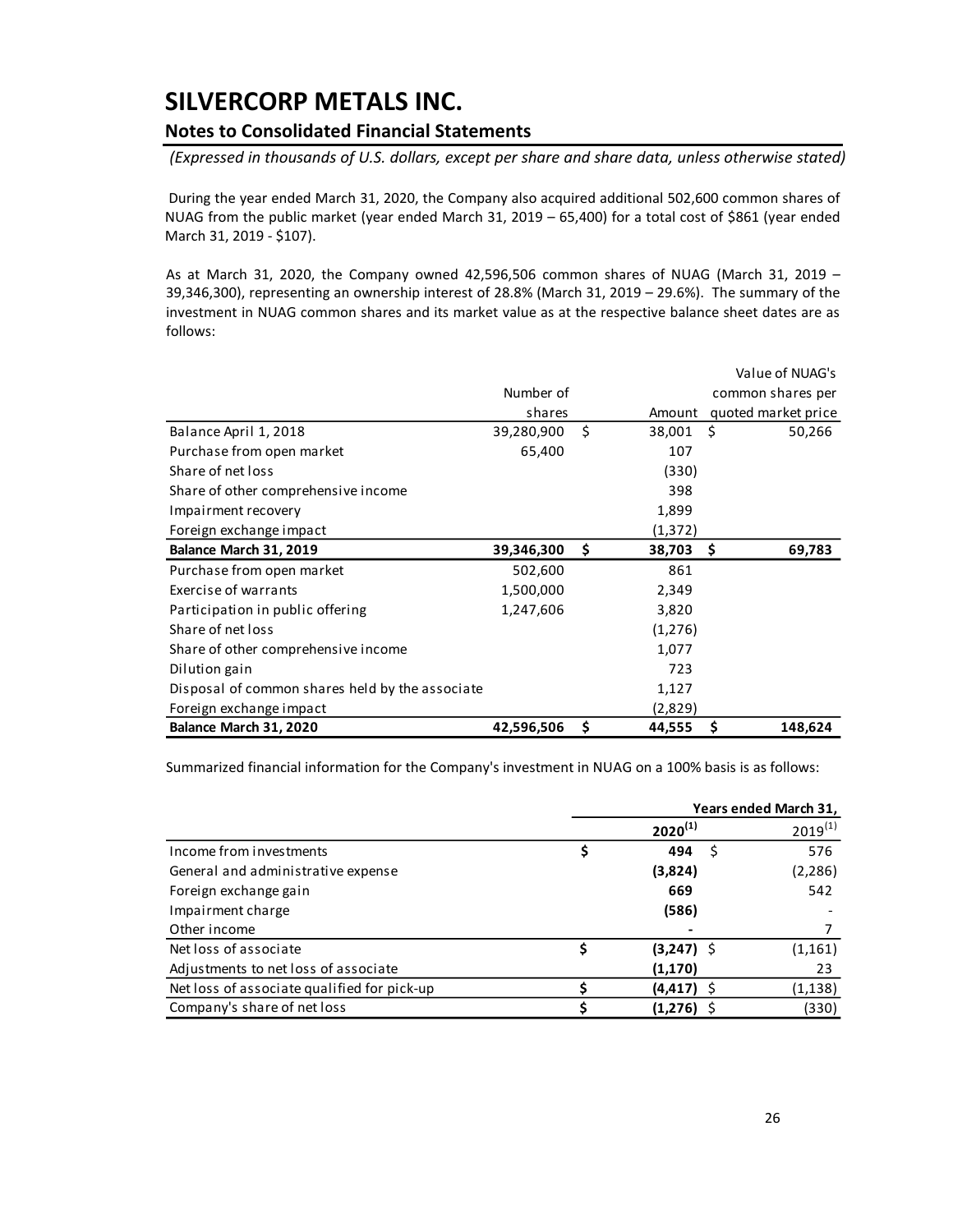### **Notes to Consolidated Financial Statements**

*(Expressed in thousands of U.S. dollars, except per share and share data, unless otherwise stated)*

|                                            | March 31, 2020 <sup>(1)</sup> |      | March 31, 2019 <sup>(1)</sup> |
|--------------------------------------------|-------------------------------|------|-------------------------------|
| Current assets                             | $29,012 \quad$                |      | 17,233                        |
| Non-current assets                         | 74,989                        |      | 62,568                        |
| Total assets                               | 104,001                       | - \$ | 79,801                        |
|                                            |                               |      |                               |
| Current liabilities                        | 1,409                         |      | 675                           |
| Long-term liabilities                      |                               |      | 197                           |
| <b>Total liabilities</b>                   | 1,409                         |      | 872                           |
|                                            |                               |      |                               |
| Net assets                                 | 102,592                       |      | 78,929                        |
| Company's share of net assets of associate | 29,575                        | S    | 23,371                        |

 $<sup>(1)</sup>NUAG's fiscal year-end is on June 30. NUAG's quarterly financial results were used to compile the$ </sup> financial information that matched with the Company's year-end on March 31.

#### **6. OTHER INVESTMENTS**

|                                         |   | March 31, 2020 | March 31, 2019 |
|-----------------------------------------|---|----------------|----------------|
| Equity investments designated as FVTOCI |   |                |                |
| Public companies                        | S | 6,633          | 9,253          |
| Private companies                       |   | 2,117          | -              |
| Total                                   |   | 8,750          | 9,253          |

Investments in public companies represent equity interests of other publicly-trading mining companies that the Company has acquired through the open market or through private placements. These equity interests are for long-term investment purposes and consist of common shares and warrants.

The continuity of such investments is as follows:

|                                                                 |                   | Accumulated fair value change |
|-----------------------------------------------------------------|-------------------|-------------------------------|
|                                                                 | <b>Fair value</b> | included in OCI               |
| April 1, 2018                                                   | 6,132             | (37,508)                      |
| Change in fair value on equity investments designated as FVTOCI | 2,380             | 2,380                         |
| Acquisition of equity investments                               | 1,018             |                               |
| Impact of foreign currency translation                          | (277)             |                               |
| March 31, 2019                                                  | 9.253             | (35, 128)                     |
| Change in fair value on equity investments designated as FVTOCI | 249               | 249                           |
| Acquisition of equity investments                               | 7,851             |                               |
| Proceeds on disposal                                            | (8, 454)          |                               |
| Impact of foreign currency translation                          | (149)             |                               |
| March 31, 2020                                                  | 8,750             | (34, 879)                     |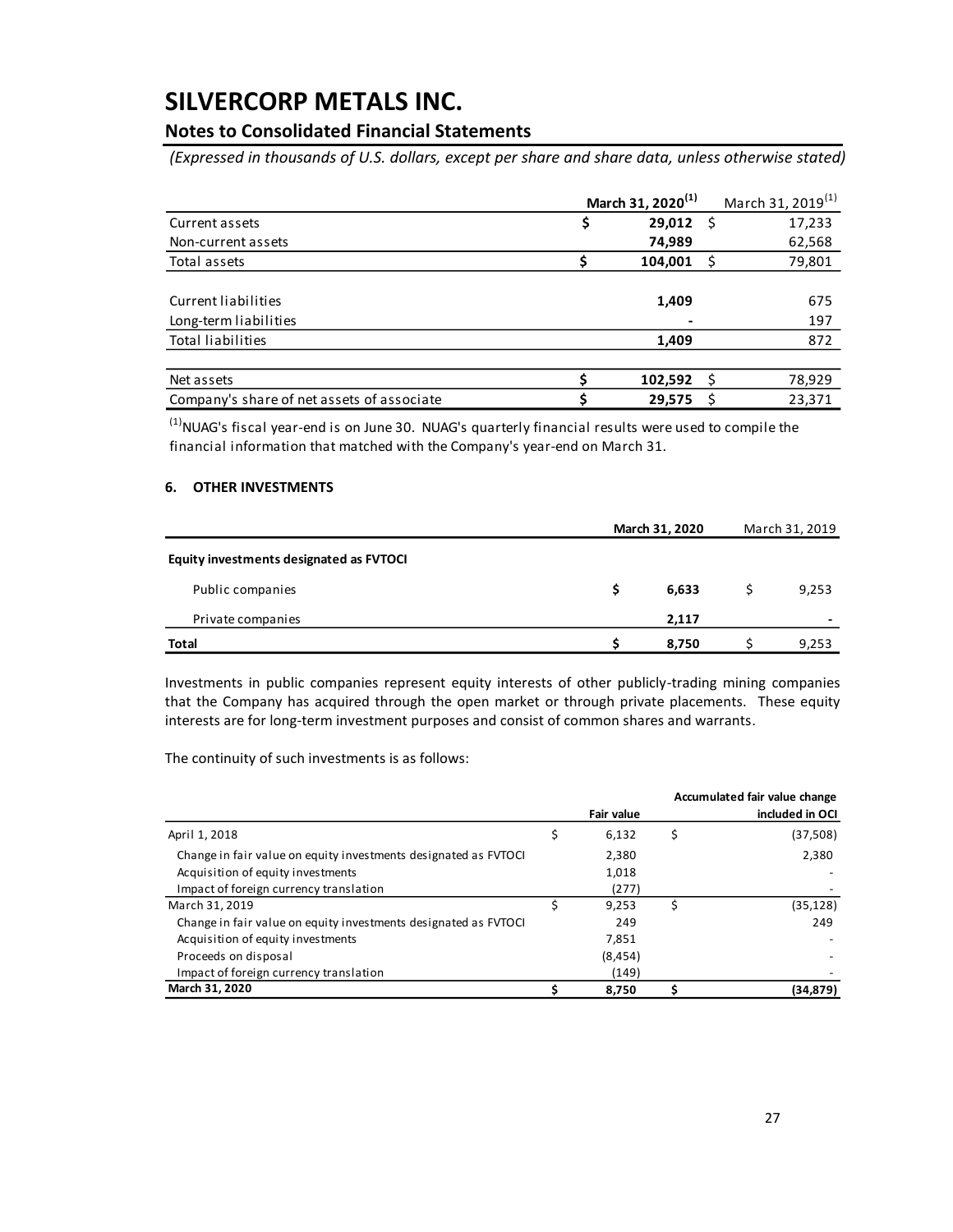### **Notes to Consolidated Financial Statements**

*(Expressed in thousands of U.S. dollars, except per share and share data, unless otherwise stated)*

#### **7. PLANT AND EQUIPMENT**

Plant and equipment consist of:

|                                                                                                                                                               |    | Land use rights             |    | Office       |            |                |        | Motor        |    | Construction   |                |
|---------------------------------------------------------------------------------------------------------------------------------------------------------------|----|-----------------------------|----|--------------|------------|----------------|--------|--------------|----|----------------|----------------|
| Cost                                                                                                                                                          |    | and building                |    | equipment    |            | Machinery      |        | vehicles     |    | in progress    | <b>Total</b>   |
| Balance as at April 1, 2018                                                                                                                                   |    | \$<br>105,165               | \$ | 7,755 \$     |            | 29,413 \$      |        | 6,730        | Ŝ. | $3,602$ \$     | 152,665        |
| Additions                                                                                                                                                     |    | 1,586                       |    | 553          |            | 2,266          |        | 792          |    | 2,750          | 7,947          |
| Disposals                                                                                                                                                     |    | (316)                       |    | (126)        |            | (505)          |        | (376)        |    |                | (1, 323)       |
| Reclassification of asset groups <sup>(1)</sup>                                                                                                               |    | 189                         |    |              |            | 145            |        |              |    | (334)          |                |
| Impact of foreign currency translation                                                                                                                        |    | (6, 596)                    |    | (447)        |            | (1,867)        |        | (424)        |    | (228)          | (9,562)        |
| Balance as at March 31, 2019                                                                                                                                  |    | \$<br>100,028               | \$ | 7,735        | -\$        | 29,452 \$      |        | $6,722$ \$   |    | 5,790 \$       | 149,727        |
| Adjustment upon adoption of IFRS 16                                                                                                                           |    | 360                         |    |              |            |                |        |              |    |                | 360            |
| Additions                                                                                                                                                     |    | 1,736                       |    | 1,060        |            | 1,082          |        | 681          |    | 3,618          | 8,177          |
| Disposals                                                                                                                                                     |    | (6,932)                     |    | (368)        |            | (3, 265)       |        | (630)        |    | (52)           | (11, 247)      |
| Reclassification of asset groups <sup>(1)</sup>                                                                                                               |    | 6,908                       |    |              |            | 65             |        |              |    | (6,973)        |                |
| Impact of foreign currency translation                                                                                                                        |    | (5,646)                     |    | (417)        |            | (1,534)        |        | (357)        |    | (247)          | (8, 201)       |
| Ending balance as at March 31, 2020                                                                                                                           |    | \$<br>96,454                | \$ | 8,010        | \$.        | 25,800         | Ś      | 6,416        | Ś  | 2,136          | \$<br>138,816  |
|                                                                                                                                                               |    |                             |    |              |            |                |        |              |    |                |                |
| Impairment, accumulated depreciation and amortization                                                                                                         |    |                             |    |              |            |                |        |              |    |                |                |
| Balance as at April 1, 2018                                                                                                                                   |    | \$<br>$(50,016)$ \$         |    | $(5,312)$ \$ |            | $(20, 723)$ \$ |        | $(5,345)$ \$ |    | $(58)$ \$      | (81, 454)      |
| Disposals                                                                                                                                                     |    | 128                         |    | 108          |            | 317            |        | 338          |    |                | 891            |
| Depreciation and amortization                                                                                                                                 |    | (3, 172)                    |    | (500)        |            | (1,615)        |        | (347)        |    | $\overline{a}$ | (5,634)        |
| Impact of foreign currency translation                                                                                                                        |    | 3,131                       |    | 295          |            | 1,320          |        | 337          |    | 4              | 5,087          |
| Balance as at March 31, 2019                                                                                                                                  |    | Ś<br>(49,929) \$            |    | $(5,409)$ \$ |            | $(20, 701)$ \$ |        | $(5,017)$ \$ |    | $(54)$ \$      | (81, 110)      |
| Disposals                                                                                                                                                     |    | 6,821                       |    | 278          |            | 3,051          |        | 574          |    | 52             | 10,776         |
| Depreciation and amortization                                                                                                                                 |    | (3,481)                     |    | (527)        |            | (1,601)        |        | (384)        |    |                | (5,993)        |
| Impact of foreign currency translation                                                                                                                        |    | 2,602                       |    | 283          |            | 1,083          |        | 263          |    | 2              | 4,233          |
| Ending balance as at March 31, 2020                                                                                                                           |    | \$<br>(43,987) \$           |    | (5,375) \$   |            | (18,168) \$    |        | (4,564) \$   |    | $\overline{a}$ | \$<br>(72,094) |
| <b>Carrying amounts</b>                                                                                                                                       |    |                             |    |              |            |                |        |              |    |                |                |
| Balance as at March 31, 2019                                                                                                                                  |    | \$<br>50,099                | \$ | $2,326$ \$   |            | 8,751          | \$     | 1,705        | \$ | 5,736          | \$<br>68,617   |
| Ending balance as at March 31, 2020                                                                                                                           |    | \$<br>52,467                | \$ | 2,635        | \$         | 7,632          | \$     | 1,852        | \$ | 2,136          | \$<br>66,722   |
| <sup>(1)</sup> when an asset is available for use, it is reclassified from construction in progress to one of the appropriate plant and equipment categories. |    |                             |    |              |            |                |        |              |    |                |                |
|                                                                                                                                                               |    |                             |    |              |            |                |        |              |    |                |                |
| Carrying amounts as at March 31, 2020                                                                                                                         |    | <b>Ying Mining District</b> |    |              | <b>BYP</b> |                | GC     |              |    | Other          | Total          |
| Land use rights and building                                                                                                                                  | Ś  | 35,476                      | \$ | 3,094        |            | Ś              | 11,762 | Ś.           |    | Ś.<br>2,135    | 52,467         |
| Office equipment                                                                                                                                              |    | 1,886                       |    |              | 26         |                | 403    |              |    | 320            | 2,635          |
| Machinery                                                                                                                                                     |    | 5,734                       |    | 258          |            |                | 1,640  |              |    |                | 7,632          |
| Motor vehicles                                                                                                                                                |    | 1,598                       |    |              | 22         |                | 232    |              |    |                | 1,852          |
| Construction in progress                                                                                                                                      |    | 419                         |    | 493          |            |                | 1,224  |              |    |                | 2,136          |
| <b>Total</b>                                                                                                                                                  | \$ | 45,113                      | Ś  | 3,893        |            | Ś              | 15,261 | Ś            |    | 2,455<br>Ś.    | 66,722         |
|                                                                                                                                                               |    |                             |    |              |            |                |        |              |    |                |                |
| Carrying amounts as at March 31, 2019                                                                                                                         |    | Ying Mining District        |    |              | <b>BYP</b> |                | GC.    |              |    | Other          | Total          |
| Land use rights and building                                                                                                                                  | Ś  | 34,160                      | Ŝ. | 2,158        |            | \$             | 12,860 | Ś.           |    | 921<br>Ŝ.      | 50,099         |
| Office equipment                                                                                                                                              |    | 1,800                       |    |              | 35         |                | 214    |              |    | 277            | 2,326          |
| Machinery                                                                                                                                                     |    | 6,294                       |    | 257          |            |                | 2,071  |              |    | 129            | 8,751          |
| Motor vehicles                                                                                                                                                |    | 1,521                       |    |              | 27         |                | 140    |              |    | 17             | 1,705          |
| Construction in progress                                                                                                                                      |    | 3,825                       |    | 1,842        |            |                | 69     |              |    |                | 5,736          |
| Total                                                                                                                                                         | \$ | 47,600                      | Ś  | 4,319        |            | \$             | 15,354 | Ś            |    | 1,344<br>Ś.    | 68,617         |
|                                                                                                                                                               |    |                             |    |              |            |                |        |              |    |                |                |

During the year ended March 31, 2020, certain plant and equipment were disposed for proceeds of \$10 (year ended March 31, 2019 - \$31) and loss of \$461 (year ended March 31, 2019 – loss of \$401).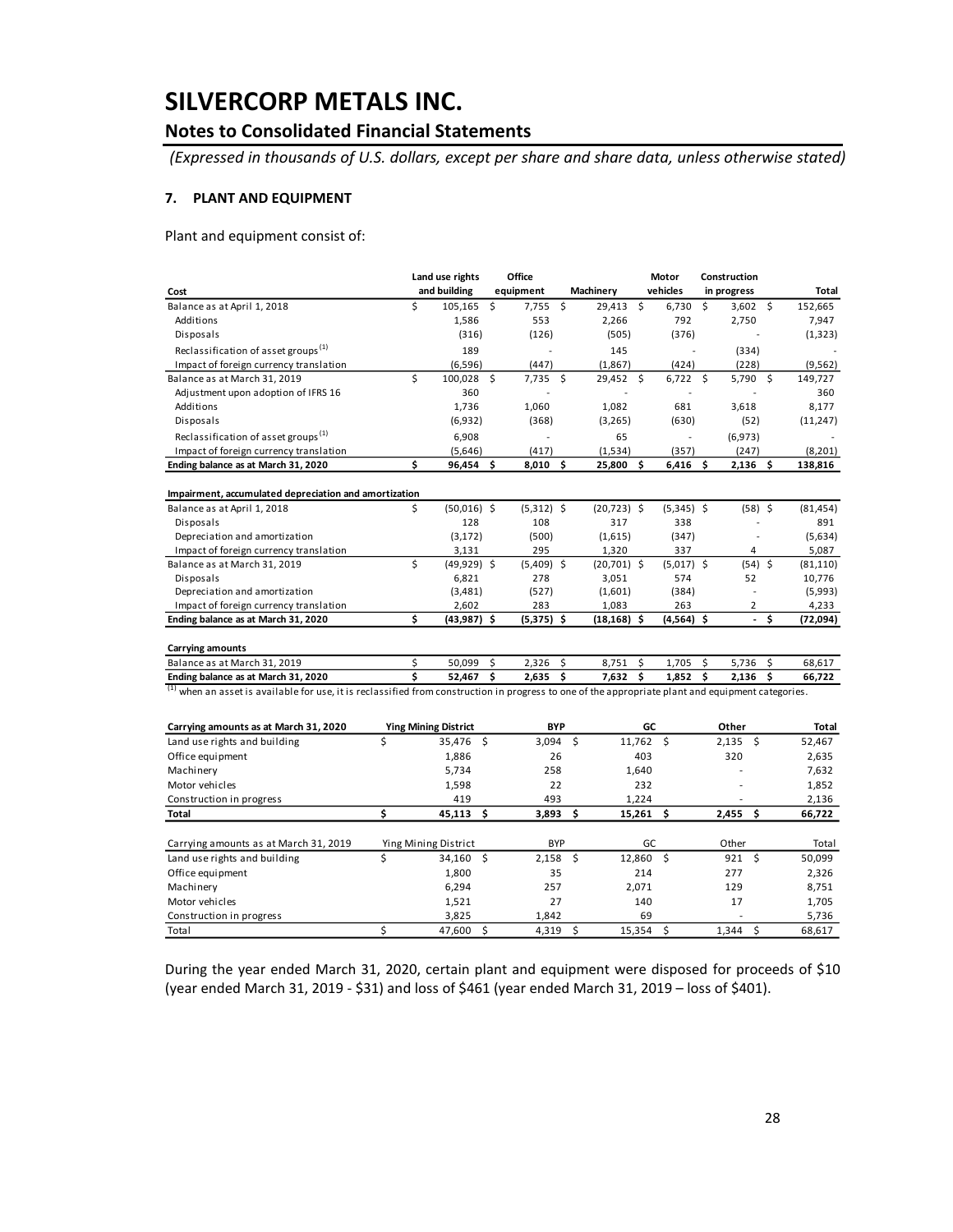### **Notes to Consolidated Financial Statements**

*(Expressed in thousands of U.S. dollars, except per share and share data, unless otherwise stated)*

#### **8. MINERAL RIGHTS AND PROPERTIES**

Mineral rights and properties consist of:

|                                      |    | Producing and development properties |     |               |              |           | <b>Exploration and evaluation properties</b> |                          |     |            |     |              |
|--------------------------------------|----|--------------------------------------|-----|---------------|--------------|-----------|----------------------------------------------|--------------------------|-----|------------|-----|--------------|
| Cost                                 |    | <b>Ying Mining District</b>          |     | <b>BYP</b>    |              | GC        |                                              | <b>XHP</b>               |     | <b>RZY</b> |     | <b>Total</b> |
| Balance as at April 1, 2018          | Ś  | 277,734 \$                           |     | 65.054        | - \$         | 113,244   | Ś                                            | 22,024                   |     | \$180      | \$. | 478,236      |
| Capitalized expenditures             |    | 23,238                               |     | 189           |              | 1,014     |                                              | 261                      |     |            |     | 24,702       |
| Mine right fees                      |    | 3.839                                |     |               |              |           |                                              |                          |     |            |     | 3,839        |
| Environmental rehabiliation          |    | 1,091                                |     | 35            |              | (12)      |                                              | 8                        |     |            |     | 1,122        |
| Foreign currecy translation impact   |    | (17, 449)                            |     | (973)         |              | (7,085)   |                                              | (1, 384)                 |     | (6)        |     | (26, 897)    |
| Balance as at March 31, 2019         | Ś  | 288,453 \$                           |     | 64,305 \$     |              | 107,161   | Ŝ.                                           | 20,909                   | Ŝ.  | 174        | Ŝ.  | 481,002      |
| Capitalized expenditures             |    | 23,871                               |     | 6             |              | 1,617     |                                              |                          |     |            |     | 25,494       |
| Mine right fees                      |    | 797                                  |     |               |              |           |                                              |                          |     |            |     | 797          |
| Environmental rehabiliation          |    | (4, 299)                             |     | 39            |              | 239       |                                              |                          |     |            |     | (4,021)      |
| Disposition                          |    |                                      |     |               |              |           |                                              | (20, 485)                |     |            |     | (20, 485)    |
| Foreign currecy translation impact   |    | (15,686)                             |     | (778)         |              | (5,706)   |                                              | (424)                    |     | (10)       |     | (22, 604)    |
| Ending balance as at March 31, 2020  | Ś  | 293,136                              | \$. | 63,572 \$     |              | 103,311   | \$.                                          |                          | \$. | 164        | \$. | 460,183      |
| Impairment and accumulated depletion |    |                                      |     |               |              |           |                                              |                          |     |            |     |              |
| Balance as at April 1, 2018          | \$ | $(83,099)$ \$                        |     | $(57,584)$ \$ |              | (83, 495) | -Ś                                           | $(21,798)$ \$            |     | (180)      | \$. | (246, 156)   |
| Impairment reversal                  |    |                                      |     |               |              |           |                                              | 7,279                    |     |            |     | 7,279        |
| Depletion                            |    | (13, 312)                            |     |               |              | (2,209)   |                                              |                          |     |            |     | (15, 521)    |
| Foreign currecy translation impact   |    | 5,232                                |     | 501           |              | 5,213     |                                              | 1,364                    |     | 6          |     | 12,316       |
| Balance as at March 31, 2019         | Ś  | $(91, 179)$ \$                       |     | $(57,083)$ \$ |              | (80, 491) | s.                                           | $(13, 155)$ \$           |     | (174)      | Ś.  | (242,082)    |
| Depletion                            |    | (14, 282)                            |     |               |              | (2, 165)  |                                              |                          |     |            |     | (16, 447)    |
| Disposition                          |    |                                      |     |               |              |           |                                              | 12,888                   |     |            |     | 12,888       |
| Foreign currecy translation impact   |    | 5,071                                |     | 395           |              | 4,301     |                                              | 267                      |     | 10         |     | 10.044       |
| Ending balance as at March 31, 2020  | \$ | $(100, 390)$ \$                      |     | $(56,688)$ \$ |              | (78, 355) | - \$                                         | $\sim$                   | Ŝ.  | (164)      | -\$ | (235, 597)   |
| <b>Carrying amounts</b>              |    |                                      |     |               |              |           |                                              |                          |     |            |     |              |
| Balance as at March 31, 2019         | ς  | 197.274                              | Ŝ.  | 7.222         | $\mathsf{S}$ | 26.670    | Ś                                            | 7.754                    | Ŝ.  |            | Ś   | 238,920      |
| Ending balance as at March 31, 2020  | Ś  | 192,746 \$                           |     | 6,884         | - \$         | 24,956    | \$                                           | $\overline{\phantom{a}}$ | \$. |            | Ś   | 224,586      |

In April 2019, the Company's subsidiary, Henan Found, entered into a purchase agreement (the "Agreement") with an arm's length private Chinese company to dispose the XHP project. Pursuant to the Agreement, Henan Found sold its 100% equity interest in SX Gold, the holding company of the XHP project, for \$7.3 million (RMB¥50 million), and forgave the amount of \$1.1 million (RMB¥7.5 million) SX Gold owed to Henan Found.

The transaction closed in July 2019 and the Company received partial payment of \$6,146 (RMB¥42.5 million). The assets and liabilities disposed of are as follows:

|                                                                    |    | <b>XHP</b> |
|--------------------------------------------------------------------|----|------------|
| Total consideration per share transfer agreement (RMB ¥50 million) | \$ | 7,330      |
| Less: amounts owed to Henan Found                                  |    | (1, 112)   |
| Net consideration                                                  | \$ | 6,218      |
|                                                                    |    |            |
| Prepaids and deposits                                              |    | 124        |
| Inventories                                                        |    | 198        |
| Plant and equipment                                                |    | 247        |
| Mineral rights and properties                                      |    | 7,597      |
| Accounts payable and accrued liabilities                           |    | (2,211)    |
| Deposits received                                                  |    | (925)      |
| Environmental rehabilitation                                       |    | (289)      |
| Total assets and liabilities disposed of                           | Ś  | 4,741      |
| Gain on disposal of mineral rights and properties                  |    | 1,477      |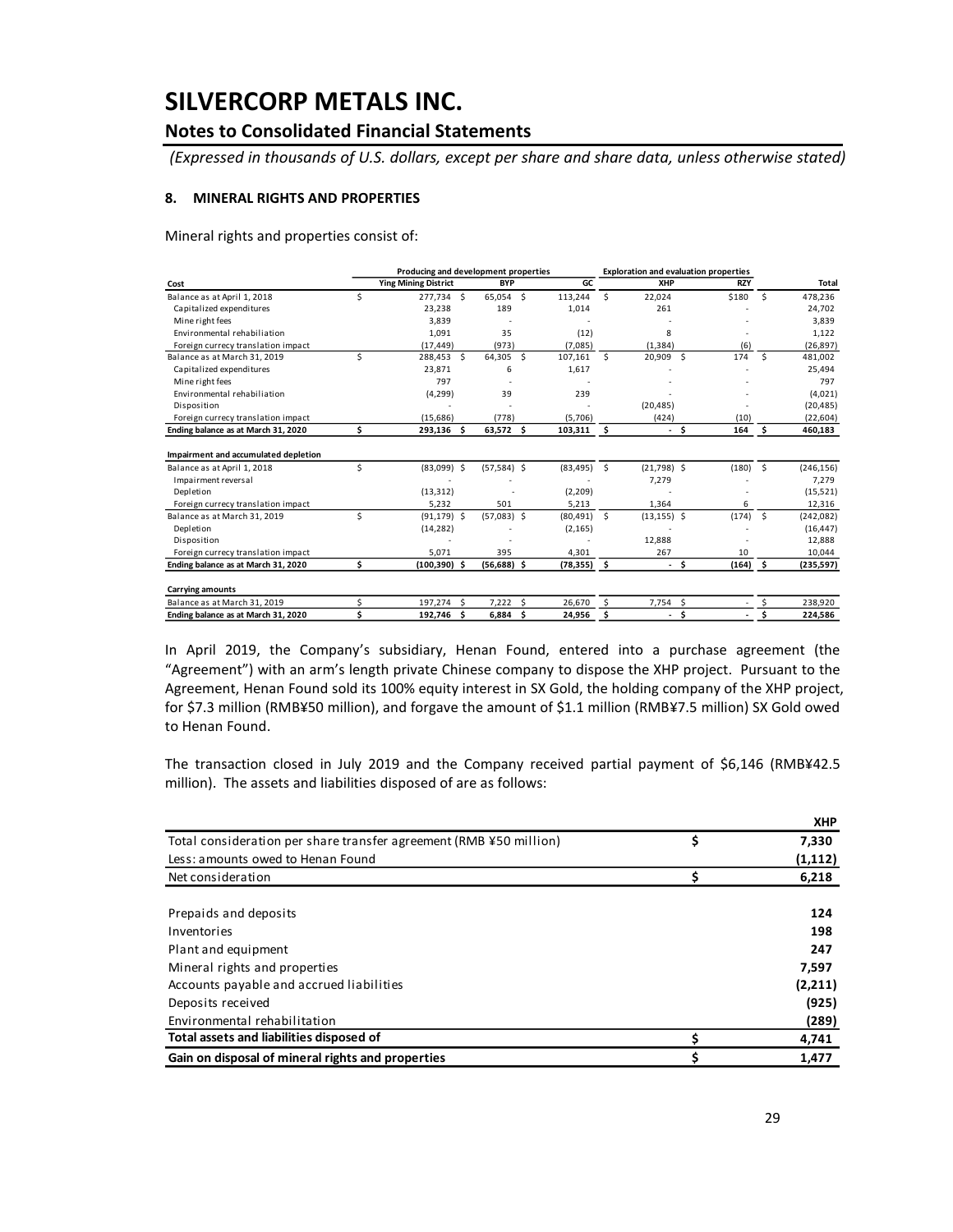### **Notes to Consolidated Financial Statements**

*(Expressed in thousands of U.S. dollars, except per share and share data, unless otherwise stated)*

A gain of \$1,477 was recognized in gain on disposal of mineral rights and properties when the transaction completed.

In November 2019, the Company paid a mine right fee of \$796 (RMB¥5.5 million) to the Chinese government for the additional mineral resources of HPG mine (part of the Ying Mining District).

In March 2019, the Company paid a mine right fee of \$3,839 (RMB ¥25.7 million) to the Chinese government for the additional mineral resources of TLP and LM mine (part of the Ying Mining District).

#### **9. BANK LOAN**

|                         | Total       |
|-------------------------|-------------|
| Balance, April 1, 2018  | \$          |
| Addition                | 4,527       |
| Interest accrued        | 152         |
| Interest paid           | (144)       |
| Foreign exchange impact | (60)        |
| Balance, March 31, 2019 | \$<br>4,475 |
| Interest accrued        | 45          |
| Interest paid           | (50)        |
| Principal repayment     | (4,369)     |
| Foreign exchange impact | (101)       |
| Balance, March 31, 2020 |             |

On June 14, 2018, Henan Found borrowed a loan of \$4,527 (RMB ¥30 million) bearing an interest rate of 4.35% from the Bank of China. The loan was fully repaid in June 2019. For the year ended March 31, 2020, interest of \$45 (year ended March 31, 2019 - \$152) was accrued and expensed through finance costs.

#### **10. LEASES**

The following table summarizes changes in the Company's lease receivable and lease obligation related to the Company's office lease and associated sublease.

|                                                    |    | <b>Lease Receivable</b> |    | <b>Lease Obligation</b> |
|----------------------------------------------------|----|-------------------------|----|-------------------------|
| Adjustment upon adoption of IFRS 16, April 1, 2019 | \$ | 447                     | -S | 1,463                   |
| Addition                                           |    | 238                     |    | 1,239                   |
| Interest accrual                                   |    | 27                      |    | 112                     |
| Interest received or paid                          |    | (27)                    |    | (112)                   |
| Principal repayment                                |    | (118)                   |    | (503)                   |
| Foreign exchange impact                            |    | (33)                    |    | (130)                   |
| Balance, March 31, 2020                            | \$ | $534 \quad $5$          |    | 2,069                   |
| Less: current portion                              |    | (186)                   |    | (567)                   |
| Non-current portion                                | Ś  | 348                     |    | 1,502                   |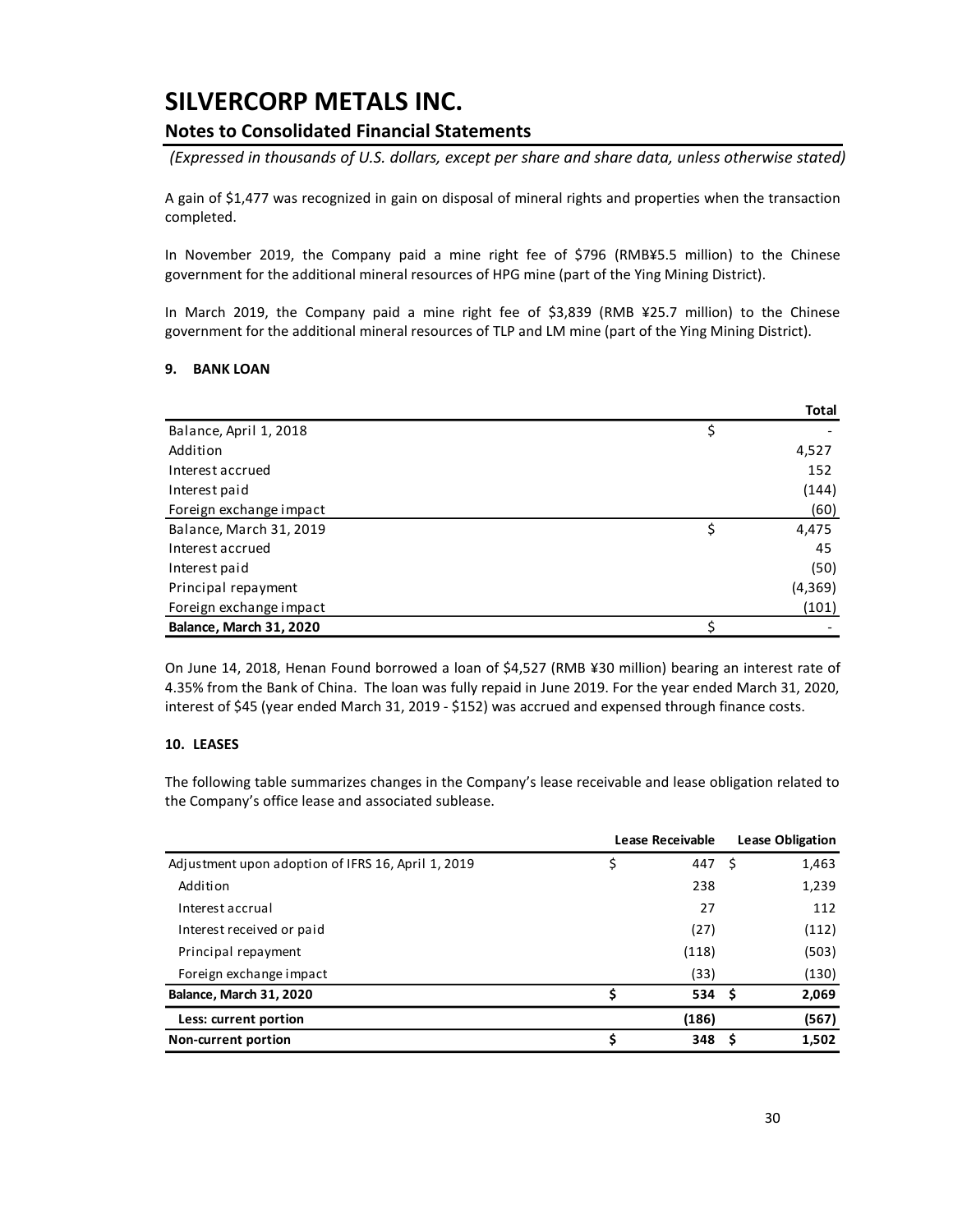### **Notes to Consolidated Financial Statements**

*(Expressed in thousands of U.S. dollars, except per share and share data, unless otherwise stated)*

The following table presents a reconciliation of the Company's undiscounted cash flows to their present value for its lease receivable and lease obligation:

|                                  | Lease Receivable |     | <b>Lease Obligation</b> |
|----------------------------------|------------------|-----|-------------------------|
| Within 1 year                    | 205              | - S | 613                     |
| Between 2 to 5 years             | 368              |     | 1,629                   |
| Over 5 years                     |                  |     | 38                      |
| <b>Total undiscounted amount</b> | 573S             |     | 2,280                   |
| Less future interest             | (39)             |     | (211)                   |
| <b>Total discounted amount</b>   | 534 \$           |     | 2,069                   |
| Less: current portion            | (186)            |     | (567)                   |
| Non-current portion              | 348              |     | 1,502                   |

The lease receivable and lease obligation were discounted using an estimated incremental borrowing rate of 5%.

#### **11. ENVIRONMENTAL REHABILITATION**

The following table presents the reconciliation of the beginning and ending obligations associated with the retirement of the properties:

|                                                       | Total        |
|-------------------------------------------------------|--------------|
| Balance, April 1, 2018                                | \$<br>13,098 |
| Reclamation expenditures                              | (187)        |
| Unwinding of discount of environmental rehabilitation | 479          |
| Revision of provision                                 | 1,122        |
| Foreign exchange impact                               | (824)        |
| Balance, March 31, 2019                               | \$<br>13,688 |
| Reclamation expenditures                              | (385)        |
| Unwinding of discount of environmental rehabilitation | 422          |
| Revision of provision                                 | (4,021)      |
| Derecognition upon disposal of SX Gold                | (289)        |
| Foreign exchange impact                               | (715)        |
| Balance, March 31, 2020                               | 8,700        |

As at March 31, 2020, the total undiscounted amount of estimated cash flows required to settle the Company's environmental rehabilitation provision was \$11,408 (March 31, 2019 - \$19,413) over the next twenty-five years, which has been discounted using an average discount rate of 2.75% (March 31, 2019 – 3.23%).

During the year ended March 31, 2020, the Company incurred actual reclamation expenditures of \$385 (year ended March 31, 2019 - \$187) and paid reclamation deposit of \$1,727 (year ended March 31, 2019 - \$2,601).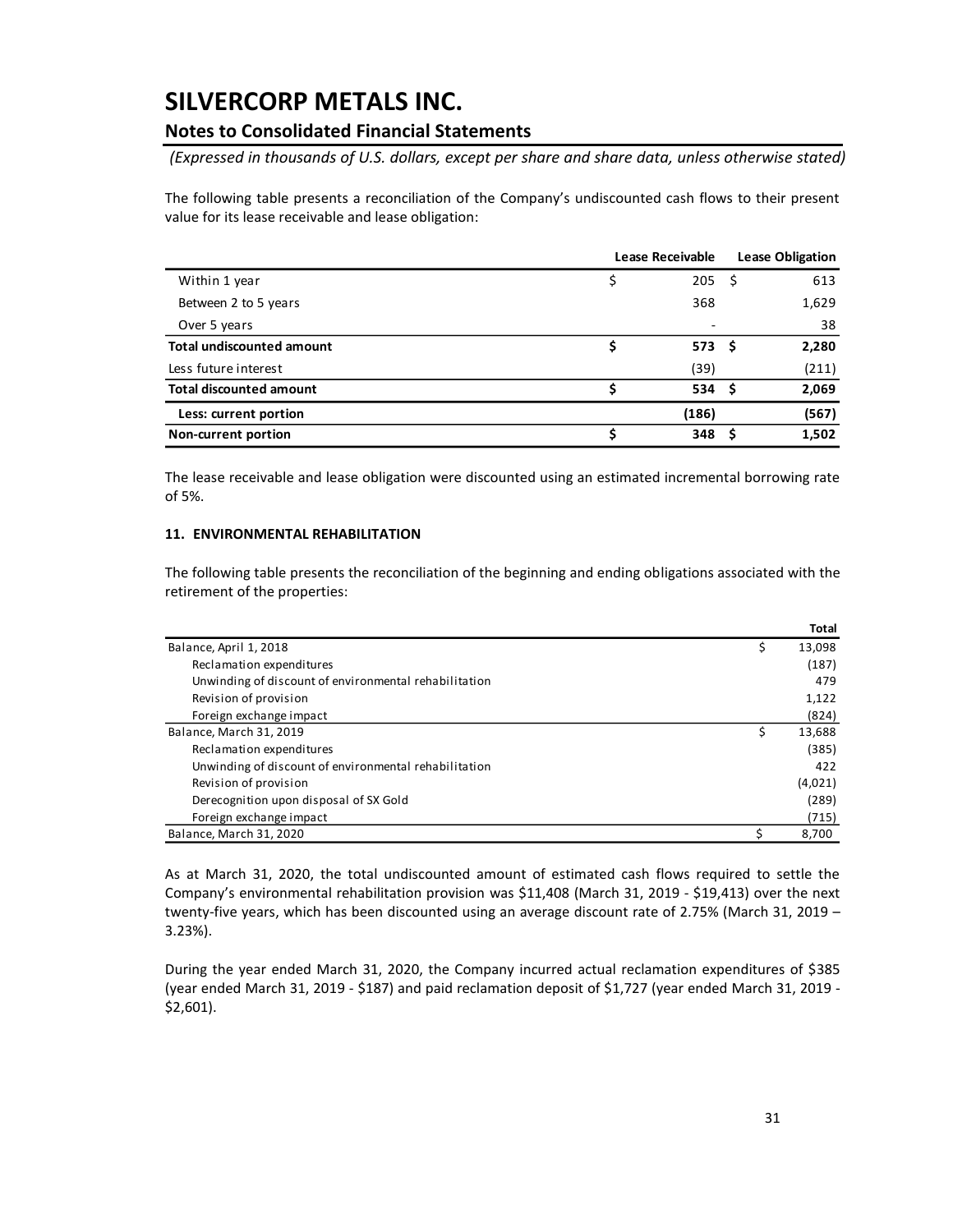### **Notes to Consolidated Financial Statements**

*(Expressed in thousands of U.S. dollars, except per share and share data, unless otherwise stated)*

#### **12. SHARE CAPITAL**

#### *(a) Authorized*

Unlimited number of common shares without par value. All shares issued as at March 31, 2020 and 2019 were fully paid.

#### *(b) Share-based compensation*

The Company has a share-based compensation plan (the "Plan") which consists of stock options, restricted share units (the "RSUs") and performance share units (the "PSUs"). The Plan allows for the maximum number of common shares to be reserved for issuance on any share-based compensation to be a rolling 10% of the issued and outstanding common shares from time to time. Furthermore, no more than 3% of the reserve may be granted in the form of RSUs and PSUs.

For the year ended March 31, 2020, a total of \$2,669 (year ended March 31, 2019 - \$1,896) in share-based compensation expense was recognized and included in the general and administrative and exploration and business development expenses on the consolidated statements of income.

#### *(i) Stock options*

The following is a summary of option transactions:

|                         |                  | Weighted average   |
|-------------------------|------------------|--------------------|
|                         |                  | exercise price per |
|                         | Number of shares | share CAD\$        |
| Balance, April 1, 2018  | 8,146,799        | \$<br>2.15         |
| Option granted          | 1,815,000        | 3.10               |
| Options exercised       | (2,812,496)      | 0.87               |
| Options forfeited       | (164, 075)       | 3.34               |
| Options expired         | (504, 312)       | 3.27               |
| Balance, March 31, 2019 | 6,480,916        | \$<br>2.86         |
| Options exercised       | (3,833,406)      | 2.78               |
| Options forfeited       | (123, 750)       | 3.29               |
| Options expired         | (100,000)        | 1.75               |
| Balance, March 31, 2020 | 2,423,760        | \$<br>3.00         |

The following table summarizes information about stock options outstanding at March 31, 2020:

|                   |                   | Weighted average |      |                  |                                                       | Weighted |
|-------------------|-------------------|------------------|------|------------------|-------------------------------------------------------|----------|
|                   | Number of options | remaining        |      | Weighted average | Number of options                                     | average  |
| Exercise price in | outstanding at    | contractual life |      |                  | exercise price in exercisable at March exercise price |          |
| CAD\$             | March 31, 2020    | (Years)          |      | CAD\$            | 31, 2020                                              | in CAD\$ |
| 1.43              | 201,260           | 0.17             | - S  | 1.43             | 201.260                                               | 1.43     |
| 2.60              | 565,000           | 1.63             | - S  | 2.60             | 237,500                                               | 2.60     |
| 3.23              | 561,250           | 0.95             | - \$ | 3.23             | 561,250                                               | 3.23     |
| 3.36              | 402,500           | 0.51             | - S  | 3.36             | 402,500                                               | 3.36     |
| 3.40              | 693,750           | 1.40             | - S  | 3.40             | 441,250                                               | 3.40     |
| $$1.43 - 3.40$    | 2,423,760         | 1.10             | S    | 3.00             | 1,843,760                                             | 3.02     |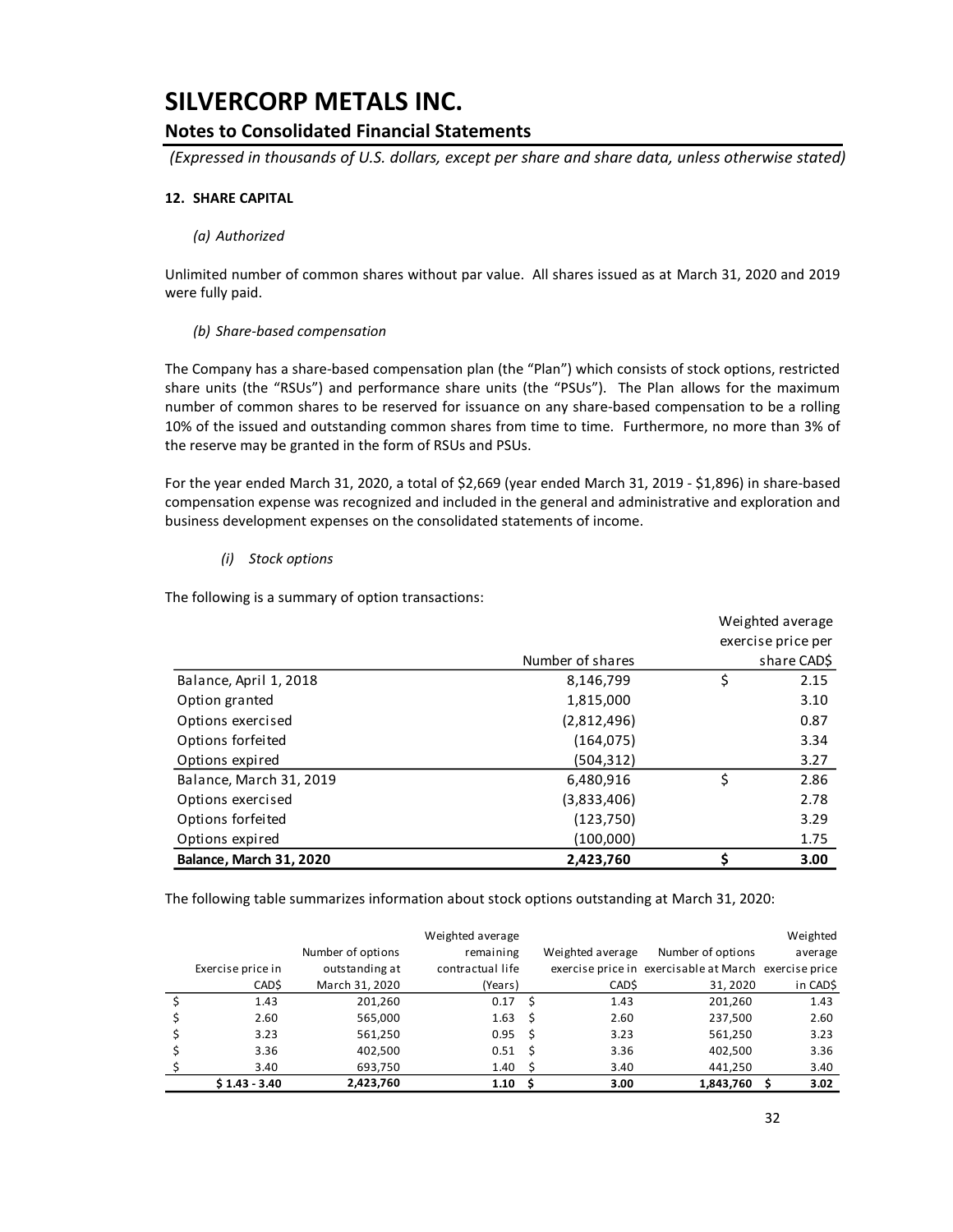### **Notes to Consolidated Financial Statements**

*(Expressed in thousands of U.S. dollars, except per share and share data, unless otherwise stated)*

Subsequent to March 31, 2020, a total of 61,250 options with exercise prices ranging from CAD\$3.23 to CAD\$3.40 were exercised.

*(ii) RSUs*

The following is a summary of RSUs transactions:

|                         |            | Weighted average                       |
|-------------------------|------------|----------------------------------------|
|                         |            | grant date closing                     |
|                         |            | Number of shares price per share \$CAD |
| Balance, April 1, 2019  | - \$       |                                        |
| Granted                 | 850,500    | 4.94                                   |
| Cancelled               | (31,750)   | 4.94                                   |
| Distributed             | (141, 376) | 4.94                                   |
| Balance, March 31, 2020 | 677,374    | 4.94                                   |

During the year ended March 31, 2020, a total of 850,500 RSUs were granted to directors, officers, and employees of the Company at grant date closing price of CAD\$4.94 per share subject to a vesting schedule over a two-year term with 25% of the RSUs vesting every six months from the date of grant.

Subsequent to March 31, 2020, a total of 7,625 RSUs were distributed.

*(c) Cash dividends declared*

During the year ended March 31, 2020, dividends of \$4,287 (year ended March 31, 2019 - \$4,028) were declared and paid.

*(d) Normal course issuer bid*

On March 17, 2020, the Company announced a normal course issuer bid ("NCIB") which allows it to acquire up to 8,670,104 of its own common shares until March 18, 2021.

*(e) Earnings per share (basic and diluted)* 

|                                                          | For the years ended March 31, |               |  |           |      |             |               |  |           |
|----------------------------------------------------------|-------------------------------|---------------|--|-----------|------|-------------|---------------|--|-----------|
|                                                          |                               | 2020          |  |           | 2019 |             |               |  |           |
|                                                          | Income                        | <b>Shares</b> |  | Per-Share |      | Income      | <b>Shares</b> |  | Per-Share |
|                                                          | (Numerator)                   | (Denominator) |  | Amount    |      | (Numerator) | (Denominator) |  | Amount    |
| Net income attributable to equity holders of the Company | 34.274                        |               |  |           |      | 39,724      |               |  |           |
| Basic earnings per share                                 | 34.274                        | 171,713,263   |  | 0.20      |      | 39.724      | 168.483.412   |  | 0.24      |
| Effect of dilutive securities:                           |                               |               |  |           |      |             |               |  |           |
| Stock options                                            |                               | 2.366.124     |  |           |      |             | 1,903,581     |  |           |
| Diluted earnings per share                               | 34.274                        | 174.079.387   |  | 0.20      |      | 39.724      | 170.386.993   |  | 0.23      |

Anti-dilutive options that are not included in the diluted EPS calculation were nil for the year ended March 31, 2020 (year ended March 31, 2019 – 3,123,000).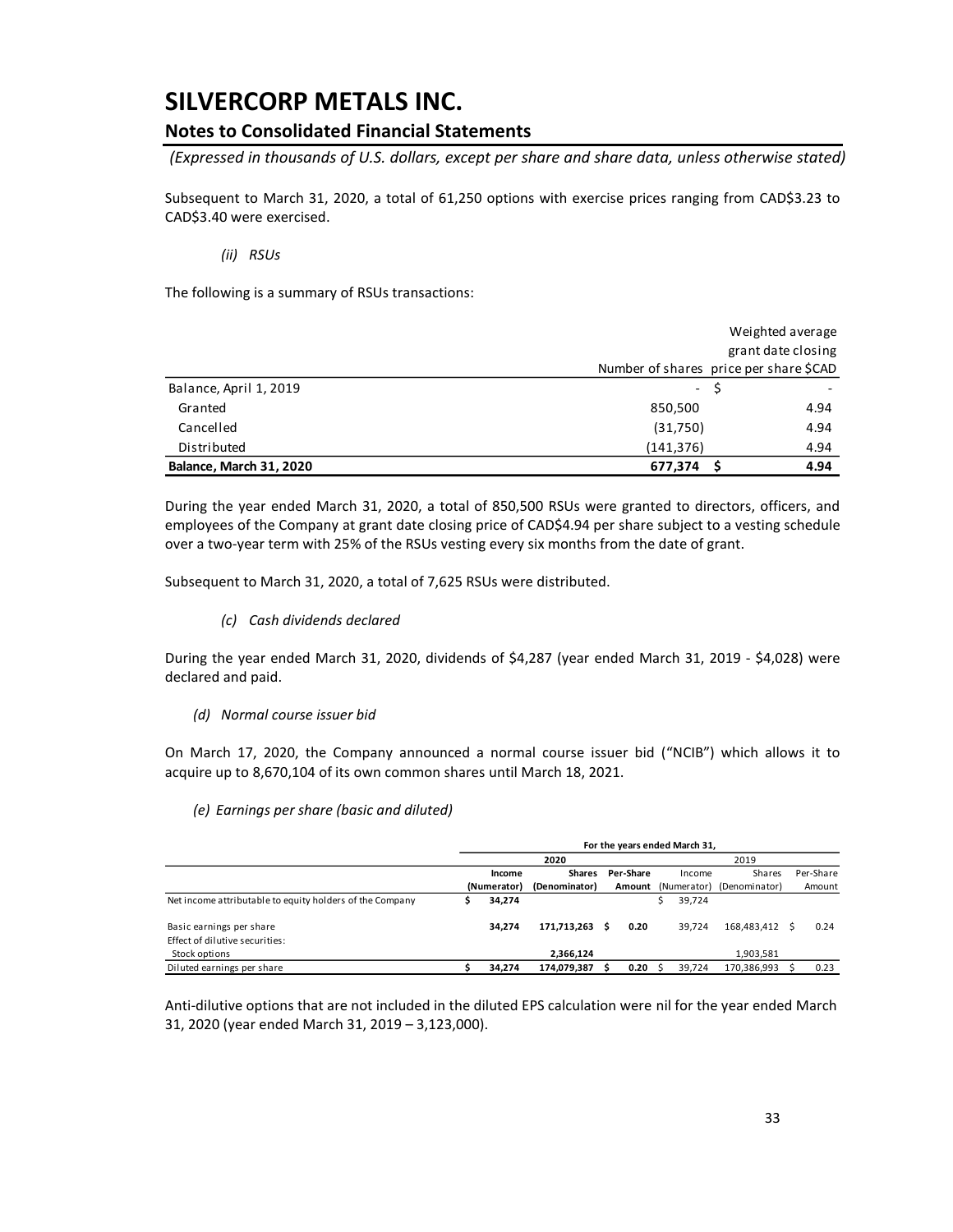### **Notes to Consolidated Financial Statements**

*(Expressed in thousands of U.S. dollars, except per share and share data, unless otherwise stated)*

#### **13. ACCUMULATED OTHER COMPREHENSIVE LOSS**

|                                                                 | March 31, 2020 | March 31, 2019 |
|-----------------------------------------------------------------|----------------|----------------|
| Change in fair value on equity investments designated as FVTOCI | 34.879         | 35,128         |
| Share of other comprehensive income in associate                | (1,735)        | (679)          |
| Currency translation adjustment                                 | 28.445         | 7,415          |
| Balance, end of the year                                        | 61.589         | 41,864         |

The change in fair value on equity investments designated as FVTOCI, share of other comprehensive income in associate, and currency translation adjustment are net of tax of \$nil for all periods presented.

#### **14. NON-CONTROLLING INTERESTS**

The continuity of non-controlling interests is summarized as follows:

|                                            | Henan        |   | Henan   |    |                          | Guangdong                    |    |           |
|--------------------------------------------|--------------|---|---------|----|--------------------------|------------------------------|----|-----------|
|                                            | Found        |   | Huawei  |    | Yunxiang                 | Found                        |    | Total     |
| Balance, April 1, 2018                     | 62,047<br>Ś. |   | 5,909   | \$ | 3,532                    | (2,545)<br>S                 |    | 68.943    |
| Share of net income (loss)                 | 11.444       |   | 892     |    | (365)                    | 352                          |    | 12,323    |
| Share of other comprehensive (loss) income | (3,664)      |   | (204)   |    | (150)                    | 954                          |    | (3,064)   |
| Distributions                              | (11, 565)    |   | (1,694) |    | $\overline{\phantom{0}}$ | $\qquad \qquad \blacksquare$ |    | (13, 259) |
| Acquisition of non-controlling interest    |              |   |         |    |                          | 1.794                        |    | 1,794     |
| Disposition                                |              |   |         |    |                          | (1,002)                      |    | (1,002)   |
| Balance, March 31, 2019                    | Ś.<br>58,262 | s | 4,903   | S  | $3,017$ \$               | (447)                        | Ś. | 65,735    |
| Share of net income (loss)                 | 10.440       |   | 664     |    | (221)                    | 46                           |    | 10,929    |
| Share of other comprehensive loss          | (2,768)      |   | (209)   |    | (73)                     | (65)                         |    | (3, 115)  |
| Distributions                              | (2,603)      |   | (656)   |    |                          |                              |    | (3,259)   |
| <b>Balance, March 31, 2020</b>             | 63,331<br>Ś  |   | 4.702   | s  | $2,723$ \$               | (466)                        |    | 70.290    |

As at March 31, 2020, non-controlling interests in Henan Found, Henan Huawei, Yunxiang, and Guangdong Found were 22.5%, 20%, 30%, and 1%, respectively.

Henan Non-ferrous Geology Minerals Ltd. ("Henan Non-ferrous") is the 17.5% equity interest holder of Henan Found. During the year ended March 31, 2020, Henan Found declared and paid dividends of \$2,025 (year ended March 31, 2019 – declared and paid dividends of \$8,995) to Henan Non-ferrous.

Henan Xinxiangrong Mining Ltd. ("Henan Xinxiangrong") is the 5% equity interest holder of Henan Found. During the year ended March 31, 2020, Henan Found declared and paid dividends of \$578 (year ended March 31, 2019 – declared and paid dividends of \$2,570) to Henan Xinxiangrong.

Henan Xinhui Mining Co., Ltd. ("Henan Xinhui") is a 20% equity interest holder of Henan Huawei. For the year ended March 31, 2020, Henan Huawei declared and paid dividends of \$656 (year ended March 31, 2019 – \$1,694) to Henan Xinhui.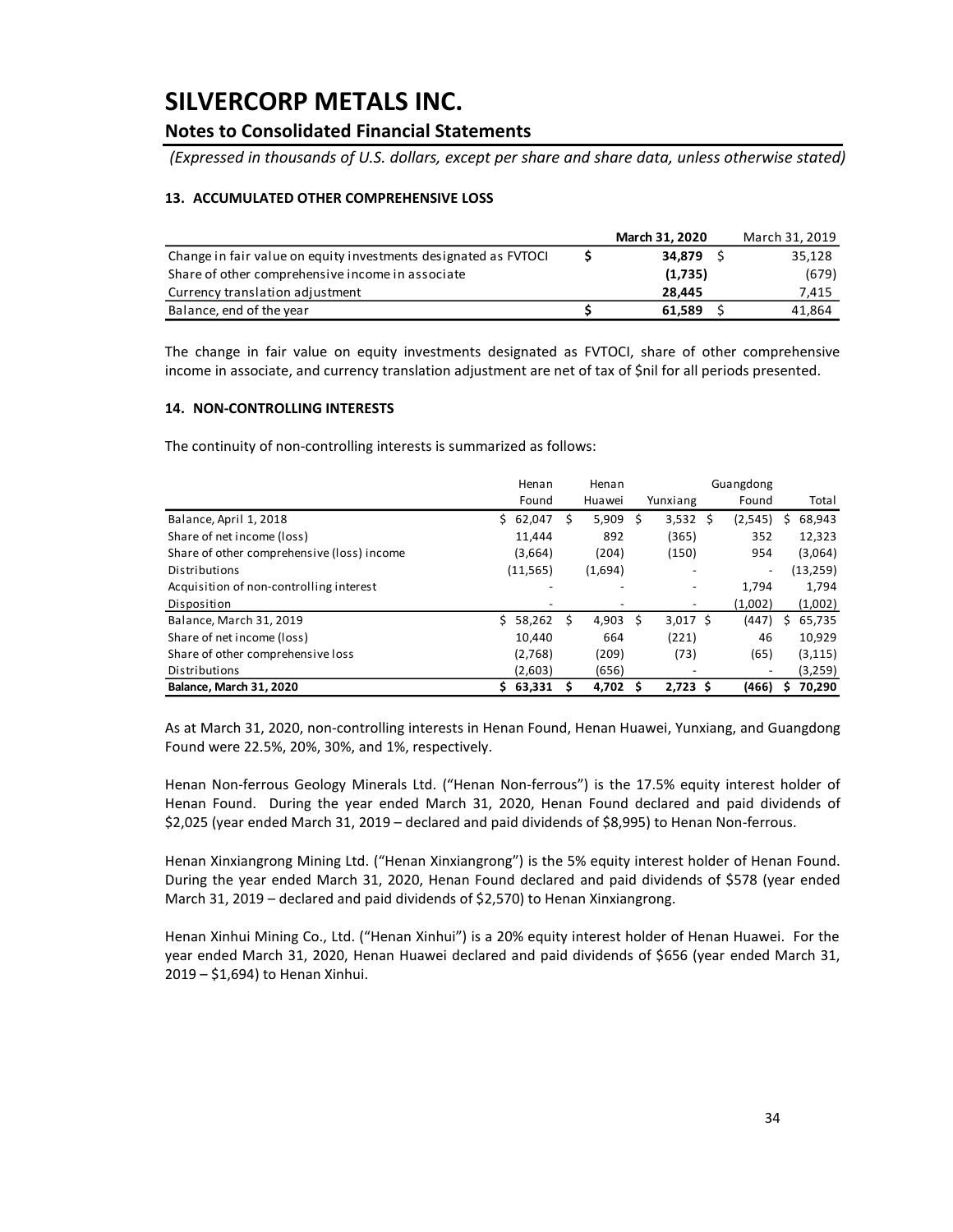### **Notes to Consolidated Financial Statements**

*(Expressed in thousands of U.S. dollars, except per share and share data, unless otherwise stated)*

#### **15. RELATED PARTY TRANSACTIONS**

Related party transactions not disclosed elsewhere in the consolidated financial statements are as follows:

| Due from related parties | March 31, 2020 | March 31, 2019 |
|--------------------------|----------------|----------------|
| NUAG (a)                 | 94             |                |
| Henan Non-ferrous (b)    | 1.425          | 2.989          |
|                          | 1.519          | 3.022          |

- (a) The Company recovers costs for services rendered to NUAG and expenses incurred on behalf of NUAG pursuant to a services and administrative costs reallocation agreement. During the year ended March 31, 2020, the Company recovered \$530 (year ended March 31, 2019 - \$225), from NUAG for services rendered and expenses incurred on behalf of NUAG. The costs recovered from NUAG were recorded as a direct reduction of general and administrative expenses on the consolidated statements of income.
- (b) In March 2019, Henan Found advanced a loan of \$2,989 (RMB¥20 million) to Henan Non-ferrous. The loan bears an interest rate of 4.35% per annum. In December 2019, the loan, including accumulated interest, of \$2,922 (RMB¥20.7 million) was repaid.

In January 2020, Henan Found advanced a loan of \$1,426 (RMB¥10 million) to Henan Non-ferrous. The loan has a term of four months and bears an interest rate of 4.35% per annum.

The balances with related parties are unsecured.

(c) Compensation of key management personnel

The remuneration of directors and other members of key management personnel, who are those having authority and responsibility for planning, directing and controlling the activities of the entity, directly or indirectly, for the years ended March 31, 2020 and 2019 were as follows:

|                                                 | Years Ended March 31, |       |
|-------------------------------------------------|-----------------------|-------|
|                                                 | 2020                  | 2019  |
| Directors' fees and bonus                       | 293                   | 256   |
| Salaries and bonus for key management personnel | 2,519                 | 2,498 |
| Share-based compensation                        | 1.487                 | 725   |
|                                                 | 4.299                 | 3.479 |

Share-based compensation was measured at grant date fair value (see note 12(b)).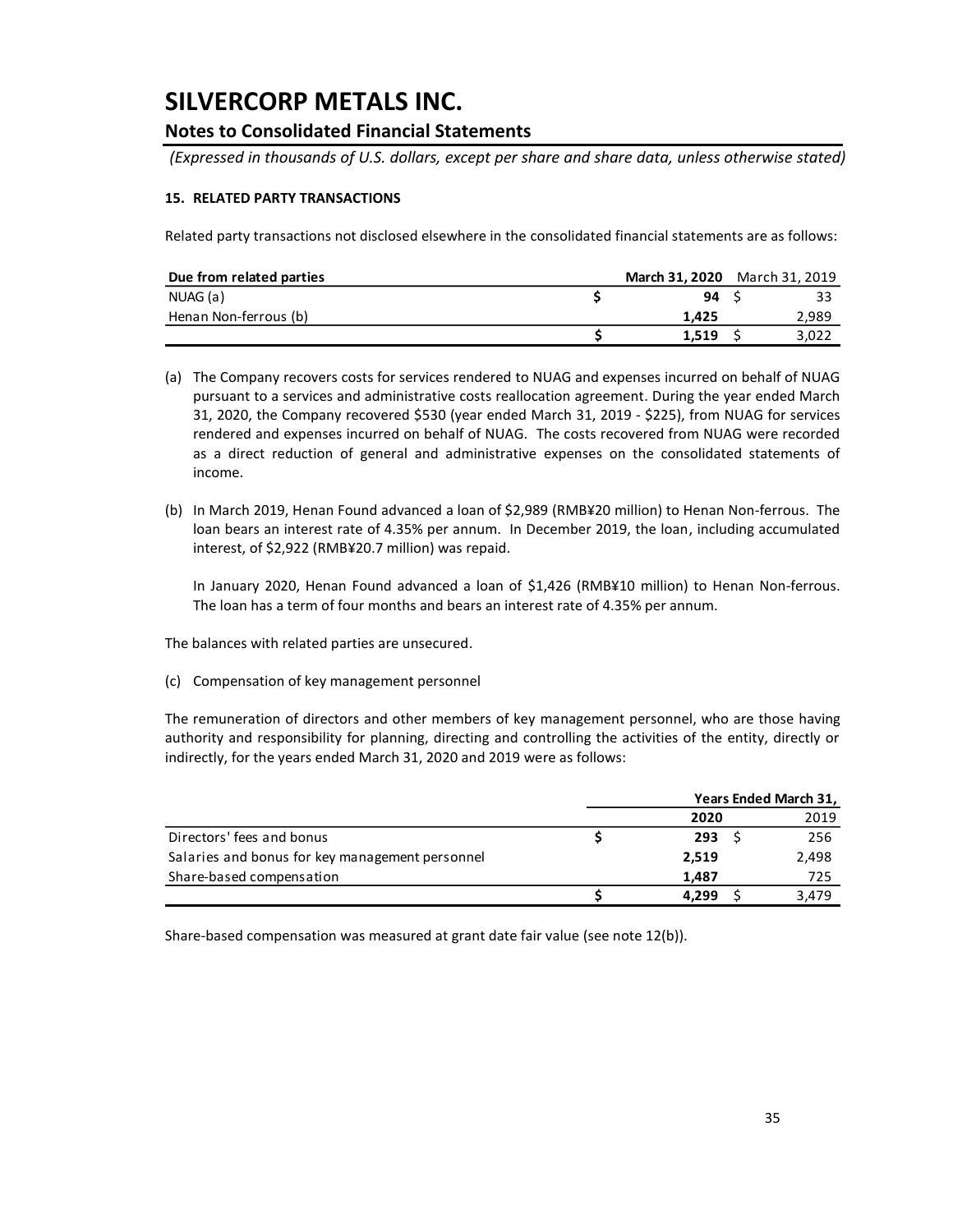### **Notes to Consolidated Financial Statements**

*(Expressed in thousands of U.S. dollars, except per share and share data, unless otherwise stated)*

#### **16. GENERAL AND ADMINISTRATIVE**

General and administrative expenses consist of:

|                                    | Year ended March 31, 2020 |           |  |                          |        |           | Year ended March 31, 2019 |  |       |  |        |  |
|------------------------------------|---------------------------|-----------|--|--------------------------|--------|-----------|---------------------------|--|-------|--|--------|--|
|                                    |                           | Corporate |  | <b>Mines</b>             | Total  | Corporate |                           |  | Mines |  | Total  |  |
| Amortization and depreciation      |                           | 447       |  | 1.511                    | 1.958  |           | 162                       |  | 1,091 |  | 1,253  |  |
| Office and administrative expenses |                           | 2.304     |  | 2.881                    | 5,185  |           | 2,741                     |  | 3,160 |  | 5,901  |  |
| Professional fees                  |                           | 562       |  | 481                      | 1.043  |           | 440                       |  | 426   |  | 866    |  |
| Salaries and benefits              |                           | 4.245     |  | 5.183                    | 9.428  |           | 4.319                     |  | 4.889 |  | 9,208  |  |
| Share-based compensation           |                           | 2.536     |  | $\overline{\phantom{a}}$ | 2.536  |           | 1,813                     |  | ۰     |  | 1,813  |  |
|                                    |                           | 10.094    |  | 10.056                   | 20.150 |           | 9.475                     |  | 9.566 |  | 19.041 |  |

#### **17. GOVERNMENT FEES AND OTHER TAXES**

Government fees and other taxes consist of:

|                 |       | Year ended March 31, |
|-----------------|-------|----------------------|
|                 | 2020  | 2019                 |
| Government fees | 210   | 162                  |
| Other taxes     | 1.905 | 2,537                |
|                 | 2,115 | 2,699                |

Government fees refer to the environmental protection fees paid to the state and local Chinese government. Other taxes were composed of surtax on value-added tax, land usage levy, stamp duty and other miscellaneous levies, duties and taxes imposed by the state and local Chinese government.

#### **18. FINANCE ITEMS**

Finance items consist of:

|                                                                 |       |   | Year ended March 31, |
|-----------------------------------------------------------------|-------|---|----------------------|
| <b>Finance income</b>                                           | 2020  |   | 2019                 |
| Interest income                                                 | 4,023 |   | 3,476                |
|                                                                 |       |   | Year ended March 31, |
| <b>Finance costs</b>                                            | 2020  |   | 2019                 |
| Interest on bank loan                                           | 45    | S | 152                  |
| Interest on lease obligation                                    | 112   |   |                      |
| Loss on disposal of bonds                                       | 1,494 |   |                      |
| Unwinding of discount of environmental rehabilitation provision | 422   |   | 479                  |
|                                                                 | 2,073 |   | 631                  |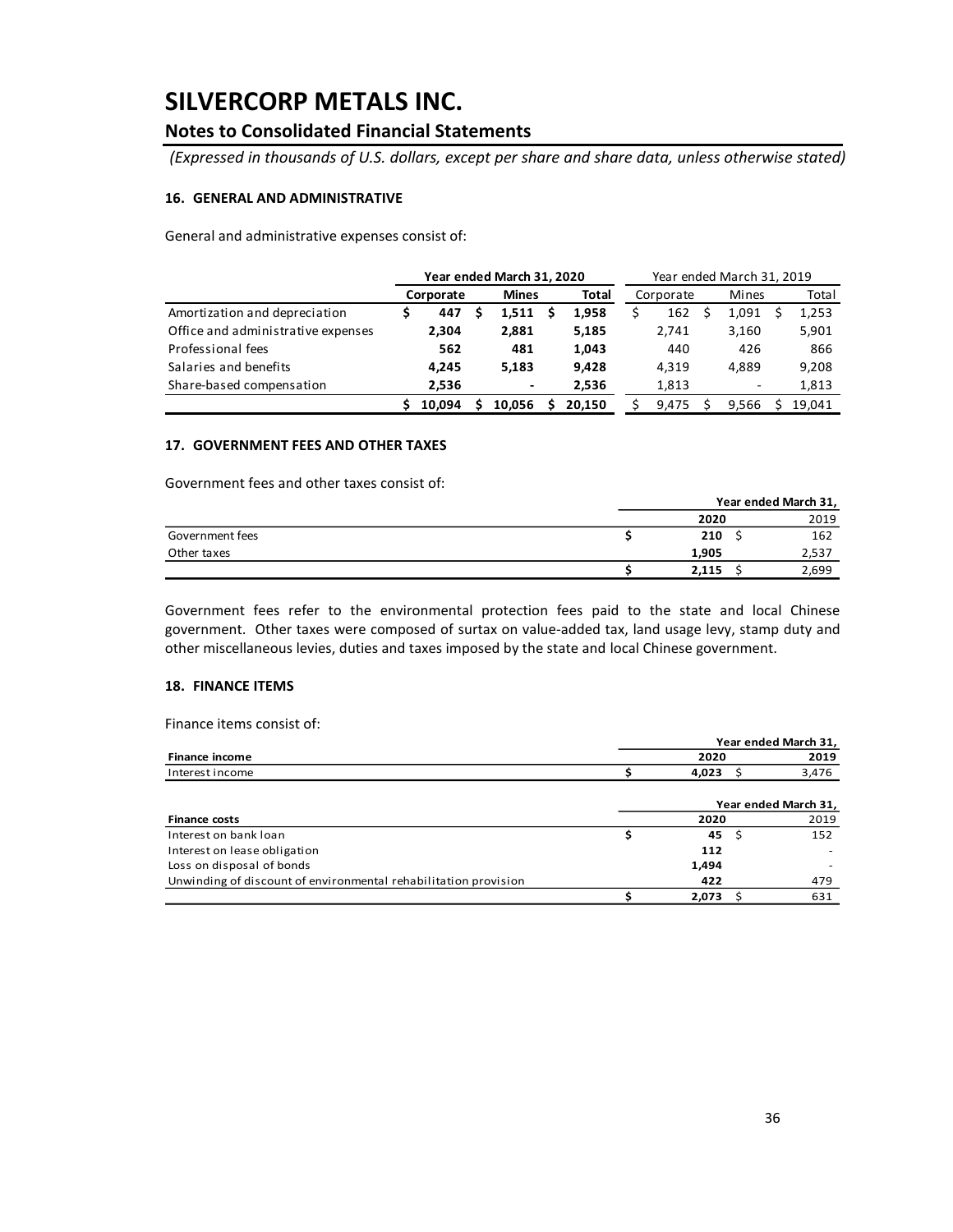### **Notes to Consolidated Financial Statements**

*(Expressed in thousands of U.S. dollars, except per share and share data, unless otherwise stated)*

#### **19. INCOME TAX**

*(a) Income tax expense*

The significant components of income tax expense recognized in the statements of income are as follows:

|                    |       | Year ended March 31, |
|--------------------|-------|----------------------|
| Income tax expense | 2020  | 2019                 |
| Current            | 5,613 | 17,750               |
| Deferred           | 3.296 | 3,121                |
|                    | 8,909 | 20,871               |

The reconciliation of the Canadian statutory income tax rates to the effective tax rate is as follows:

|                                                         |   |             | Years ended March. 31 |
|---------------------------------------------------------|---|-------------|-----------------------|
|                                                         |   | 2020        | 2019                  |
| Canadian statutory tax rate                             |   | 27.00%      | 27.00%                |
| Income before income taxes                              | Ś | $54,112$ \$ | 72,918                |
| Income tax expense computed at Canadian statutory rates |   | 14,610      | 19,688                |
| Foreign tax rates different from statutory rate         |   | (2,255)     | (1,707)               |
| Permanent items                                         |   | 760         | (444)                 |
| Withholding taxes                                       |   | 2,782       | 5,153                 |
| Change in unrecognized deferred tax assets              |   | (6,988)     | (1,819)               |
| Income tax expense                                      |   | 8.909       | 20,871                |

#### *(b) Deferred income tax*

The continuity of deferred income tax assets (liabilities) is summarized as follows:

|                                                                   | Years ended March, 31 |           |
|-------------------------------------------------------------------|-----------------------|-----------|
|                                                                   | 2020                  | 2019      |
| Net deferred income tax liabilities, beginning of the year        | $(34,334)$ \$         | (33,310)  |
| Deferred income tax expense recognized in net income for the year | (3,296)               | (3, 121)  |
| Foreign exchange impact                                           | 1.872                 | 2,097     |
| Net deferred income tax liabilities, end of the year              | (35,758)              | (34, 334) |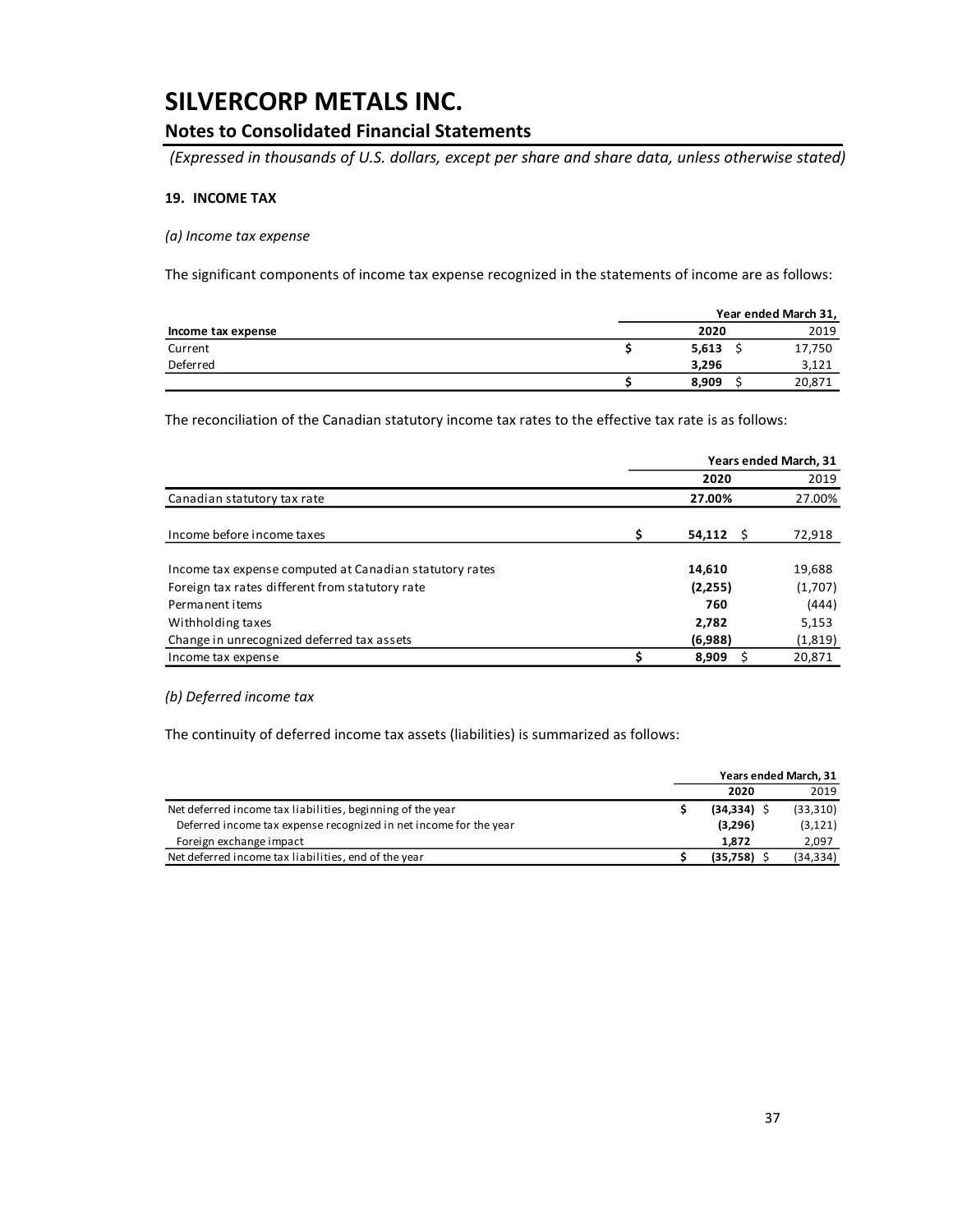### **Notes to Consolidated Financial Statements**

*(Expressed in thousands of U.S. dollars, except per share and share data, unless otherwise stated)*

The significant components of the Company's deferred income tax are as follows:

|                                       | March 31, 2020      | March 31, 2019 |
|---------------------------------------|---------------------|----------------|
| Deferred income tax assets            |                     |                |
| Plant and equipment                   | \$<br>-\$<br>1,001  | 880            |
| Environmental rehabilitation          | 1,948               | 3,155          |
| Other deductible temporary difference | 519                 | 454            |
| Total deferred income tax assets      | 3,468               | 4,489          |
|                                       |                     |                |
| Deferred income tax liabilities       |                     |                |
| Plant and equipment                   | (1,258)             | (829)          |
| Mineral rights and properties         | (37,601)            | (37, 465)      |
| Unrealized gain on investments        | (65)                | (365)          |
| Other taxable temporary difference    | (302)               | (164)          |
| Total deferred income tax liabilities | (39,226)            | (38,823)       |
| Net deferred income tax liabilities   | \$<br>$(35,758)$ \$ | (34,334)       |

Deferred tax assets are recognized to the extent that the realization of the related tax benefit through future taxable profits is probable. The ability to realize the tax benefits is dependent upon numerous factors, including the future profitability of operations in the jurisdictions in which the tax benefits arose. Deductible temporary differences and unused tax losses for which no deferred tax assets have been recognized are attributable to the following:

|                                       | March 31, 2020 | March 31, 2019 |
|---------------------------------------|----------------|----------------|
|                                       |                |                |
| Non-capital loss carry forward        | 63.355         | 77,620         |
| Plant and equipment                   | 14.460         | 25,765         |
| Mineral rights and properties         | 5.072          | 4.378          |
| Other deductible temporary difference | 11.819         | 12,225         |
|                                       | 94.706         | 119,988        |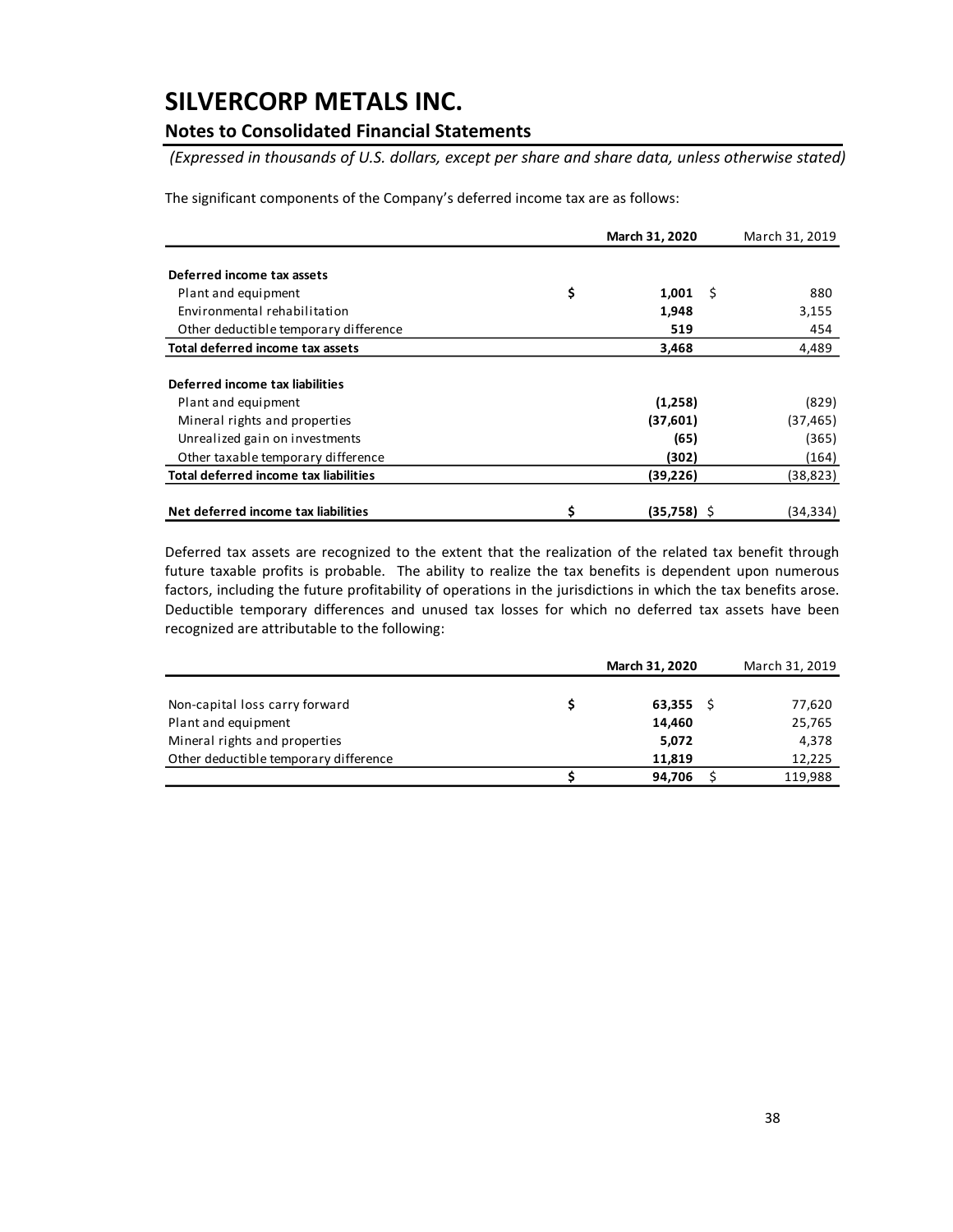### **Notes to Consolidated Financial Statements**

*(Expressed in thousands of U.S. dollars, except per share and share data, unless otherwise stated)*

As at March 31, 2020, the Company has the following net operating losses, expiring in various years to 2041 and available to offset future taxable income in Canada and China, respectively.

|      | Canada                               | China                        | <b>Total</b> |
|------|--------------------------------------|------------------------------|--------------|
|      |                                      |                              |              |
| 2021 | \$<br>\$<br>$\overline{\phantom{a}}$ | $\zeta$<br>1,073             | 1,073        |
| 2022 |                                      | 1,424                        | 1,424        |
| 2023 |                                      | 1,031                        | 1,031        |
| 2024 |                                      | 1,225                        | 1,225        |
| 2027 | 1,171                                | 1,876                        | 3,047        |
| 2030 | 3,506                                | -                            | 3,506        |
| 2031 | 6,004                                | $\qquad \qquad \blacksquare$ | 6,004        |
| 2032 | 8,713                                |                              | 8,713        |
| 2033 | 8,967                                |                              | 8,967        |
| 2034 | 7,047                                |                              | 7,047        |
| 2035 | 6,400                                | -                            | 6,400        |
| 2036 | 2,880                                | $\qquad \qquad \blacksquare$ | 2,880        |
| 2037 | 516                                  | -                            | 516          |
| 2038 | 2,251                                |                              | 2,251        |
| 2039 | 2,543                                |                              | 2,543        |
| 2040 | 1,898                                |                              | 1,898        |
| 2041 | 4,830                                | -                            | 4,830        |
|      | \$<br>\$<br>56,726                   | \$<br>6,629                  | 63,355       |

As at March 31, 2020, temporary differences of \$173,020 (March 31, 2019 - \$184,147) associated with the investments in subsidiaries have not been recognized as the Company is able to control the timing of the reversal of these differences which are not expected to reverse in the foreseeable future.

#### **20. CAPITAL DISCLOSURES**

The Company's objectives of capital management are intended to safeguard the entity's ability to support the Company's normal operating requirement on an ongoing basis, continue the development and exploration of its mineral properties, and support any expansionary plans.

The capital of the Company consists of the items included in equity less cash and cash equivalents and short-term investments. Risk and capital management are primarily the responsibility of the Company's corporate finance function and is monitored by the Board of Directors. The Company manages the capital structure and makes adjustments depending on economic conditions. Funds have been primarily secured through profitable operations and issuances of equity capital. The Company invests all capital that is surplus to its immediate needs in short-term, liquid and highly rated financial instruments, such as cash and other short-term deposits, all held with major financial institutions. Significant risks are monitored and actions are taken, when necessary, according to the Company's approved policies.

In addition, the current outbreak of COVID-19 has caused significant disruption to the global economic conditions which may adversely impact the Company's results of operations. Moreover, COVID-19 has also negatively impacted on the stock markets, including the trading price of the Company's common shares, which could adversely impact the Company's ability to raise capital.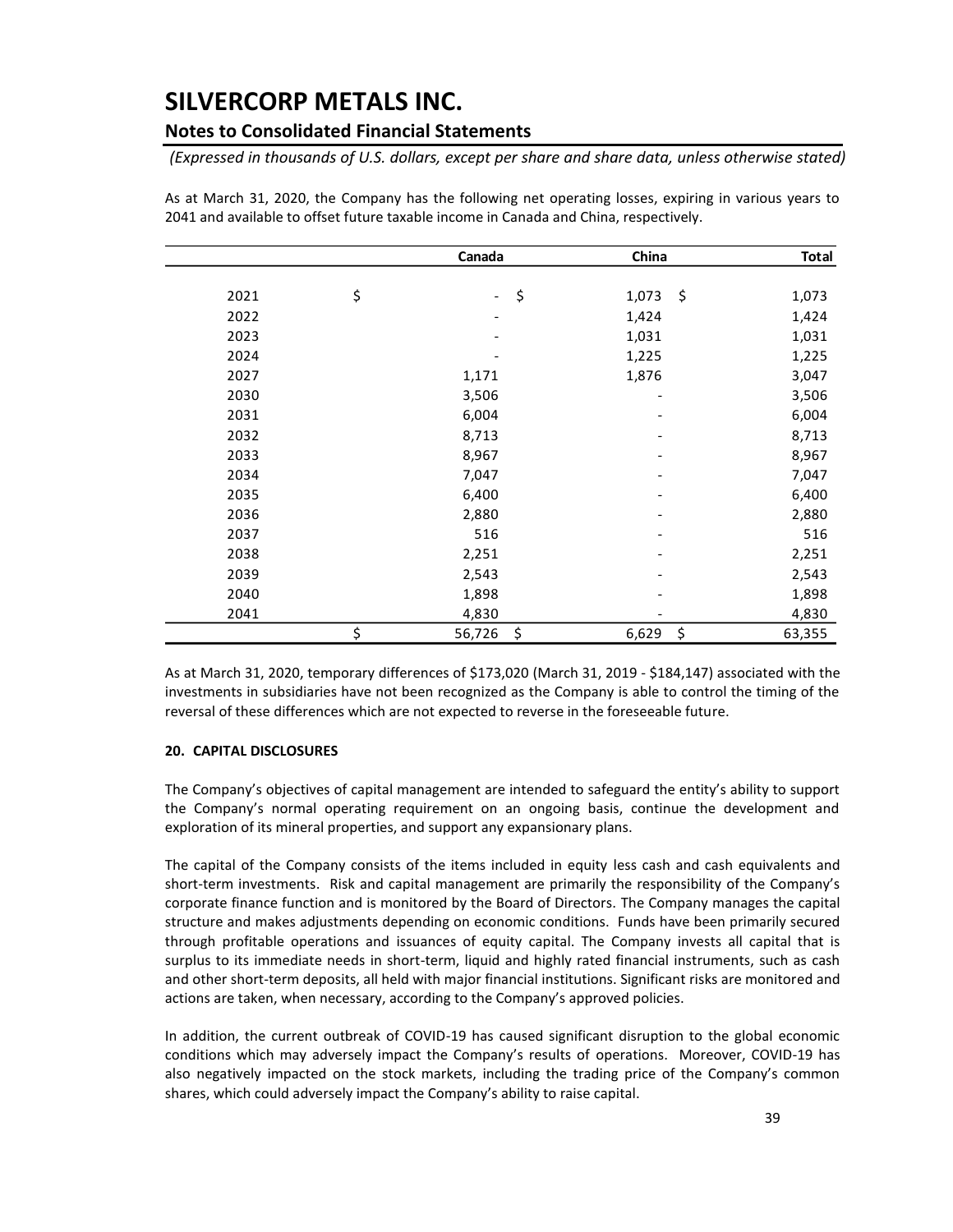### **Notes to Consolidated Financial Statements**

*(Expressed in thousands of U.S. dollars, except per share and share data, unless otherwise stated)*

#### **21. FINANCIAL INSTRUMENTS**

The Company manages its exposure to financial risks, including liquidity risk, foreign exchange risk, interest rate risk, credit risk and equity price risk in accordance with its risk management framework. The Company's Board of Directors has overall responsibility for the establishment and oversight of the Company's risk management framework and reviews the Company's policies on an ongoing basis.

#### *(a) Fair value*

The Company classifies its fair value measurements within a fair value hierarchy, which reflects the significance of the inputs used in making the measurements as defined in IFRS 13, Fair Value Measurement ("IFRS 13").

Level 1 – Unadjusted quoted prices at the measurement date for identical assets or liabilities in active markets.

Level 2 – Observable inputs other than quoted prices included in Level 1, such as quoted prices for similar assets and liabilities in active markets; quoted prices for identical or similar assets and liabilities in markets that are not active; or other inputs that are observable or can be corroborated by observable market data.

Level 3 – Unobservable inputs which are supported by little or no market activity.

The following tables set forth the Company's financial assets and liabilities that are measured at fair value level on a recurring basis within the fair value hierarchy as at March 31, 2020 and March 31, 2019 that are not otherwise disclosed. The assets and liabilities are classified in their entirety based on the lowest level of input that is significant to the fair value measurement.

|                                                   | Fair value as at March 31, 2020 |           |  |                          |                          |        |  |  |  |  |  |  |  |  |
|---------------------------------------------------|---------------------------------|-----------|--|--------------------------|--------------------------|--------|--|--|--|--|--|--|--|--|
| <b>Recurring measurements</b>                     |                                 | Level 1   |  | Level 2                  | Level 3                  | Total  |  |  |  |  |  |  |  |  |
| <b>Financial assets</b>                           |                                 |           |  |                          |                          |        |  |  |  |  |  |  |  |  |
| Cash and cash equivalents                         |                                 | 65,777 \$ |  | $-S$                     | - \$                     | 65,777 |  |  |  |  |  |  |  |  |
| Short-term investments - money market instruments |                                 | 53,430    |  | $\overline{\phantom{a}}$ | $\blacksquare$           | 53,430 |  |  |  |  |  |  |  |  |
| Investments in public companies                   |                                 | 6,633     |  | $\overline{\phantom{a}}$ | $\overline{\phantom{0}}$ | 6,633  |  |  |  |  |  |  |  |  |
| Investments in private company                    |                                 |           |  | $\overline{\phantom{a}}$ | 2.117                    | 2,117  |  |  |  |  |  |  |  |  |

|                                                   | Fair value as at March 31, 2019 |  |                          |         |        |  |  |  |  |
|---------------------------------------------------|---------------------------------|--|--------------------------|---------|--------|--|--|--|--|
| Recurring measurements                            | Level 1                         |  | Level 2                  | Level 3 | Total  |  |  |  |  |
| <b>Financial assets</b>                           |                                 |  |                          |         |        |  |  |  |  |
| Cash and cash equivalents                         | 67.441 \$                       |  | $-S$                     | $-5$    | 67.441 |  |  |  |  |
| Short-term investments - money market instruments | 22,850                          |  | $\overline{\phantom{a}}$ | -       | 22,850 |  |  |  |  |
| Investments in public companies                   | 9.253                           |  |                          | -       | 9,253  |  |  |  |  |

Fair value of the other financial instruments excluded from the table above approximates their carrying amount as at March 31, 2020 and March 31, 2019, due to the short-term nature of these instruments.

There were no transfers into or out of Level 3 during the years ended March 31, 2020 and 2019.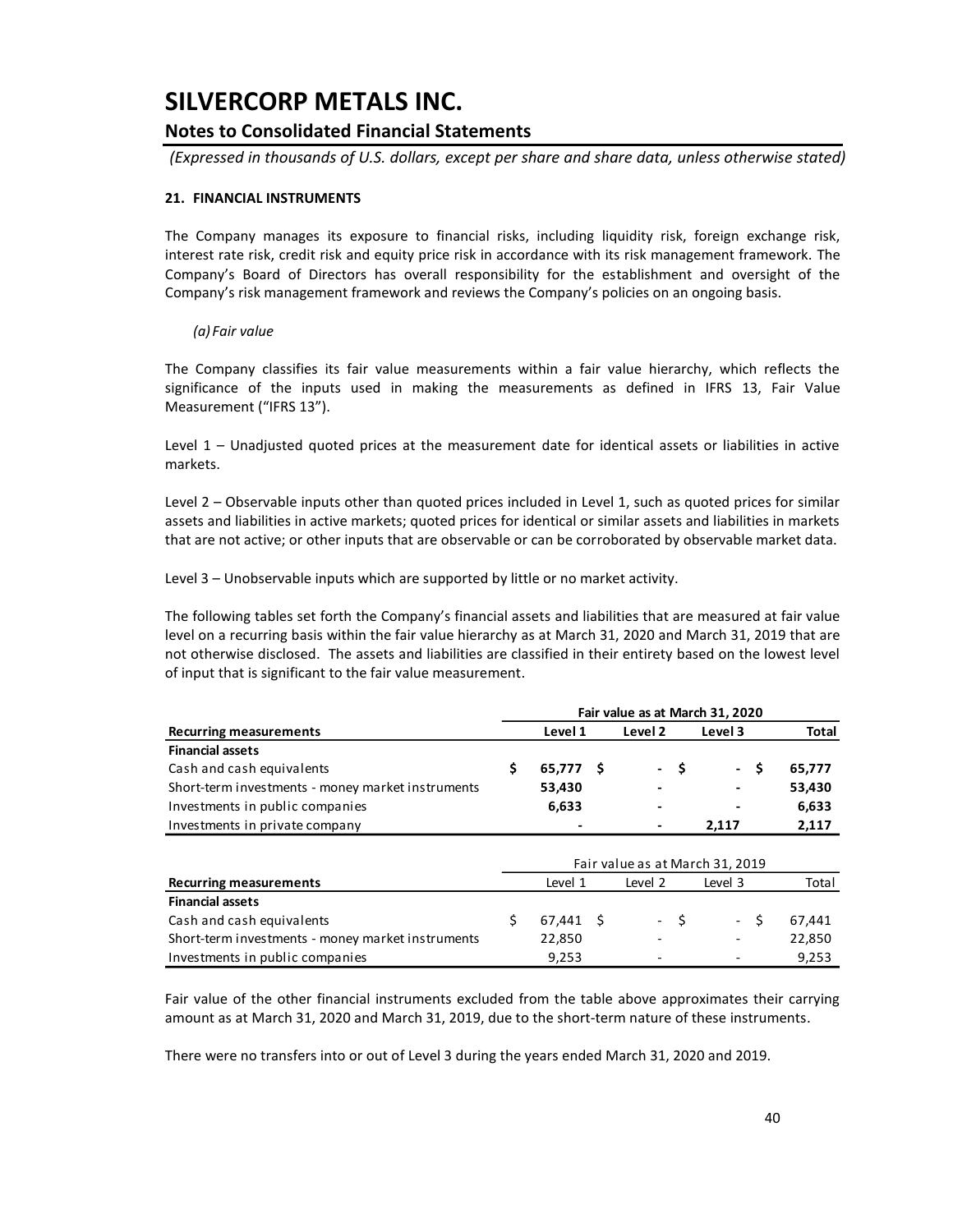*(Expressed in thousands of U.S. dollars, except per share and share data, unless otherwise stated)*

#### *(b) Liquidity risk*

Liquidity risk is the risk that the Company will not be able to meet its short-term business requirements. The Company has in place a planning and budgeting process to help determine the funds required to support the Company's normal operating requirements on an ongoing basis and its expansion plans. In the normal course of business, the Company enters into contracts that give rise to commitments for future minimum payments. The following summarizes the remaining contractual maturities of the Company's financial liabilities.

|                                          |               |                          |           | March 31, 2019           |              |                          |                          |  |                          |
|------------------------------------------|---------------|--------------------------|-----------|--------------------------|--------------|--------------------------|--------------------------|--|--------------------------|
|                                          | Within a vear |                          | 2-5 vears |                          | Over 5 years | Total                    |                          |  |                          |
| Bank loan                                |               | $\overline{\phantom{a}}$ |           | $\overline{\phantom{0}}$ |              | $\overline{\phantom{0}}$ | $\overline{\phantom{0}}$ |  | 4,475                    |
| Accounts payable and accrued liabilities |               | 23,129                   |           | ٠                        |              | $\overline{\phantom{a}}$ | 23,129                   |  | 29,856                   |
| Lease obligation                         |               | 567                      |           | 1.464                    |              | 38                       | 2.069                    |  | $\overline{\phantom{a}}$ |
|                                          |               | 23.696                   |           | 1.464                    |              | 38                       | 25.198                   |  | 34,331                   |

#### *(c) Foreign exchange risk*

The Company reports its financial statements in US dollars. The functional currency of the head office, Canadian subsidiaries and all intermediate holding companies is CAD and the functional currency of all Chinese subsidiaries is RMB. The Company is exposed to foreign exchange risk when the Company undertakes transactions and holds assets and liabilities in currencies other than its functional currencies. The Company currently does not engage in foreign exchange currency hedging. The Company's exposure to currency risk affect net income is summarized as follows:

|                                              | March 31, 2020 | March 31, 2019 |
|----------------------------------------------|----------------|----------------|
| Financial assets denominated in U.S. Dollars | 60.534         | 45.912         |

As at March 31, 2020, with other variables unchanged, a 10% strengthening (weakening) of the CAD against the USD would have decreased (increased) net income by approximately \$6.1 million.

#### *(d)Interest rate risk*

The Company is exposed to interest rate risk on its cash equivalents, short term investments, and loan to one of the related parties. As at March 31, 2020, all of its interest-bearing cash equivalents and short term investments earn interest at market rates that are fixed to maturity or at variable interest rates with terms of less than one year. The loan to the related party bears an interest rate of 4.35% per annum, which approximates the prevailing commercial lending rates in China as of March 31, 2020. The Company monitors its exposure to changes in interest rates on cash equivalents, short term investments, and loan to the related party. Due to the short term nature of these financial instruments, fluctuations in interest rates would not have a significant impact on the Company's net income.

*(e) Credit risk*

Credit risk is the risk that one party to a financial instrument will fail to discharge an obligation and cause the other party to incur a financial loss. The Company is exposed to credit risk primarily associated to accounts receivable, due from related parties, cash and cash equivalents, and short-term investments. The carrying amount of assets included on the balance sheet represents the maximum credit exposure.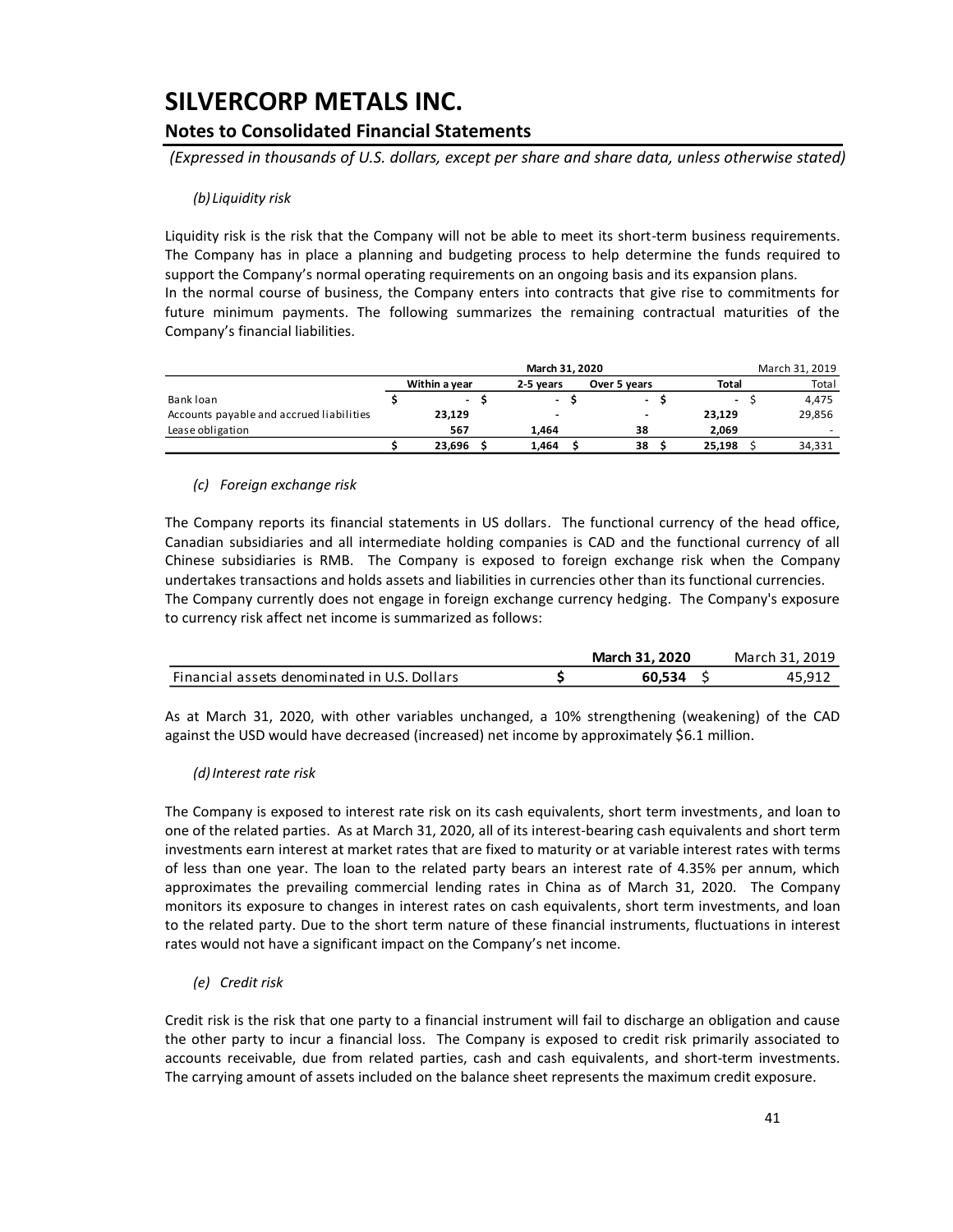### **Notes to Consolidated Financial Statements**

*(Expressed in thousands of U.S. dollars, except per share and share data, unless otherwise stated)*

The Company undertakes credit evaluations on counterparties as necessary, requests deposits from customers prior to delivery, and has monitoring processes intended to mitigate credit risks. There were no amounts in trade or other receivables which were past due on March 31, 2020 (at March 31, 2019 - \$nil) for which no provision is recognized.

*(f) Equity price risk*

The Company holds certain marketable securities that will fluctuate in value as a result of trading on Canadian financial markets. As the Company's marketable securities holdings are mainly in mining companies, the value will also fluctuate based on commodity prices. Based upon the Company's portfolio as at March 31, 2020, a 10% increase (decrease) in the market price of the securities held, ignoring any foreign currency effects, would have resulted in an increase (decrease) to comprehensive income of approximately \$663.

#### **22. SEGMENTED INFORMATION**

The Company's operating segments are components of the Company where discrete financial information is available that is evaluated regularly by the Company's Chief Executive Officer who is the Chief Operating Decision Maker ("CODM"). The operating segments are determined based on the Company's management and internal reporting structure. Operating segments are summarized as follows:

| <b>Operating Segments</b> | Subsidiaries Included in the Segment         | Properties Included in the Segment |
|---------------------------|----------------------------------------------|------------------------------------|
| <b>Mining</b>             |                                              |                                    |
| Henan Luoning             | Henan Found and Henan Huawei                 | Ying Mining District               |
| Hunan                     | Yunxiang                                     | <b>BYP</b>                         |
| Guangdong                 | Guangdong Found                              | GC                                 |
| Other                     | SX Gold                                      | XHP                                |
| Administrative            |                                              |                                    |
| Vancouver                 | Silvercorp Metals Inc. and holding companies |                                    |
| Beijing                   | Silvercorp Metals (China) Inc.               |                                    |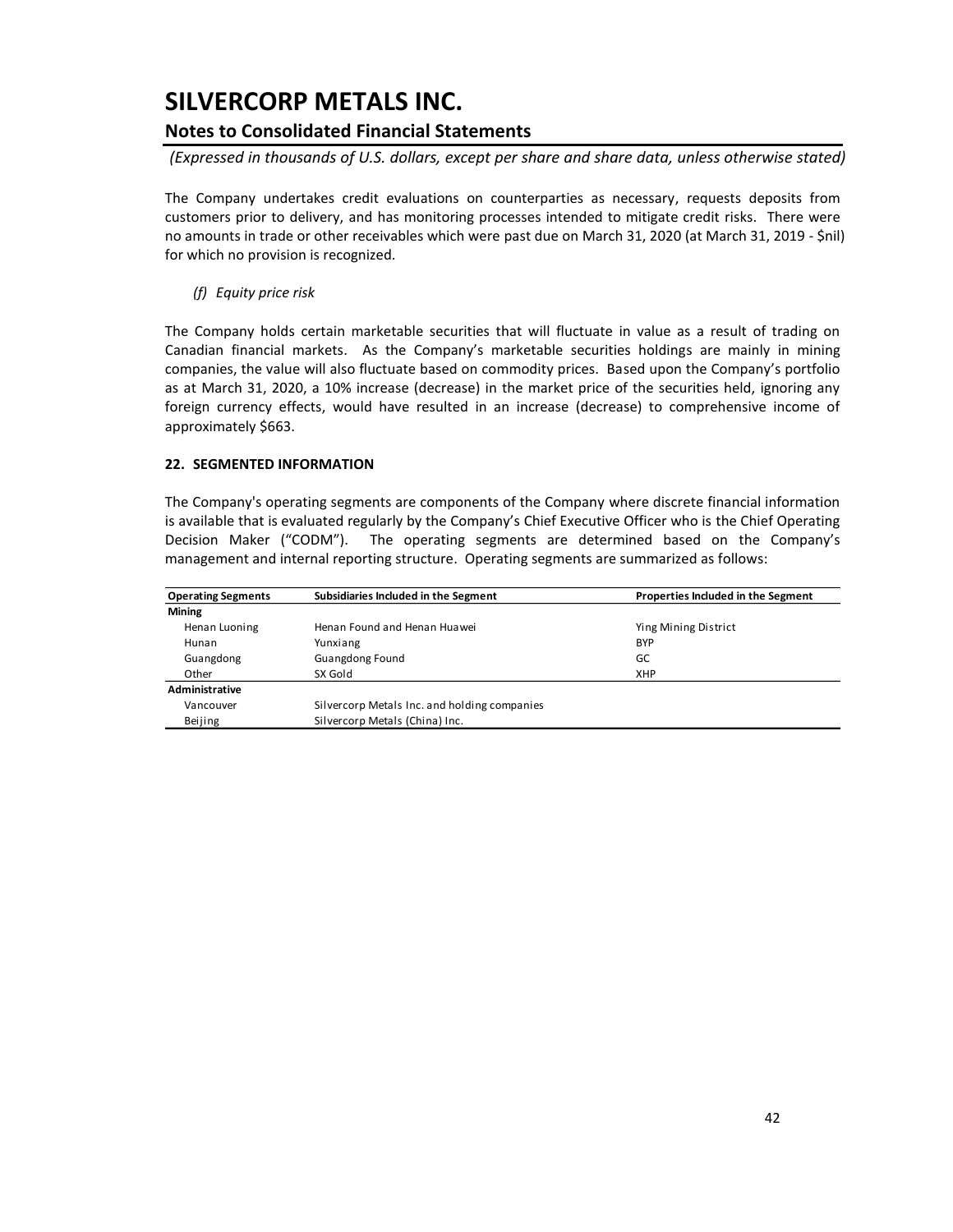### **Notes to Consolidated Financial Statements**

*(Expressed in thousands of U.S. dollars, except per share and share data, unless otherwise stated)*

(a) Segmented information for assets and liabilities are as follows:

|                                        |   |                  |   |            |               | March 31, 2020 |     |       |                |                          |    |           |    |         |
|----------------------------------------|---|------------------|---|------------|---------------|----------------|-----|-------|----------------|--------------------------|----|-----------|----|---------|
|                                        |   |                  |   |            | <b>Mining</b> |                |     |       | Administrative |                          |    |           |    |         |
| Statement of financial position items: |   | Henan<br>Luoning |   | Hunan      |               | Guangdong      |     | Other |                | <b>Beijing</b>           |    | Vancouver |    | Total   |
| <b>Current assets</b>                  | Ś | $80,160$ \$      |   | 1,467      | Ŝ             | 3,665          | Ŝ.  |       | Ś              | 4,289                    | S  | 68,598    | Ś  | 158,179 |
| <b>Plant and equipment</b>             |   | 45,113           |   | 3,893      |               | 15,261         |     |       |                | 862                      |    | 1,593     |    | 66,722  |
| Mineral rights and properties          |   | 192,746          |   | 6,884      |               | 24,956         |     |       |                | $\overline{\phantom{0}}$ |    |           |    | 224,586 |
| Investment in an associate             |   |                  |   |            |               | ٠              |     |       |                | $\overline{\phantom{0}}$ |    | 44,555    |    | 44,555  |
| Other investments                      |   | 2,117            |   |            |               |                |     |       |                |                          |    | 6,633     |    | 8,750   |
| <b>Reclamation deposits</b>            |   | 5,043            |   |            |               | 4,180          |     |       |                |                          |    | 7         |    | 9,230   |
| Long-term prepaids and deposits        |   | 205              |   | 99         |               | 86             |     |       |                |                          |    |           |    | 390     |
| Long-term portion of lease receivable  |   |                  |   |            |               |                |     |       |                |                          |    | 348       |    | 348     |
| <b>Total assets</b>                    | Ś | 325,384          | s | 12,343     | Ś             | 48,148         | \$. |       | \$             | 5,151                    | Ś  | 121,734   | Ś  | 512,760 |
| <b>Current liabilities</b>             | Ś | $19,495$ \$      |   | $1,322$ \$ |               | $3,154$ \$     |     |       | \$.            | 625                      | Ŝ  | 3,232     | \$ | 27,828  |
| Long-term portion of lease obligation  |   |                  |   |            |               |                |     |       |                |                          |    | 1,502     |    | 1,502   |
| Deferred income tax liabilities        |   | 34,761           |   | 997        |               |                |     |       |                |                          |    |           |    | 35,758  |
| <b>Environmental rehabilitation</b>    |   | 6,775            |   | 1,015      |               | 910            |     |       |                |                          |    |           |    | 8,700   |
| <b>Total liabilities</b>               | Ś | 61,031           | S | 3,334      | Ś             | 4,064          | \$. |       | \$             | 625                      | \$ | 4,734     | Ś  | 73,788  |

|                                        |    |                  |          |                          |        | March 31, 2019 |                |       |    |                          |     |           |    |         |
|----------------------------------------|----|------------------|----------|--------------------------|--------|----------------|----------------|-------|----|--------------------------|-----|-----------|----|---------|
|                                        |    |                  |          |                          | Mining |                | Administrative |       |    |                          |     |           |    |         |
| Statement of financial position items: |    | Henan<br>Luoning |          | Hunan                    |        | Guangdong      |                | Other |    | Beijing                  |     | Vancouver |    | Total   |
| Current assets                         | \$ | 66,992           | -S       | 1,540                    | Ŝ.     | 11,870         | Ŝ.             | 529   | Ś. | 5,435                    | Ŝ   | 48,495    | Ś  | 134,861 |
| Plant and equipment                    |    | 47,600           |          | 4,319                    |        | 15,354         |                | 255   |    | 932                      |     | 157       |    | 68,617  |
| Mineral rights and properties          |    | 197,274          |          | 7,222                    |        | 26,670         |                | 7,754 |    | ۰                        |     |           |    | 238,920 |
| Investment in an associate             |    |                  |          |                          |        |                |                |       |    | $\overline{\phantom{a}}$ |     | 38,703    |    | 38,703  |
| Other investments                      |    |                  |          |                          |        |                |                |       |    |                          |     | 9,253     |    | 9,253   |
| Reclamation deposits                   |    | 5,330            |          | $\overline{\phantom{a}}$ |        | 2,616          |                |       |    |                          |     | 7         |    | 7,953   |
| Long-term prepaids and deposits        |    | 369              |          | 104                      |        | 170            |                | 126   |    | ۰                        |     |           |    | 769     |
| Total assets                           | S  | 317,565          | Ś.       | 13,185                   | S      | 56,680         | Ś.             | 8,664 | Ś  | 6,367                    | Ś   | 96,615    | Ś  | 499,076 |
| Current liabilities                    | \$ | 27,000           | $\sim$ 5 | 1,391                    | Ŝ      | 4,036          | Ś.             | 2,548 | Ś. | 1,102                    | - Ś | 1,796     | \$ | 37,873  |
| Deferred income tax liabilities        |    | 33,337           |          | 997                      |        | ۰              |                |       |    |                          |     |           |    | 34,334  |
| Environmental rehabilitation           |    | 11,623           |          | 998                      |        | 774            |                | 293   |    |                          |     |           |    | 13,688  |
| Total liabilities                      | S  | 71,960           |          | 3,386                    |        | 4,810          | Ś              | 2,841 | Ś  | 1,102                    | Ś   | 1,796     | Ś  | 85,895  |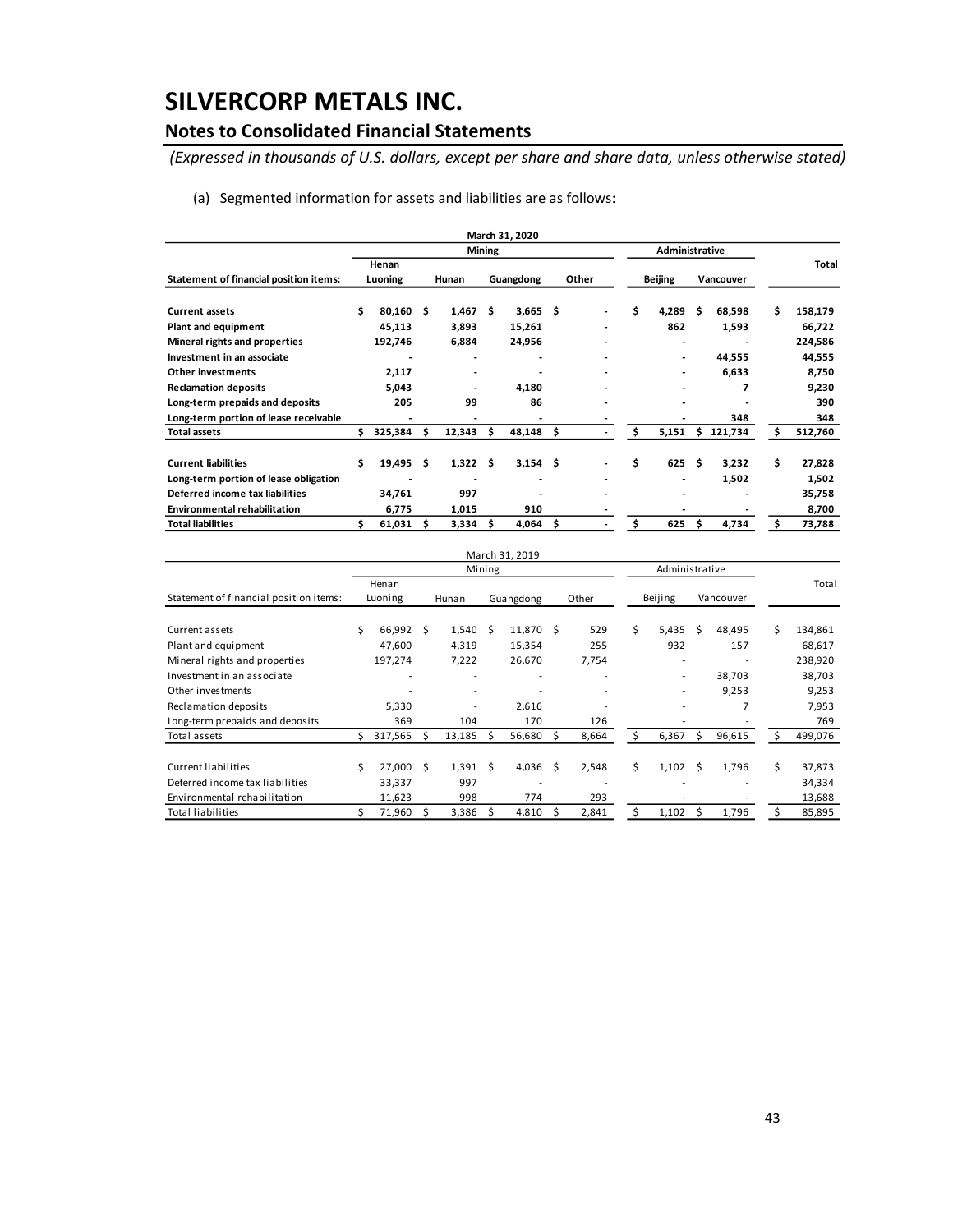### **Notes to Consolidated Financial Statements**

*(Expressed in thousands of U.S. dollars, except per share and share data, unless otherwise stated)*

(b) Segmented information for operating results are as follows:

|                                      |                  |                          | Year ended March 31, 2020 |                          |                                |           |              |
|--------------------------------------|------------------|--------------------------|---------------------------|--------------------------|--------------------------------|-----------|--------------|
|                                      |                  |                          | <b>Mining</b>             | Administrative           |                                |           |              |
| <b>Statement of income:</b>          | Henan<br>Luoning | Hunan <sup>(1)</sup>     | Guangdong                 | Other                    | <b>Beijing</b>                 | Vancouver | Total        |
| <b>Sales</b>                         | Ś<br>131,434 \$  | $\overline{\phantom{a}}$ | \$<br>$27,395$ \$         | $\overline{\phantom{a}}$ | \$<br>$\overline{\phantom{a}}$ | \$<br>٠   | Ś<br>158,829 |
| Costs of mine operations             | (77,337)         | (403)                    | (21,689)                  |                          | (26)                           | ٠         | (99,455)     |
| Income from mine operations          | 54,097           | (403)                    | 5,706                     |                          | (26)                           |           | 59,374       |
| Operating income (expenses)          | 333              | (134)                    | (178)                     | (60)                     | (1,590)                        | (5,583)   | (7,212)      |
| Finance items, net                   | 1,366            | (147)                    | 136                       |                          | 133                            | 462       | 1,950        |
| Income tax expenses                  | (5,013)          | (53)                     | (1,060)                   |                          | (1)                            | (2,782)   | (8,909)      |
| Net income (loss)                    | \$<br>50,783     | - \$<br>$(737)$ \$       | 4,604                     | \$.<br>(60)              | \$.<br>$(1,484)$ \$            | (7,903)   | \$<br>45,203 |
| Attributable to:                     |                  |                          |                           |                          |                                |           |              |
| <b>Equity holders of the Company</b> | 39,679           | (516)                    | 4,558                     | (60)                     | (1,484)                        | (7,903)   | 34,274       |
| Non-controlling interests            | 11,104           | (221)                    | 46                        | $\overline{\phantom{a}}$ |                                |           | 10,929       |
| Net income (loss)                    | 50,783           | $(737)$ \$<br>s          | 4,604                     | (60)<br>\$               | $(1,484)$ \$<br>Ś              | (7,903)   | 45,203       |
|                                      |                  |                          |                           |                          |                                |           |              |

 $^{(1)}$  Hunan's BYP project was placed on care and maintenance in August 2014;

|                                                         |    |                  |    |                          |    | Year ended March 31, 2019 |                |                          |    |                |    |                          |                   |
|---------------------------------------------------------|----|------------------|----|--------------------------|----|---------------------------|----------------|--------------------------|----|----------------|----|--------------------------|-------------------|
|                                                         |    | Mining           |    |                          |    |                           | Administrative |                          |    |                |    |                          |                   |
| Statement of income:                                    |    | Henan<br>Luoning |    | Hunan                    |    | Guangdong                 |                | Other                    |    | Beijing        |    | Vancouver                | Total             |
| Sales                                                   | Ś. | 141,483          | Ŝ. | $\overline{\phantom{a}}$ | \$ | 29,036                    | \$             | $\overline{\phantom{a}}$ | \$ | $\overline{a}$ | \$ | $\overline{\phantom{0}}$ | \$<br>170,519     |
| Costs of mine operations                                |    | (76, 276)        |    | (855)                    |    | (21, 566)                 |                | (854)                    |    | (36)           |    |                          | (99,587)          |
| Income from mine operations                             |    | 65,207           |    | (855)                    |    | 7,470                     |                | (854)                    |    | (36)           |    |                          | 70,932            |
| Operating (expenses) income<br>Impairment recovery, net |    | (858)            |    | (106)                    |    | (344)                     |                | 44<br>7,279              |    | (1, 555)       |    | (7, 218)<br>1,899        | (10,037)<br>9,178 |
| Finance items, net                                      |    | 1,131            |    | (127)                    |    | 51                        |                | (11)                     |    | 145            |    | 1,656                    | 2,845             |
| Income tax expenses                                     |    | (15, 588)        |    | (128)                    |    | ٠                         |                |                          |    | (2)            |    | (5, 153)                 | (20,871)          |
| Net income (loss)                                       | \$ | 49,892           | \$ | $(1,216)$ \$             |    | 7,177                     | \$             | 6,458                    | \$ | $(1,448)$ \$   |    | (8, 816)                 | \$<br>52,047      |
| Attributable to:                                        |    |                  |    |                          |    |                           |                |                          |    |                |    |                          |                   |
| Equity holders of the Company                           |    | 39,008           |    | (851)                    |    | 6,825                     |                | 5,006                    |    | (1, 448)       |    | (8, 816)                 | 39,724            |
| Non-controlling interests                               |    | 10,884           |    | (365)                    |    | 352                       |                | 1,452                    |    |                |    |                          | 12,323            |
| Net income (loss)                                       | \$ | 49,892           | Ś. | $(1,216)$ \$             |    | 7,177                     | Ŝ.             | 6,458                    | \$ | $(1,448)$ \$   |    | (8, 816)                 | \$<br>52,047      |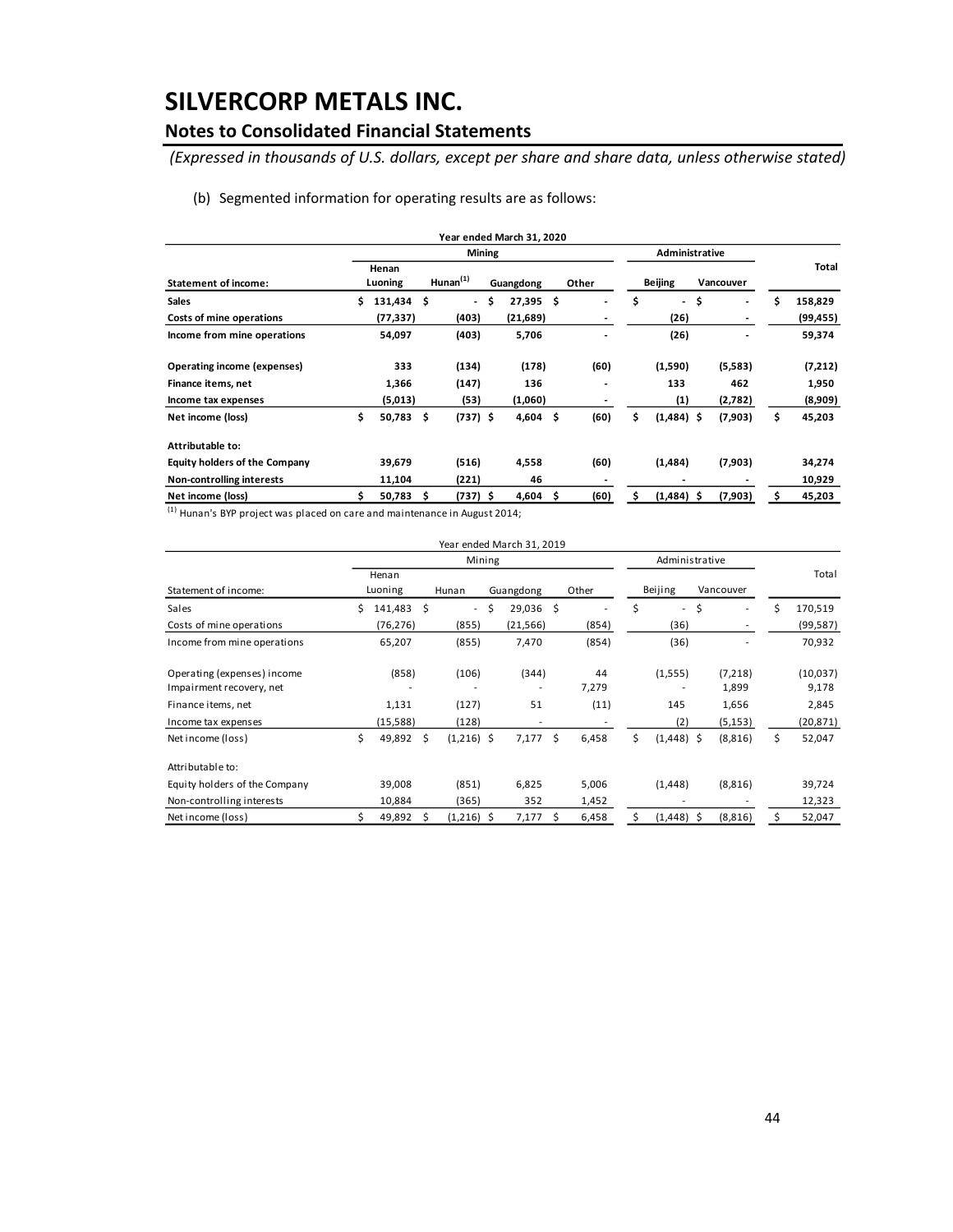### **Notes to Consolidated Financial Statements**

*(Expressed in thousands of U.S. dollars, except per share and share data, unless otherwise stated)*

(c) Sales by metal

The sales generated for the years ended March 31, 2019 and 2018 were all earned in China and are comprised of:

|             | Year ended March 31, 2020 |    |                          |     |              |  |  |  |  |
|-------------|---------------------------|----|--------------------------|-----|--------------|--|--|--|--|
|             | <b>Henan Luoning</b>      |    | Guangdong                |     | <b>Total</b> |  |  |  |  |
| Silver (Ag) | 77,617                    | .S | 7,255                    | -\$ | 84,872       |  |  |  |  |
| Gold (Au)   | 3,911                     |    | $\overline{\phantom{a}}$ |     | 3,911        |  |  |  |  |
| Lead (Pb)   | 43,312                    |    | 8,654                    |     | 51,966       |  |  |  |  |
| Zinc (Zn)   | 4,911                     |    | 10,869                   |     | 15,780       |  |  |  |  |
| Other       | 1,683                     |    | 617                      |     | 2,300        |  |  |  |  |
|             | 131,434                   |    | 27,395                   |     | 158,829      |  |  |  |  |

|             | Year ended March 31, 2019 |    |                          |     |         |  |  |  |  |
|-------------|---------------------------|----|--------------------------|-----|---------|--|--|--|--|
|             | Henan Luoning             |    | Guangdong                |     | Total   |  |  |  |  |
| Silver (Ag) | 74,702                    | -S | 5,952                    | -\$ | 80,654  |  |  |  |  |
| Gold (Au)   | 3,642                     |    | $\overline{\phantom{0}}$ |     | 3,642   |  |  |  |  |
| Lead (Pb)   | 55,739                    |    | 8,372                    |     | 64,111  |  |  |  |  |
| Zinc (Zn)   | 6,305                     |    | 14,349                   |     | 20,654  |  |  |  |  |
| Other       | 1,095                     |    | 363                      |     | 1,458   |  |  |  |  |
|             | 141,483                   |    | 29,036                   |     | 170,519 |  |  |  |  |

#### (d) Major customers

For the year ended March 31, 2020, five major customers (year ended March 31, 2019 - four) accounted for 11%, 12%, 16%, 19%, and 22%, respectively (year ended March 31, 2019 - 12%, 13%, 15%, and 26%, respectively) and collectively 81% (year ended March 31, 2019 - 67%) of the total sales of the Company as reported across the Henan Luoning and Guangdong segments.

#### **23. SUPPLEMENTARY CASH FLOW INFORMATION**

|                                 | March 31, 2020 | March 31. 2019 |
|---------------------------------|----------------|----------------|
| Cash on hand and at bank        | 65.251         | 67.215         |
| Bank term deposits and GICs     | 526            | 226            |
| Total cash and cash equivalents | 65.777         | 67.441         |

| Changes in non-cash operating working capital: | Years Ended March 31, |         |
|------------------------------------------------|-----------------------|---------|
|                                                | 2020                  | 2019    |
| Trade and other receivables                    | \$<br>330<br>- S      | 169     |
| Inventories                                    | 1,798                 | (606)   |
| Prepaids and deposits                          | 184                   | 500     |
| Accounts payable and accrued liabilities       | (1,616)               | 3,962   |
| Deposits received                              | 1,236                 | (3,343) |
| Due from a related party                       | (170)                 | (23)    |
|                                                | 1.762                 | 659     |